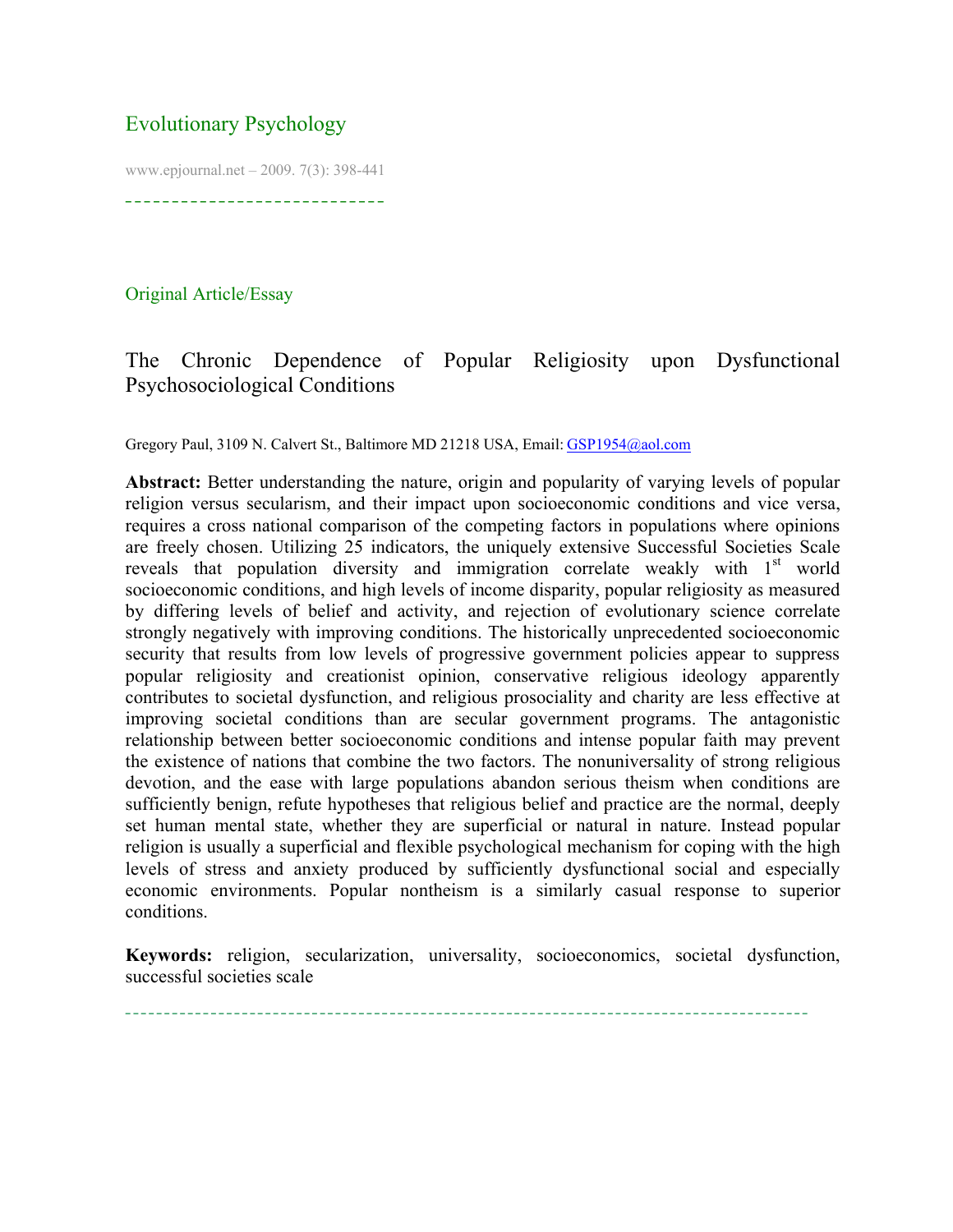## **Introduction**

A series of questions has long surrounded the origin, evolution and the psychology of mass belief in and worship of supernatural gods, and its increasing displacement by the rise of secularism in the prosperous democracies. Key matters of inquiry include whether religious devotion is natural or supernatural in origin, why it has been nearly universal over most of human history, and why it is no longer so in advanced democracies (Bloom, 2007; Boyer, 2008; Dennett, 2006 who all agree that religion is a natural and deeply set product of the human mind). It is becoming apparent that answering these questions is dependent upon testing the contending hypotheses that characterize the opposing sides in the culture war ongoing in the United States.

Another set of questions mark the long standing cultural and political debate that continues dominate the American scene (Paul, 2005). What theological, social and economic arrangement produces the best possible societal conditions? In an influential trade book social researcher Brooks (2006) proposed that America's combination of libertarian capitalism with a high (for the  $1<sup>st</sup>$  world) level of belief in and worship of a moral creator that encourages faithbased charity and other prosocial habits is more effective than is the government based assistance that is characteristic of the more secular  $1<sup>st</sup>$  world democracies. Other popular works, some bestsellers, concur with the moral-creator socioeconomic hypothesis. Boyle (2005), Coulter (2006), O'Reilly (2006), D'Souza (2007), Stark (2008), Murray (2009) and Richards (2009) picture the U.S. as a "Shining City on the Hill" that stands as an example of faith-based prosperity and success to the rest of the world, and portray other, less religious and more liberal advanced democracies as socially and economically defective. Creationists further contend that popular acceptance of evolutionary science contributes to societal dysfunction (Asma, 2007; Coulter, 2006; D'Souza, 2007; Numbers, 2005). Some economic researchers (Barro, 2004; Fogel, 2000; Malloch, 2003) purport that "spiritual capital" is an important factor for national economic success, and Barro and McCleary (2003) offer that popular belief in heaven and hell is too. Note that these arguments are not limited to issues of spirituality and morality, but involve economics as well. The effort to portray religion as a necessary component of societal health and prosperity has been so successful that many Americans hold discriminatory attitudes towards proevolution nontheists, transforming atheism and the science of evolution into major societal fear factors (Edgell, Gertels, and Hartmann, 2006; Gallup, 2008).

The opposing secular-democratic socioeconomic hypothesis predicts that higher levels of popular nonreligiosity and acceptance of evolutionary science in democratic countries are actually associated with superior national conditions. Popular works, some best sellers, that support this hypothesis often propose the high degree of economic equability derived from the blend of capitalism modulated by progressive policies typical of secular societies that is responsible for their success (Bloom, 2008; Dawkins, 2006; Harris, 2006; Hitchens, 2007; Kawachi and Kennedy, 2002; Paul and Zuckerman, 2007; Phillips, 2006; Reid, 2004; Shermer, 2006; Wilkinson, 2005). Academic studies that present or cite evidence in favor of the seculardemocratic socioeconomic hypothesis that is popular in Europe (Zuckerman, 2008) include Norris and Inglehart (2004) and Norenzayan and Shariff (2008), and especially Paul (2005, 2008) and Zuckerman (2006, 2008). Norris and Inglehart (2004) and Paul and Zuckerman (2007) support the socioeconomic security hypothesis that the development of a middle class majority that is sufficiently financially and socially secure due to progressive secular socioeconomic policies consistently results in a serious and measurable decline in religiosity.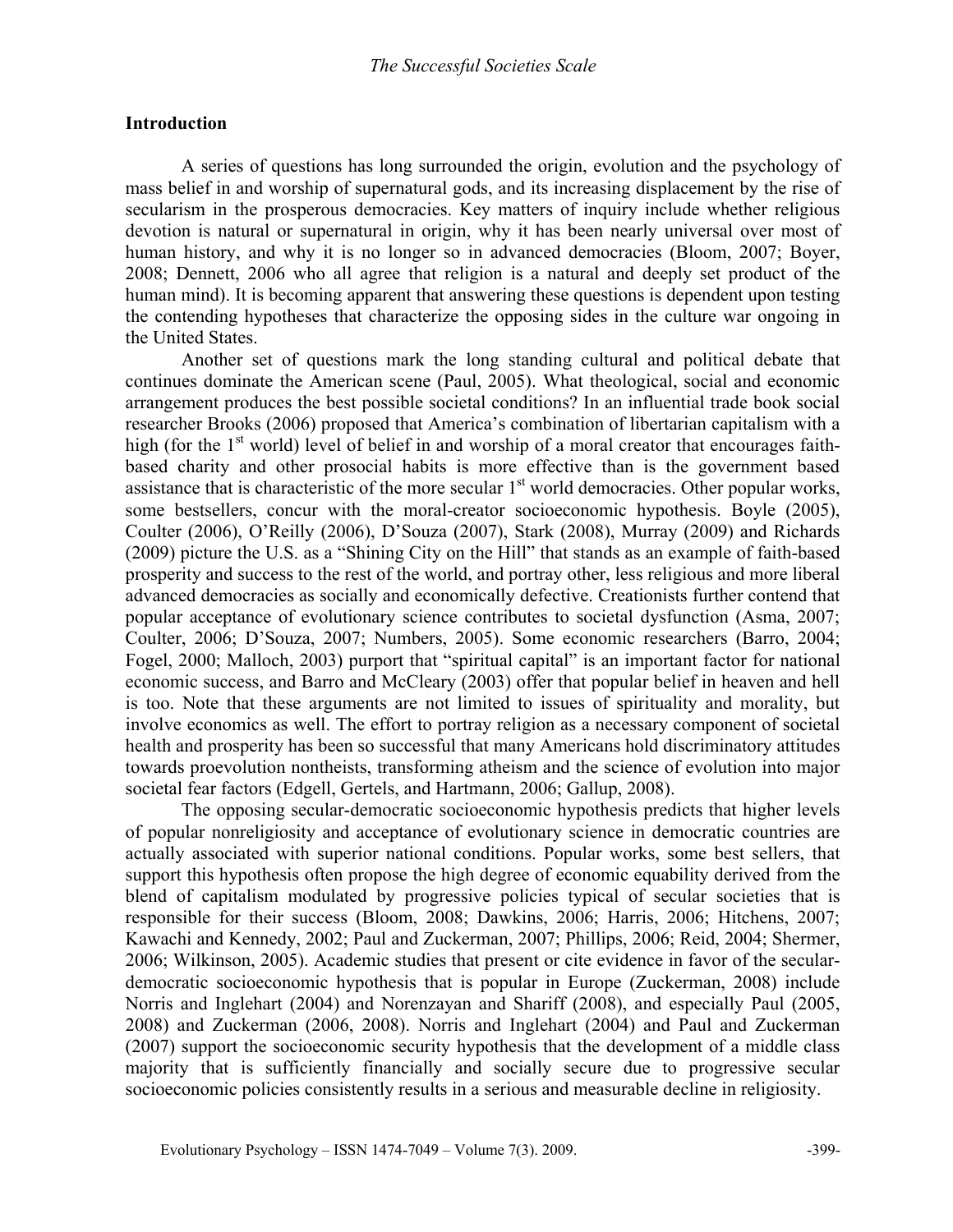Despite wide popular interest in the above issues, and the public's need for rigorous analysis over ideological driven polemics, technical research in the area has not been correspondingly comprehensive and sufficient (Bloom, 2007; Dennett, 2006; Paul, 2005; Shermer, 2006). The failure to produce a general purpose cross-national comparison of overall social and economic conditions based a broad set of indicators is especially unwarrantable. The need is all the more pressing because the U.S. and is in the process of making major decisions about the future configuration of the national socioeconomic arrangement as a result of ongoing economic and political events and crises, and appears to be undergoing the progressive secularization process characteristic of western nations (Pew, 2007) that has led to warnings by advocates of the moral-creator socioeconomic hypothesis. Norenzayan and Shariff (2008) only briefly considered the socioeconomic results of varying levels of religious versus secular prosociality in advanced nations, Jensen (2006; the only mainstream researcher to examine Paul [2005] and verified the basic result of the latter) quantitatively examined only homicide, Stark (2001) ignored reliable homicide data in favor of just a few statistically problematic indicators, Barro and McCleary (2003) considered only economic factors, and Brooks (2006) neglected much of the statistical evidence that contradicts his thesis. Broader quantitative comparisons to date have been the Happy Planet Index (Marks, Abdallah, Sims, and Thompson, 2006) with three indicators, Zuckerman (2006) with an informal examination of several, and Paul (2005) with ten plotted societal measures; these did not include a statistical analysis, or consider the issues of prosociality or causality in depth. Dennett (2006) and Bloom (2007) suggest that the controversial nature of the subject is inhibiting research (the *Journal of Religion and Society* refuses to consider further papers on the subject). Paul (2005), Shermer (2006) and Bloom (2008) have called for deeper investigations of the problem, including an explanation of why advanced nations with low levels of religious prosociality enjoy superior conditions in many measures of social health, even though it religious Americans appear to benefit from their theistic beliefs and practices compared to more secular citizens.

This study is intended to advance the investigation of the competing hypotheses on the origin, mental basis, popularity, and societal efficacy of mass religion versus secularism. In order to do so the first general purpose, broad based measure of socioeconomic conditions, the Successful Societies Scale (SSS) was constructed using over two dozen indicators to assess and compare societal and economic indicators in the  $1<sup>st</sup>$  world. Also constructed is the special purpose Popular Religiosity Versus Secularism Scale (PRVSS) based on seven measures of mass religiosity and secularism in the same nations. The SSS and PRVSS, as well as the indicators they contain, are cross correlated with one another, as well as with measures of population diversity and immigration in order to determine what factors exhibit the strongest relationships. The raw results are used to test the competing socioeconomic hypotheses, and are combined with a review of related research to propose explanations for the observed pattern. The results of the analysis are then used to examine aspects of the nature, psychology, beginnings, and evolution of high rates of popular religiosity, as well as recent declines in western democracies.

## *Materials and Methods*

#### *Defining and grading religiosity*

This study focuses on long term trends in popular opinion, with emphasis on the higher levels of religiosity that led to the high levels of activity, and/or serious belief in the existence of one or more supernatural deities. These criteria contain a range of religious opinion that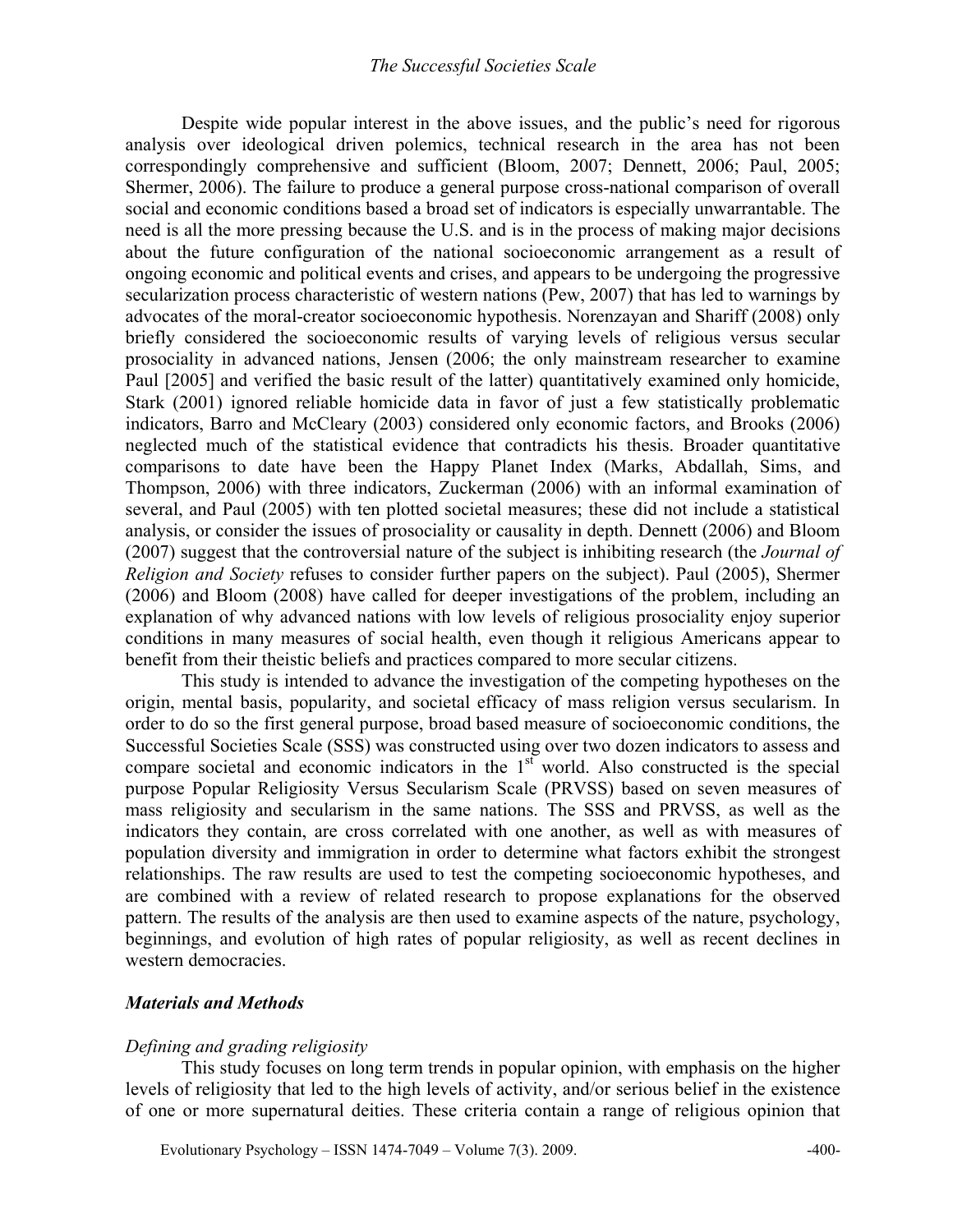includes but is more diverse than absolute belief or belief in a single deity as well as organized supernaturalism, but excludes the more societally more peripheral nonscientific beliefs that have been mixed in with serious religious devotion in other studies.

The above orientation is necessary in a study that explores the large scale effects that popular religiosity and socioeconomics have upon one another, because it is the presence of absence of strong rates of religiosity versus their absence that are widely seen as having, and probably have, a major influence upon national conditions. For particular research purposes insufficient attention has been paid to the important differences that distinguish the type, depth and universality of spirituality and religious belief and activity. For example, American's level of belief in ghosts and haunted houses is nearly as widespread as fundamentalist creationism (Gallup 2005, 2006a), but the former is not a major cultural movement that has the profound impact on national politics enjoyed by the creationist cause. Nor is the degree of belief in ghosts commonly cited as potential causal factor in the level of national societal dysfunction either in academic studies or best selling popular books, and is rarely brought up in electoral contests. Likewise Gallup (2005) observes that American's belief in things paranormal is almost as high as is the level of belief in god/s, yet the latter has much greater effect on the culture war. The sociopolitical influence of organized religion compared to other supernaturalistic belief systems is of course due in part to its organization, combined with the claim that the deity of worship is an all important moral agent. In this study a spiritual person who believes in and worships a god with moral attributes and is regularly attends religious services is rated more religious than one who equally believes in a moral god but does not participate in organized worship, who in turn is more religious than a person who does not believe in or worship a god but does have a spiritual belief in amoral ghosts or astrology.

Because the emphasis is on popular trends, terms such as religious and secular are used to characterize and contrast the views of national populations, rather than the configuration of governments; the U.S. is labeled as religious compared to secular Britain because the population of the latter is less theistic than that of the former, even thought the British government is officially Anglican and the American Constitution is secular

## *Sample selection*

In accord with some data sources for this study (such as Panchaud, Singh, Darroch, and Darroch, 2000; Singh and Darroch, 2000), the nations sampled are limited to the prosperous  $1<sup>st</sup>$ world democracies (per capita income at least \$23,000 circa 2000) with a population of about 4 million or more that have not recently experienced systemic ethnic violence such as Northern Ireland. This sample limitation is a recommended procedure because it minimizes extraneous variables that are associated with dramatic differences in education and income levels as well as political systems, in accord with Jowell's rule (1998) that "analysts of cross-national data should resist the temptation to compare too many countries at once" in order to avoid the sociological version of comparing apples and oranges (Neapolitan, 1997; Paul, 2005). Because all but Japan are share western cultures with a predominantly EuroChristian heritage this variable is also minimized, while the inclusion of the Asian Japanese culture adds a potentially informative variation. At a practical methodological level the limitation is unavoidable in that a set of statistical measures of socioeconomic conditions as comprehensive as that utilized here is available only for the prosperous democracies (as per Panchaud et al., 2000; Singh and Darroch, 2000), sociological statistics from  $2<sup>nd</sup>$  and  $3<sup>rd</sup>$  world nations are often unreliable if they are available at all (Gartner, 1995; Jowell, 1998; Neapolitan, 1997; Paul, 2005); the Happy Planet Index was limited to just three variables partly because quality statistics are often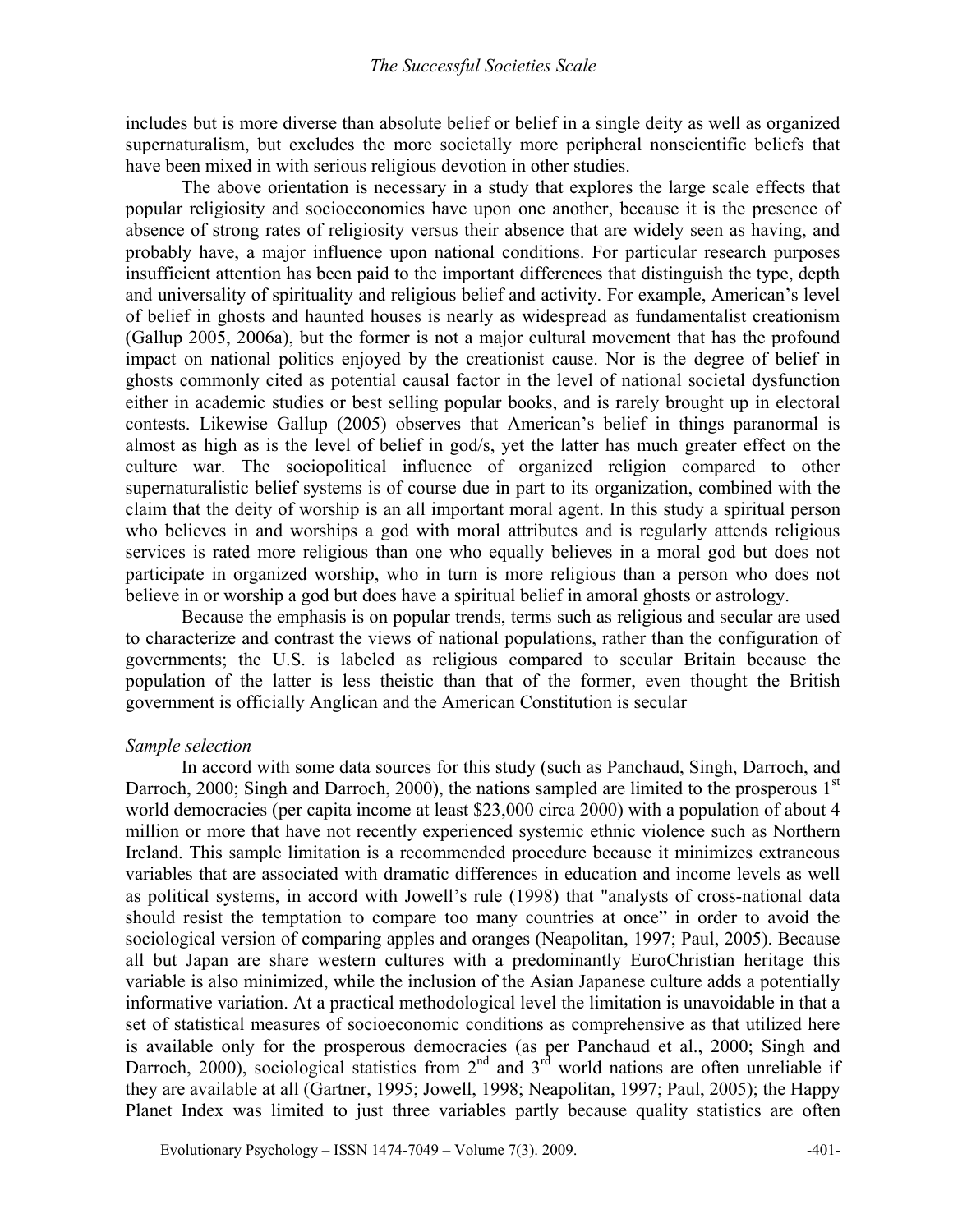unavailable for most of the  $2<sup>nd</sup>$  and  $3<sup>rd</sup>$  would countries included (Marks et al., 2006). Additional issues also contribute to diminishing scientific returns if the sample is extended outside the advanced democracies. By definition only  $1<sup>st</sup>$  world nations have the potential for the great majority of the population to be socioeconomically healthy in critical factors such as lifespans and financial prosperity. It appears that all  $2<sup>nd</sup>$  and  $3<sup>rd</sup>$  world countries where the balance between religion and disbelief are largely organic are strongly religious (Barrett, Kurian, and Johnson, 2001; Norris and Inglehart, 2004; Paul and Zuckerman, 2007; Pew 2002, 2007), reducing their usefulness for comparative analysis. Those developing nations with lower rates of religiosity are currently or recently communistic states where state coercion has skewed the level of popular organic religiosity, and dysfunctional authoritarian socialism has contaminated the socioeconomic results. 2<sup>nd</sup> and 3<sup>rd</sup> world nations include a diverse array or dictatorial to democratic governments that maximizes extraneous factors. The prosperous democracies therefore comprise the best available mass epidemiological statistical sample, one that consists of 800 million citizens.

#### *Religious indicator selection and scoring*

Mass opinion on levels of religiosity and secularism are measured and graded by absolute belief in a supernatural creator deity (a superior measure of religious devotion than general belief in God because the latter includes partial doubters), Bible literalism (a proxy for the conservatism of mass faith), frequent attendance at religious services and frequency of prayer that measure religious activity, belief in an afterlife, agnostics and atheists, and acceptance of human descent from animals which is also a measure of creationist opinion (see Appendices). In order to maximize data uniformity, most plotted data for popular religiosity is from the International Social Survey Program 1998 Religion II poll. The ISSP statistics for western and eastern Germany were combined in accord with their respective populations. That the ISSP sampled absolute belief in a creator is another reason it forms the database for this study, although this excludes Belgium and Finland because they are not members of the consortium. International data on acceptance of human descent from animals is from the ISSP 1993 and the Eurobarometer Europeans, Science and Technology of 2005 surveys, values are averaged when the same country was sampled by both polls. That polling on absolute belief in a creator and evolution is very limited outside the 1<sup>st</sup> world is another cause to focus on the prosperous democracies.

In order to approximately measure the over all, cumulative level of popular religiosity and secularism the absolute data values for each indicator that are available for each nation are normalized by scoring them on a 0-10 scale, with zero being applied to the most religious value present in a given sample of prosperous democracies and 10 to the most secular figure. The average score on the 0-10 scale is then calculated for each nation, less any data gaps, creating its cumulative Popular Religiosity Versus Secularism Score for each nation that are used to construct the Popular Religiosity Versus Secularism Scale for  $1<sup>st</sup>$  world nations.

Because the International Social Survey Program Religion II poll was conducted around the turn of the century, social indicators from the same time period were favored over more recent data sets, which differ little from the former because their has not been sufficient time for major change. The indicators chosen provide a broad over all measure of societal and economic conditions in each nation because they include the major categories that are based on sufficiently reliable data. The primary indicators examined are homicide, incarceration, juvenile mortality, lifespan, adolescent and all age gonorrhea and syphilis infections, adolescent abortion, adolescent births, youth and all age suicide, fertility, marriage, marriage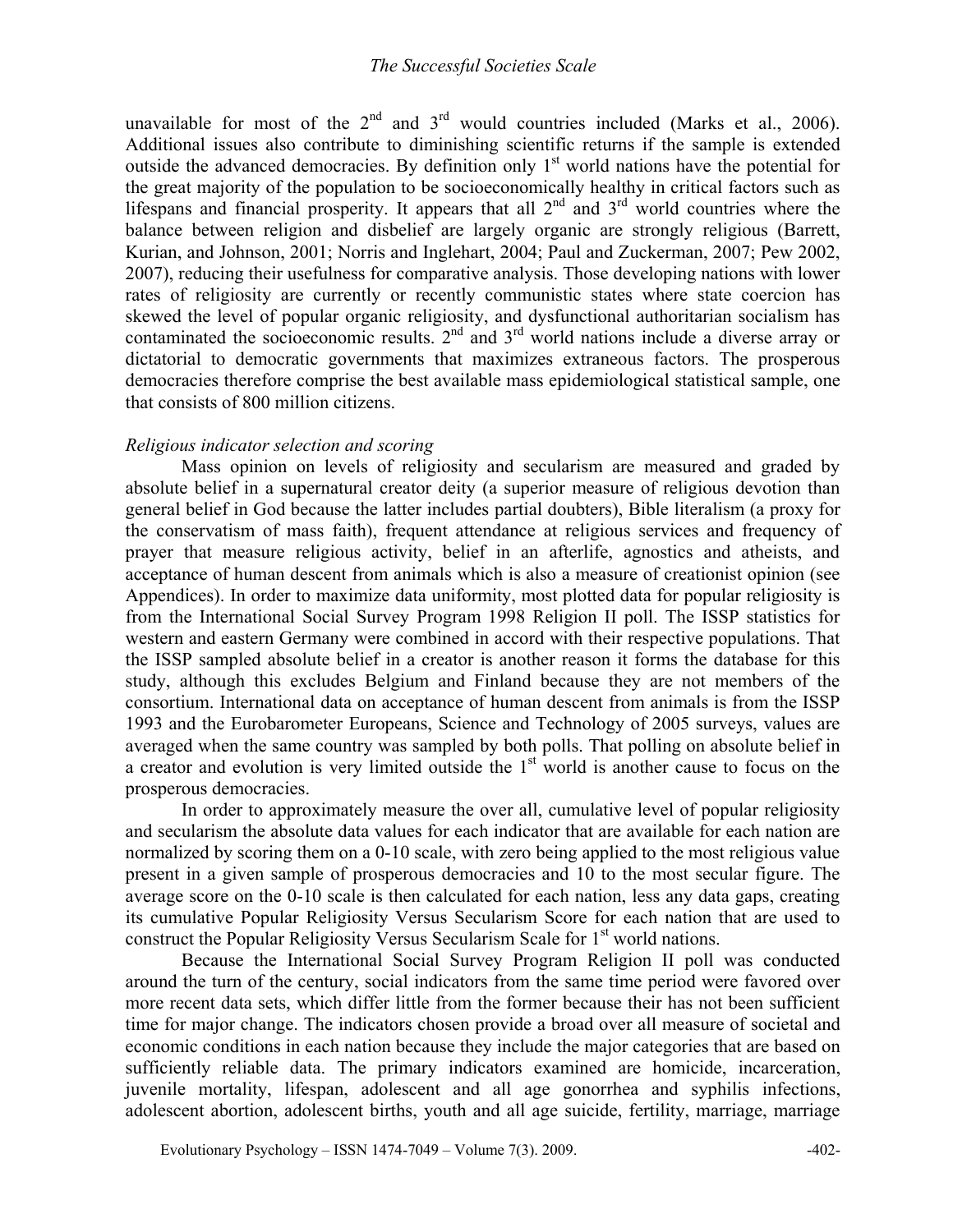duration, divorce, life satisfaction, alcohol consumption, corruption, income, income disparity, poverty, employment, work hours and resource exploitation base (see Appendices). This totals 25 specific factors within 21 primary socioeconomic indicators; 4 of the primary indicators include two specific factors. Although it may prove difficult to build a markedly broader data set that more comprehensively measures and compares cross national socioeconomic conditions, it is hoped that this attempt will encourage further efforts.

## *Socioeconomic indicator selection and scoring*

Homicide data (from the rigorous tallying by Barclay and Taveres, 2003) is reliable because it is based on forensic analysis and body counts. A comparison of nonlethal crime data is more a comparison of rates of inconsistent reportage by victims and recording of crime according to differing official criteria rather than of actual acts, and should not be used for direct quantitative assessments (as per Paul, 2005; contra Stark, 2001; Jensen, 2006). Interpol merely gathers and reports nonlethal crime statistics provided by member nations without standardizing or vetting it (Paul, 2005; Neapolitan, 1997; Barcley and Taveres, 2002). For example, assaults are reported at a rate about 6 times higher in Australia and Sweden than in Canada and France, this level of disparity is suspect. Rates of theft are reported to be twice as high in Sweden as in France; are the former actually twice as larcenous as the French, or are the latter twice as unlikely to file a report, or is the reality somewhere in-between? Similarly suspicious discrepancies exist in International Crime Victims Survey results. Reported rates of rape are two to twenty times higher in the U.S. than in other  $1<sup>st</sup>$  world nations (Jay, 2004; MASA, 2003), but this only means that American females report being raped at far higher rates, not that American males are more prone to committing sexual assaults. As Neapolitan (1997) states, homicide "is generally regarded as the most valid and reliable of official crossnational crime indicators…. In general, violent crimes other than homicides – such as rapes, assaults, and robberies – should probably not be compared cross-nationally, unless there is substantial improvement in the quality of the data. Indications are that definitional, reporting, and recording differences are too great for these crimes to be suitable for analysis. This is particularly true for sexual offenses and rapes. Thus, cross-national comparisons of violent crime should probably be restricted to homicides." Barclay and Taveres (2002), who calculate criminal act rates only for homicide, agree that "comparisons between the recorded [nonviolent and nonlethal violent] crime levels in different countries may be misleading…. since the definition of homicide is similar in most countries, absolute comparisons are possible." Also see Zimring and Hawkins (1999), OECD (2001), Beeghley (2003) and Farrington, Langan, and Tonry (2004). That using nonlethal crime data for cross national purposes would garner severe criticism from criminologists is fortuitous in that murder is the most extreme crime, and contributes to societal fear and insecurity more than any other (Beeghley, 2003; Jensen, 2006; Neapolitan, 1997; OECD, 2001; Paul, 2005; Zimring and Hawkins, 1999).

Data for illegal drug use is also insufficiently dependable (contra Stark, 2001; Bloss, 2005; Gallinger, 2003; Siegal, 2005). Because alcohol is usually sold under government regulation levels of consumption are reasonably well recorded (WHO, 2004), and use of this drug is included following the suggestion by Jensen (2006). Incarceration levels are reliably recorded (ICPS, 2006).

The same is true of suicide because it is based on forensic analysis and body counts (WHO, 2001). Despite the reservations about including all age suicide cited in Paul (2005), these statistics are included in order to test whether inclusion of the data significantly improves the societal status of the US as suggested by Jensen (2006). The implication by Jensen (2006)

Evolutionary Psychology – ISSN  $1474-7049$  – Volume 7(3). 2009.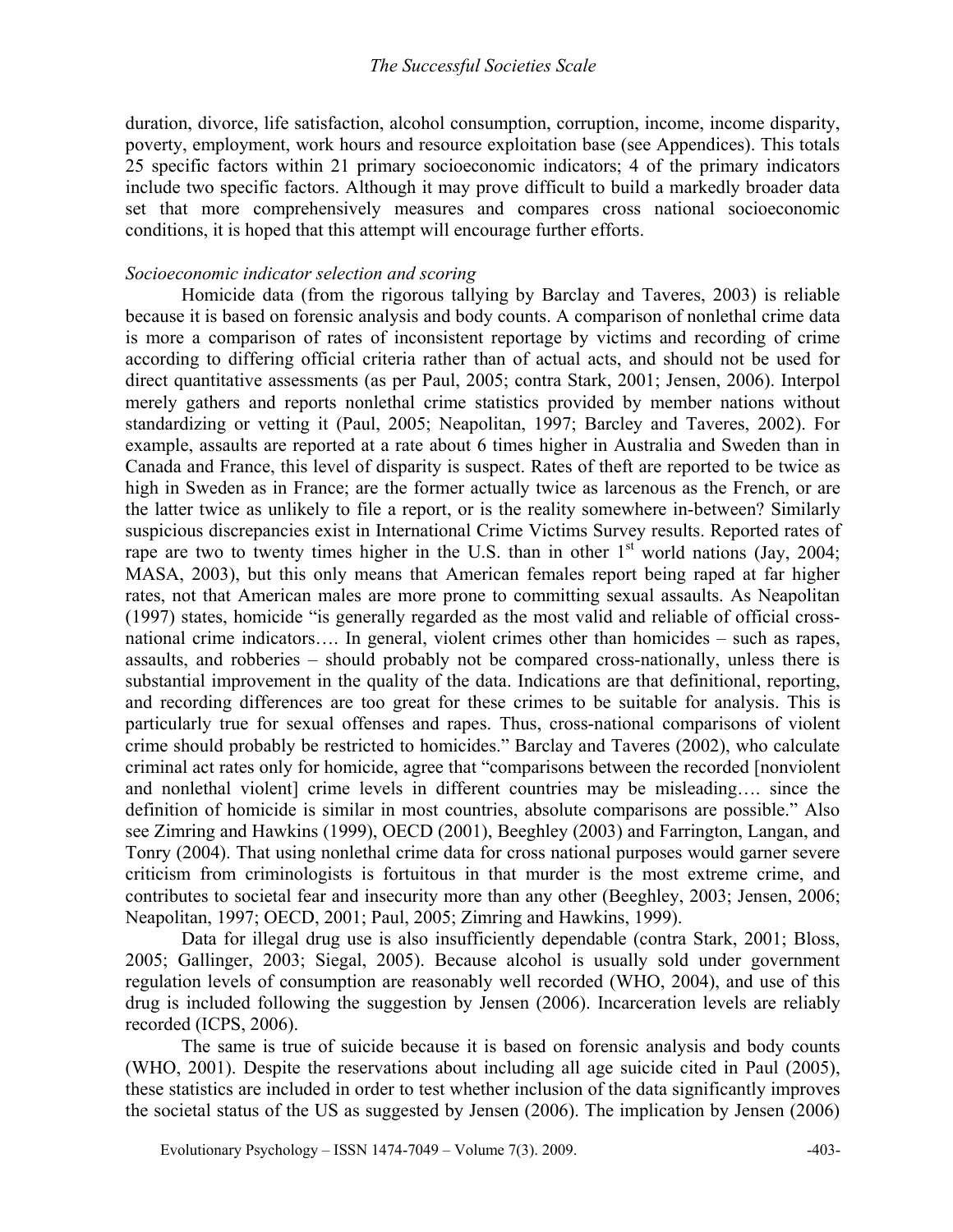that it is appropriate to compare a number of specific causes of death is incorrect because this leads to an arbitrary competition between the myriad lethal mistakes humans are err to, so basic levels of juvenile and adult mortality are examined (UN, 2000).

Gonorrhea and syphilis infections are recorded sufficiently well to be compared crossnationally, albeit only in a limited number of western nations according to the source utilized herein (Panchaud et al., 2000), who warn that information for HIV, chlamydia, genital herpes, and human papilloma virus is inadequate for quantitative cross-national comparisons.

The degree to which abortion is a measure of societal pathology is controversial, but it often signals a failure to use contraceptives. Sufficiently robust adolescent abortion rates are available for only a portion of the sample, birthrate data is better recorded (Singh and Darroch, 2000), the latter are compared in an age cohort where marriage is infrequent.

Low national birth rates may in part reflect a high perception of personal security, and may be a societal positive in nations that lack adequate habitable land area, and at a time when the global population is fast approaching 7 billion. Marriage versus cohabitation is a lifestyle choice, and there is little evidence that the much lower rates of marriage in secular democracies is adversely impacting the children of unmarried couples (Reid, 2004). Because these two reliably recorded indicators are often cited by advocates of the moral-creator socioeconomic hypothesis as important to societal health, fertility (UN, 2005) and marriage (UN, 2001) rates are included to discover whether they markedly improve the cumulative status of the US Divorce laws remain inconsistent between democracies, so the statistics on marriage duration before divorces among married couples reflect both legal as well as social differences (Divorce Reform, 2002; OECD, 2001). Comparing societal contentment is valuable since the moralcreator social hypothesis predicts that those who do not believe in a creator should suffer from the chronic malaise of living a meaningless life terminated by final death. Life satisfaction (Marks et al., 2006). is considered a more robust measure of this factor than is happiness because it is somewhat less subjective, reflecting long-term fulfillment rather than transitory feelings of the respondent (Diener, Suh, Lucas, and Smith, 1999; Inglehart and Klingemann, 2000; Marks et al., 2006; Nettle, 2005). Corruption statistics are estimated with reasonable albeit inexact reliability by Transparency International (2000).

Economic statistics are generally robust. Adjusted per capita gross national product, poverty statistics and GINI income equality are from UN (2004). Because unemployment figures often do not include those who are out of but not searching for work, employment as a percentage of the working age population is the superior measure of this indicator (OECD, 2001). Average hours worked by each civilian in a year are included because the more free time a person has the more potential they have to engage in parenting and other family and neighborhood activities, to reduce stress through leisure activities, and because the combination of hours worked and per capita income is a measure of worker productivity (Rosnick and Weisbrot, 2006). Resource exploitation base or ecological footprint, the average planetary surface area needed to support each citizen within a nation, can be used to gauge the efficiency at which a nation transforms resources into beneficent societal conditions (Marks et al., 2006).

The over all, cumulative socioeconomic conditions of the1st world nations were calculated using the same basic procedures for the PRVSS, with zero being applied to the most dysfunctional value present in a given sample of prosperous democracies and 10 to the healthiest, creating its cumulative Societal Success Score for each nation. The latter was used to construct the Successful Societies Scale for 1<sup>st</sup> world nations. No attempt was made to differentially weigh the various indicators for the SSS or PRVSS. In part this is because of the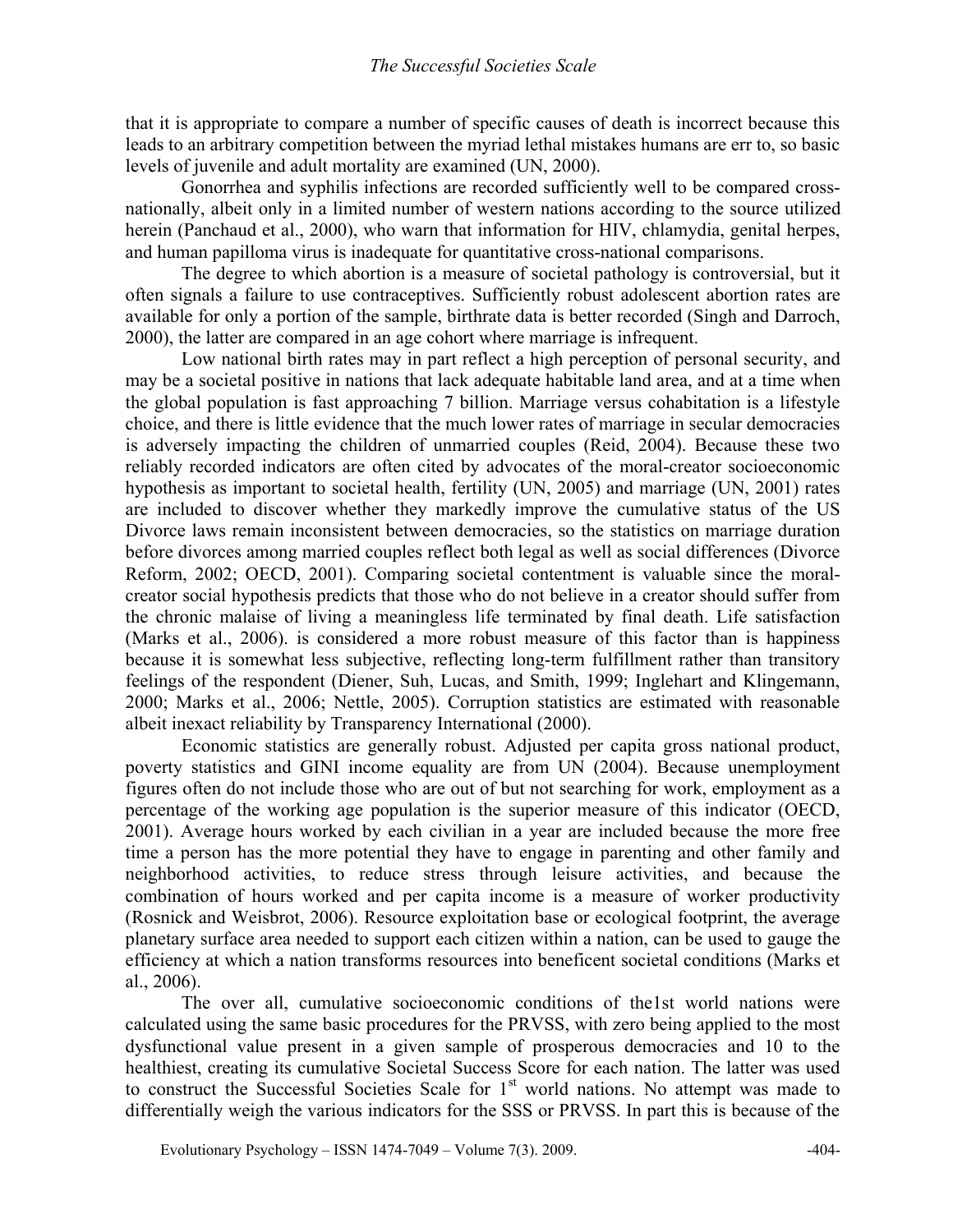difficulty of assessing their relative value. Is homicide, for example, twice or an order of magnitude as important than fertility levels? Also, the absence of other crime statistics suggests that giving extra weight to homicide alone is not appropriate, the same applies to the STDs included when others could not be included. In any case the results are sufficiently robust that weighing the indicators would not significantly alter the outcome.

The number of foreign born is sufficiently determinable for the purpose of this study (OECD, 2001). Measuring the diversity of a national population is much more difficult due to inherent definitional problems, the sole recent attempt to assay this dynamic is Fearon (2003) who tabulated both ethnic and cultural fractionalization. The two factors parallel one another, and cultural fractionalization was utilized in this inquiry in accord with the advice of Fearon (2003).

#### *Statistical methods and miscellaneous*

 In addition to scatter plots the indicators were statistically analyzed with Pearson correlations (Table 1). Because the US is often a strong outlier the correlations were run both with all 17 nations sampled, and with the US excluded. The results proved so robust that further analysis to discern patterns within weak correlations was not necessary for the purposes of this analysis (Nardi, personal communication). In order to provide some longitudinal perspective information on long term trends is included when available.

#### *Testing the competing socioeconomic hypotheses*

The moral-creator socioeconomic hypothesis predicts that it is not possible for a nation to achieve a level of overall socioeconomic success equal to or greater than that of a significantly more religious country, so the existence of an example of a strongly secular nation that enjoys cumulative societal conditions equivalent to or better than those observed in the religious examples refutes the hypothesis. The greater the superiority of the secular nation, and the more examples of the latter that exist, the more the moral-creator socioeconomic hypothesis is overturned. The hypothesis is supported in if successful secular countries are not observed. A similar method is applied to the secular-democratic socioeconomic hypothesis that predicts the nonexistence of religious nations as successful as the least dysfunctional irreligious examples. If there is no consistent difference in the socioeconomic condition of nations regardless of the overall level of their religiosity then both hypothesis are unsubstantiated.

## **Results**

The graphic and statistical results are presented in Table 1 and Figures 1-34, additional plots are in Paul (2005).

#### *Popular secularism versus religiosity*

 The uniquely low cumulative PRVSS score for the U.S. of 0.9 demonstrates that it is the least secular nation among those sampled, with Ireland the next most religious. At the other end of the scale some nations approach and exceed a score of 9. For the purposes of this comparative investigation the U.S. is characterized as religious, the rest of the  $1<sup>st</sup>$  world nations as secular to varying degrees. Creationist opinion correlates strongly positively with the overall level of religiosity when the U.S. is excluded and even more so when it is included.

The substantial divergence in levels of belief in a creator measured by the PRVSS indicates that popular religiosity is not universally and consistently high as are more primary

Evolutionary Psychology – ISSN  $1474-7049$  – Volume 7(3), 2009.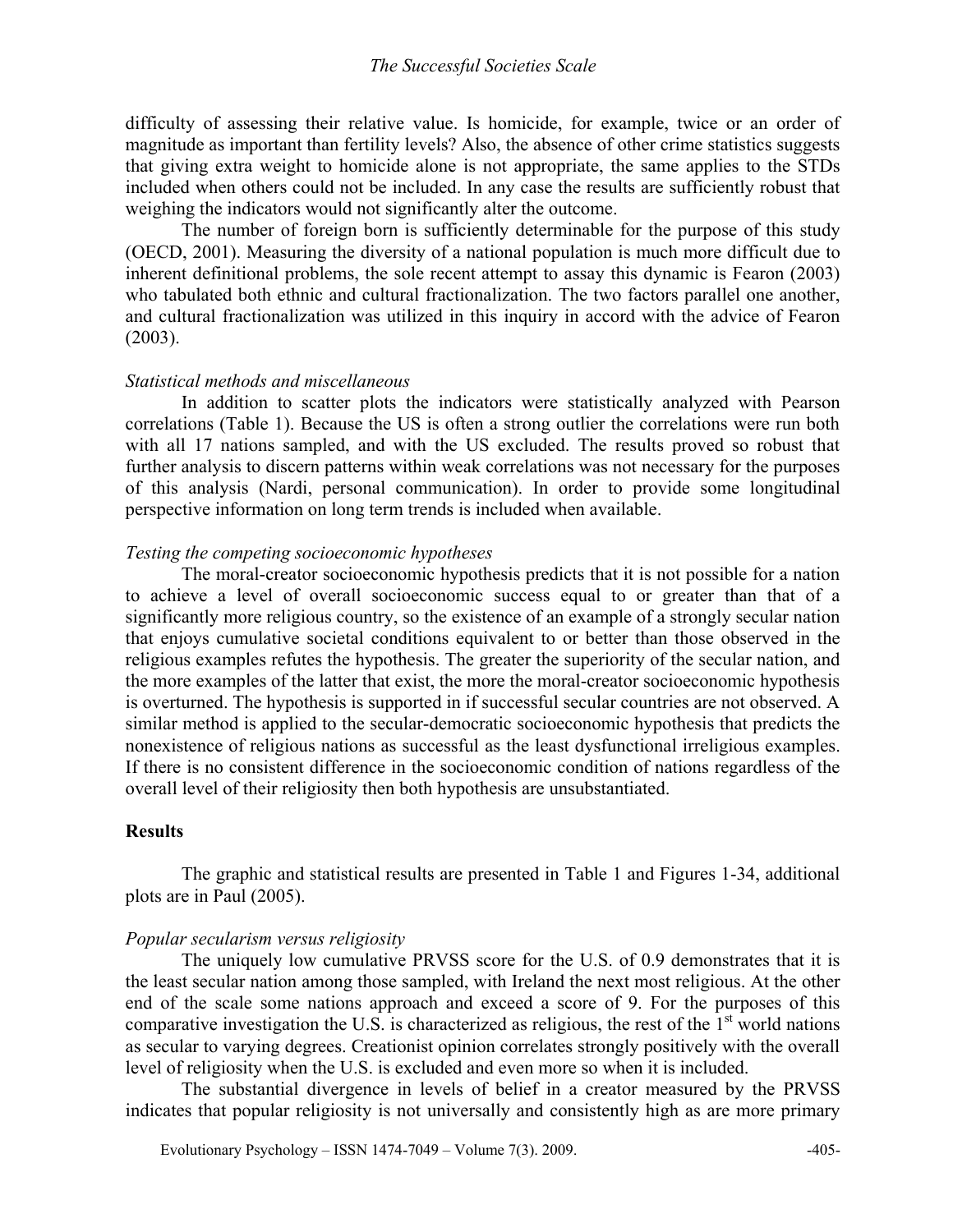human attributes such as materialism and language to the degree that appears to have become widely accepted. Speech is truly universal because all mentally healthy adults possess highly sophisticated language skills (either verbal or signing among the deaf) that are already well developed in childhood, and it is essentially impossible for humans to be close to normally functional and social without the language abilities which the human brain and upper respiratory complex are highly adapted for (Deacon, 1998). The brain in combination with the tool making and using opposable thumb are also highly adapted for materialism. There is more variation in the degree of materialism between individuals and between societies than there are in linguistic abilities, but those that actually reject essentially all interest in material objects are considered aberrant by the great majority of humans who are highly desirous of material objects. The desire to fulfill material wishes is a primary factor behind the development of civilization and its ultimate industrial-corporate-consumer expression (Paul, in press). No mass society rejects materialism, societies that do so are small and rare, the few individuals who go to extremes to reject materialistic lifestyles are often considered mentally borderline, and even anti-materialist cults retain substantial materialism; anti-modernity Mennonites take pride in their traditionalist property and goods. Many religions that promote spirituality also involve a major materialistic component, including the acquisition of funds from participants. The degree of individual and religiosity can vary to a far greater extent. A third of the French qualify as atheists and another third are agnostics according to recent sampling (Times/Harris, 2006), and some other democracies appear to have similar levels of religious disinterest and skepticism (Zuckerman, 2006, 2008). Nor are those with little or no religious interests mentally or socially deficient or dysfunctional in the manner of those lacking substantial language abilities or material desires, many convinced atheists are successful members of society, to the degree that a large portion of the scientific community is in this cohort (Larson and Witham, 1999). Whether it is possible for large numbers of humans to lack any measurable attraction to supernaturalistic spirituality is not yet established, and it the near universality of religion until modern times shows that most if not all humans have the potential for a significant degree of religiosity. But it is clear that while language and materialism are primary aspects of the human condition that show limited or no fluctuation among populations over time and space, religiosity is a more flexible, optional, secondary factor that is not nearly as integral or consistent to human psychology as are more worldly matters -- it is probable that human interest in art is more universal than is supernaturalistic spirituality.

 Stark (2008) denies a significant loss of theism in terms of opinion and practices in the U.S., contrary to the results of other major survey organizations and analysts (Barrett et al., 2001; Bruce, 2002; Kosmin and Keysar, 2009; Norris and Inglehart, 2004; Paul 2005; Paul and Zuckerman, 2007; Pew 2002, 2007, 2008; Smith and Kim, 2004; Taylor, 2003; Times/Harris, 2006; Zuckerman 2006). The only consistently worded longitudinal measure of theism versus nontheism since WW II, the classic question of whether or not the respondent believes in God or a higher power posed by Gallup and most recently Pew (2008), records an approximately threefold increase in nonbelievers matched by a loss in theists, Pew (2008) found that only half of Americans now absolutely believe in a personal God, and Pew (2002) estimates that Americans are only about half as religious as the populations of some  $2<sup>nd</sup>$  and  $3<sup>rd</sup>$  world nations. Liberal and moderate denominations have long experienced serious losses, but conservative churches are now declining as well in the U.S. (Rainer, 2005) as Bible literalism decreases (Gallup, 2006b). The loss of popular faith has been associated with a major demographic distortion in that men are considerably more irreligious than women, contributing to further declines in religiosity because children tend to pick up their religiosity or lack of it from their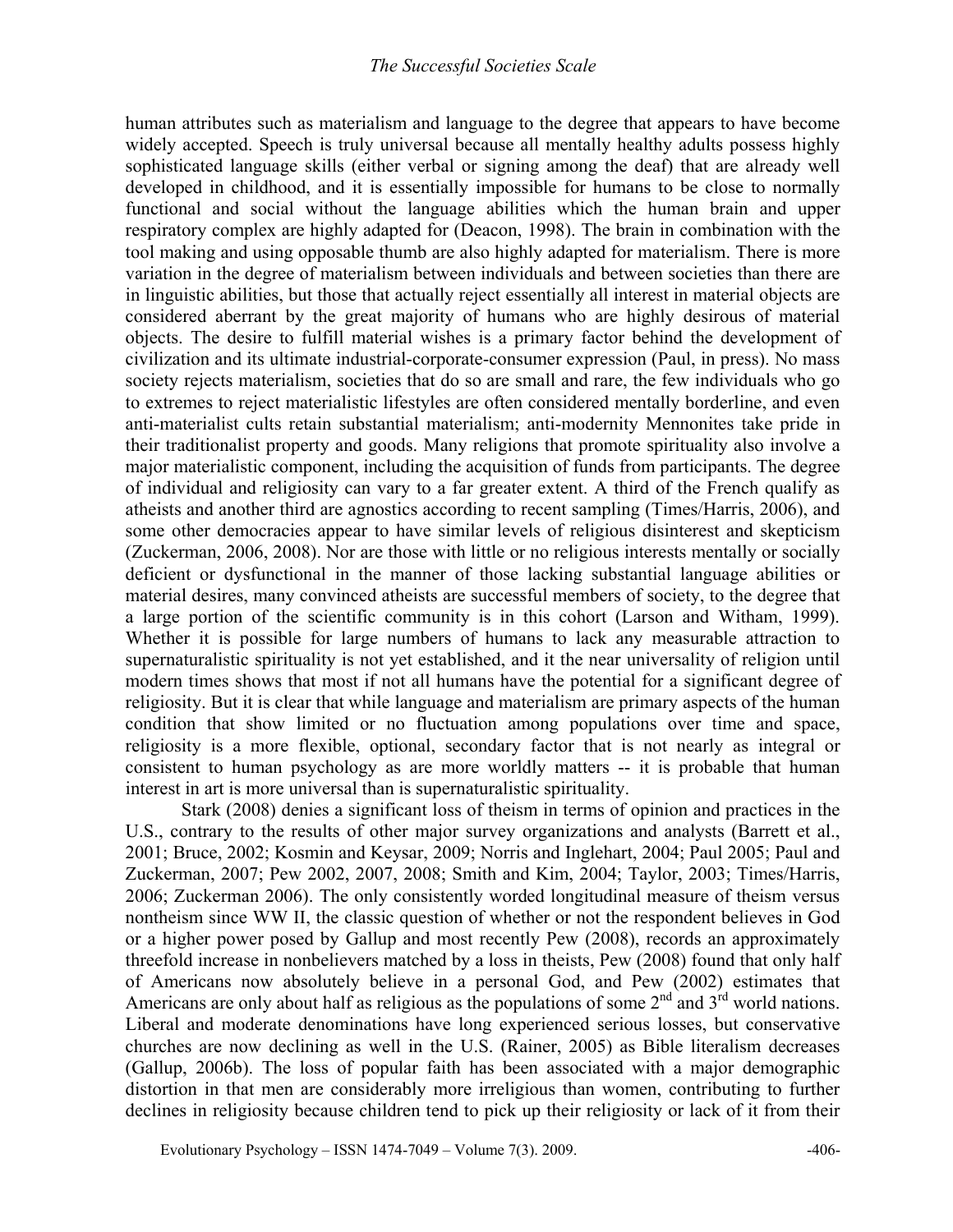fathers (Haug and Warner, 2000). The results of the PRVSS confirm that extensive secularization is underway via spontaneous conversion in all 1<sup>st</sup> world democracies despite the absence of significant organized atheism, the resistance of large scale organized religion, the superior reproductive replacement of religious cohorts, and the influx of religious immigrants from the 2<sup>nd</sup> and 3<sup>rd</sup> worlds (Barrett et al., 2001; Bruce 2002, Norris and Inglehart, 2004; Paul, 2005; Paul and Zuckerman, 2007; Pew, 2002; Zuckerman, 2006, 2008); only nontheism is proving able to achieve major growth via conversion, religions are more reliant on rapid reproduction and migration. Also significant is the lack of serious popular contention that has accompanied the rise of the nonreligious in most of the 1<sup>st</sup> world, the culture war being focused in the U.S. (Paul and Zuckerman, 2007; Zuckerman, 2008). Declines in religious belief and activity have often been precipitous; church attendance crashed in most western nations since World War II; Spain was still a Catholic dominated fascistic state a third of a century ago, now it is a secularized democracy where gays can get married and divorced and obtain a legal abortion like their heterosexual counterparts. Even in the relatively theistic US the nonreligious approximately doubled in just the last two decades. The empirical evidence indicates that popular religiosity is subject to strong and rapid fluctuations, with major declines being characteristic of contemporary western nations.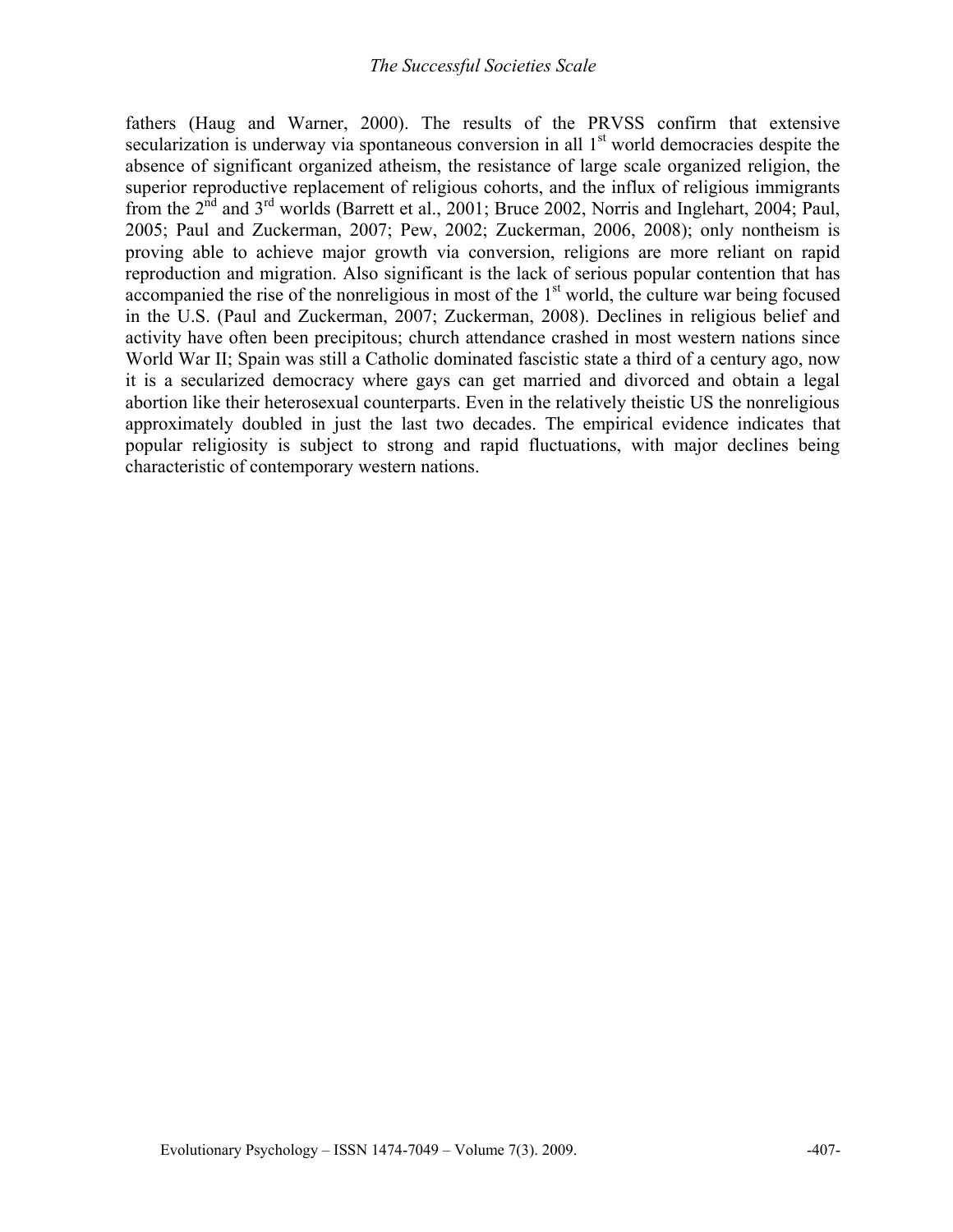Table 1. Pearson *r* correlations bold type when socio-economic conditions or other factors improve or rise with increasing secularism, regular type when factors deteriorate or decrease with increasing secularism. No underline = correlation not significant, thin underline = correlation moderate, double underline  $=$  correlation strong, thick underline  $=$  correlation very strong.

| Pearson correlation                                       | $+U.S.$  | $-U.S.$  | $N=(+U.S.)$    |
|-----------------------------------------------------------|----------|----------|----------------|
| Popular Religiosity Versus Secularism Scale compared to - |          |          |                |
| <b>Successful Societies Scale</b>                         | 0.705    | 0.534    | 17             |
| Homicides                                                 | $-0.611$ | $-0.262$ | 17             |
| Incarceration                                             | $-0.606$ | $-0.273$ | 17             |
| Suicides15-24 year old                                    | 0.326    | 0.379    | 17             |
| Suicides all age                                          | 0.322    | 0.297    | 17             |
| Under 5 mortality                                         | $-0.835$ | $-0.746$ | 17             |
| Life expectancy                                           | 0.304    | 0.198    | 17             |
| Gonorrhea infections15-19 year old                        | $-0.937$ | $-0.676$ | $\overline{7}$ |
| Gonorrhea infections all age                              | $-0.938$ | $-0.643$ | $\overline{7}$ |
| Syphilis infections15-19 year old                         | $-0.886$ | 0.213    | 6              |
| Syphilis infections all age                               | $-0.856$ | 0.596    | 6              |
| Abortions 15-19 year old                                  | $-0.938$ | $-0.825$ | $\,8\,$        |
| Births 15-17 year old                                     | $-0.716$ | $-0.443$ | 13             |
| Fertility                                                 | $-0.188$ | 0.038    | 17             |
| Marriages                                                 | $-0.310$ | 0.197    | 17             |
| Marriage duration at divorce                              | 0.148    | $-0.354$ | 15             |
| Divorces among married couples                            | 0.298    | 0.639    | 17             |
| Alcohol consumption                                       | $-0.174$ | $-0.345$ | 17             |
| Life satisfaction                                         | $-0.202$ | $-0.233$ | 17             |
| Corruption indices                                        | 0.280    | 0.312    | 17             |
| Adjusted per capita income                                | $-0.390$ | $-0.205$ | 17             |
| GINI income inequality                                    | $-0.813$ | $-0.707$ | 17             |
| Human poverty index                                       | $-0.682$ | $-0.572$ | 14             |
| <b>Employment</b> levels                                  | 0.205    | 0.392    | 17             |
| Average hours worked                                      | $-0.422$ | $-0.283$ | 17             |
| Resource exploitation base                                | $-0.299$ | 0.157    | 17             |
| % of population who are foreign born                      | $-0.174$ | $-0.178$ | 17             |
| Cultural fractionalization                                | $-0.296$ | $-0.257$ | 17             |
| Accept human descent from animals                         | 0.837    | 0.754    | 16             |
|                                                           |          |          |                |
| Accept human descent from animals compared to absolutely  | $-0.739$ | $-0.612$ | 16             |
| believe in God                                            |          |          |                |
|                                                           |          |          |                |
| Successful Societies Scale compared to -                  |          |          |                |
| Absolutely believe in God                                 | $-0.709$ | $-0.551$ | 17             |
| <b>Bible</b> literalists                                  | $-0.549$ | $-0.256$ | 16             |
| Attend religious services at least several times a month  | $-0.536$ | $-0.530$ | 17             |
| Pray at least several times a week                        | $-0.711$ | $-0.484$ | 16             |
| Absolutely believe in an after life                       | $-0.669$ | $-0.417$ | 16             |
| Absolutely believe in heaven                              | $-0.725$ | $-0.447$ | 16             |
| Absolutely believe in hell                                | $-0.706$ | $-0.429$ | 16             |
| Agnostics and atheists                                    | 0.547    | 0.434    | 17             |
| Accept human evolution from animals                       | 0.690    | 0.501    | 17             |
| Adjusted per capita income                                | 0.053    | 0.464    | 17             |
| GINI income inequality                                    | $-0.822$ | $-0.688$ | 17             |
| Human poverty index                                       | $-0.778$ | $-0.717$ | 14             |
| Foreign born                                              | $-0.333$ | $-0.395$ | 17             |
| Cultural fractionalization                                | $-0.308$ | $-0.278$ | 17             |

Evolutionary Psychology – ISSN  $1474-7049$  – Volume 7(3). 2009.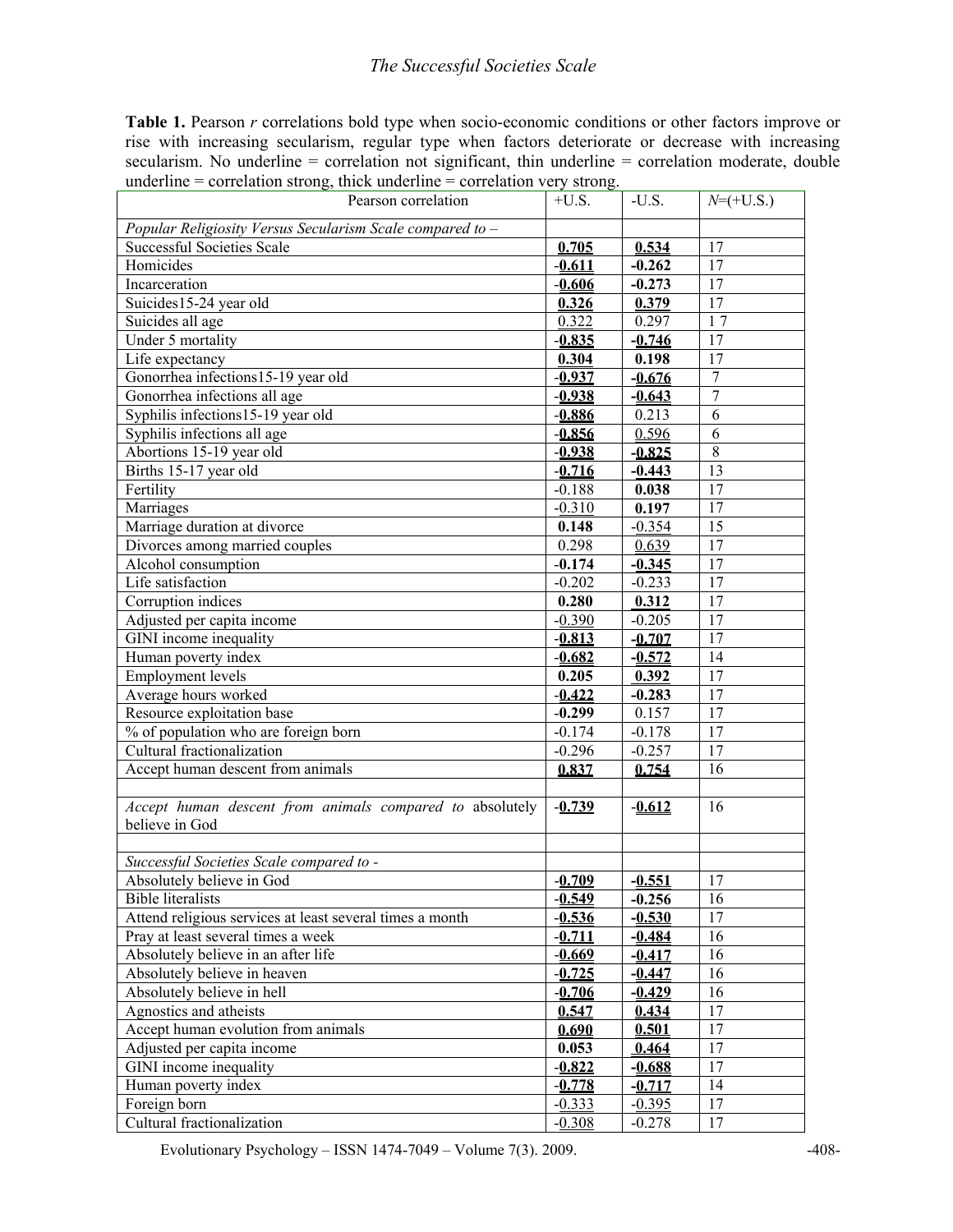## *Socioeconomic conditions*

Murder was astonishingly common in crime rampant medieval Christian Europe (Lane, 1997; Neapolitan, 1997). Homicide levels in the U. S, have always been elevated well above the rates in the more secular democracies where murder rates have long been low and relatively stable, perhaps representing the minimum practically possible (Beeghley, 2003; Lane, 1997; Neapolitan, 1997). Despite a recent decline from an extreme peak in the 1980s, homicide rates are still many multiples higher in the U.S. than in any other  $1<sup>st</sup>$  world nation (Fig. 2; Barclay and Taveres, 2003; Beeghley, 2003; Doyle, 2000; Jensen, 2006; Lane, 1997; Neapolitan, 1997; Paul, 2005), in some locations 10% of American males are murdered before age 35. Street crime-ridden cities like Detroit, Baltimore, DC, Atlanta, and New Orleans are not found in the other advanced nations (Barclay and Taveres, 2003 high murder rates sometimes reported for some European cities [UN, 2000] are exaggerated by errant inclusion of attempted homicides [Paul, in press]). Even when U.S. white-only rates are considered homicide remains above the general secular democracy levels (Barclay and Taveres, 2003; Beeghley, 2003; Doyle, 2000; Lane, 1997; Neapolitan, 1997; OECD, 2001; Paul, 2005; Zimring and Hawkins, 1999). The U.S. suffers from an unusually high level of school shootings (Hall, 2008). The correlation is very strong in favor of secularism entirely because the theistic and creationist U.S. is a strong outlier. Among the secular democracies homicides levels are consistently low, and with the U.S. removed there is no significant correlation, but the lowest homicide levels are found among some of the most hypotheistic democracies. The Interpol and International Crime Victims Survey data suggests that the U.S. is a high crime nation and is not superior to other  $1<sup>st</sup>$ world nations in terms of nonlethal transgressions (Barclay and Taveres, 2003; Neapolitan, 1997; OCED, 2001), so inclusion of the latter should not significantly alter the cumulative SSS results in favor of the U.S.

No other country, even much more populous China, has so many inmates as does the U.S., over 2 million (ICPS, 2006). Following a steep climb in recent decades, the U.S. has half a dozen times more inmates per capita than the western norm (Fig. 3). The correlation of over 0.6 in favor of secularism is strong entirely because the U.S. is strong outlier. With the U.S. removed there is no significant correlation because incarceration rates are consistently low in the rest of the countries sampled, although the lowest incarceration levels are found among some of the most secular democracies.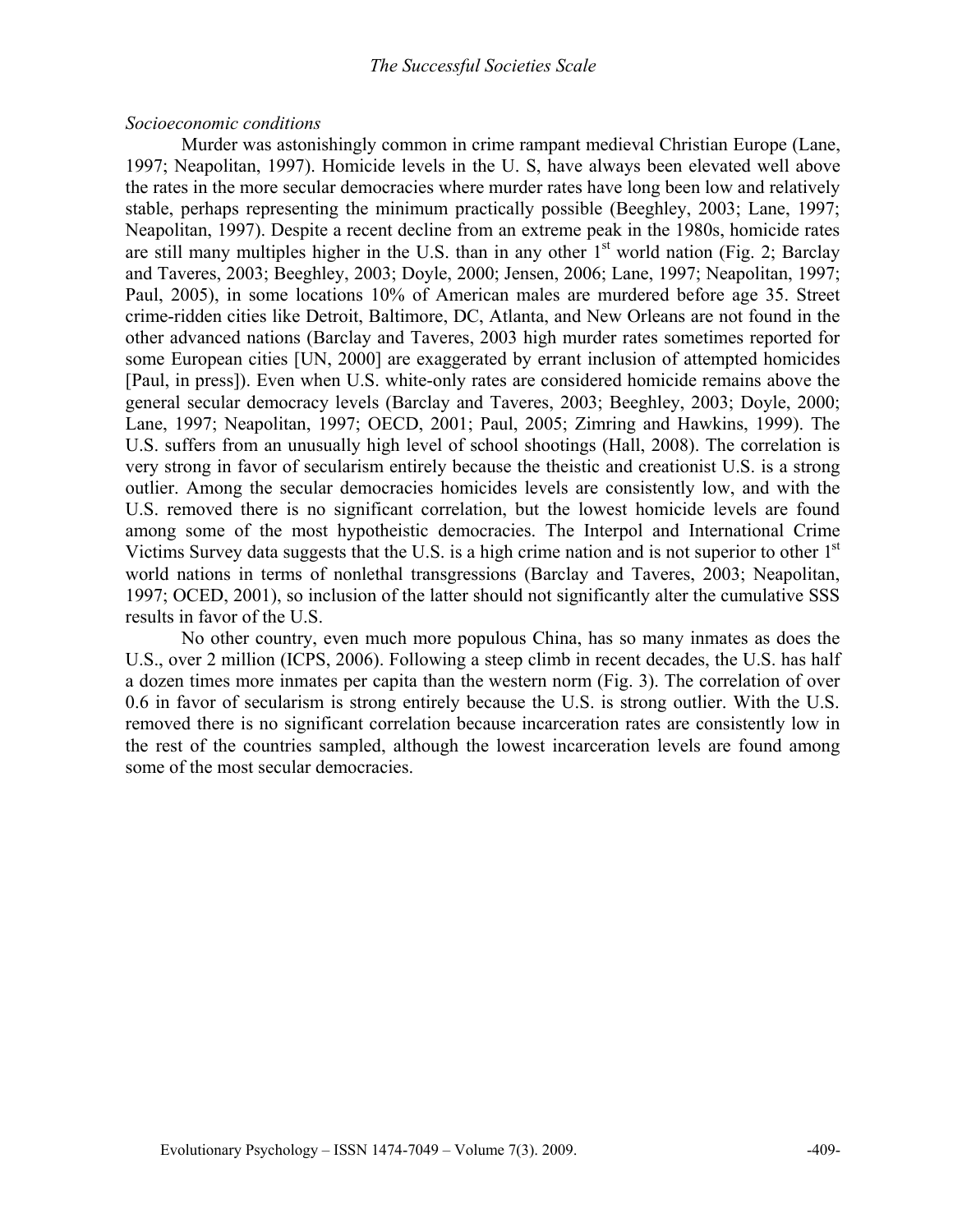

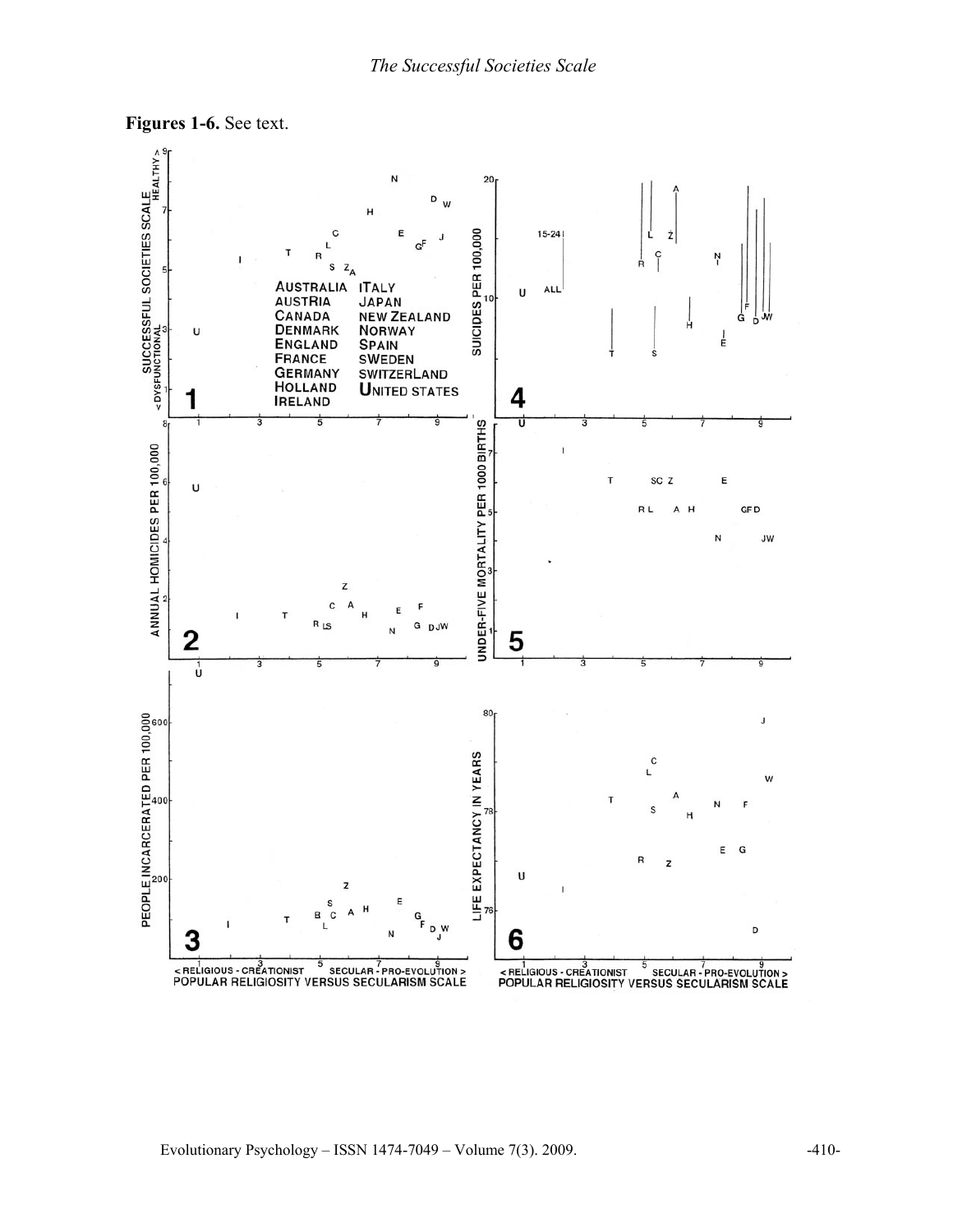

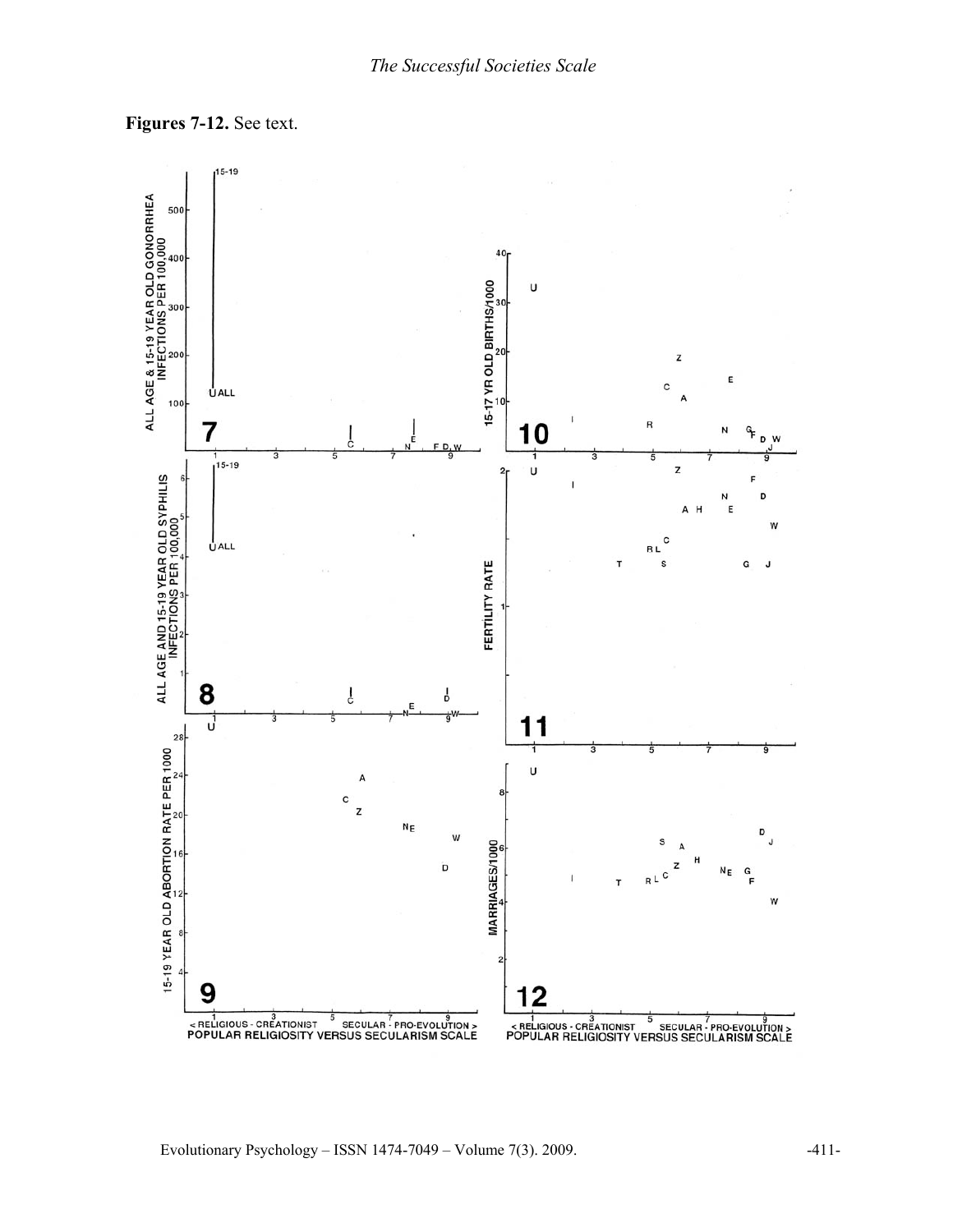The U.S. is fairly typical in youth suicide, but most of the highly secular democracies perform even better, and the correlations marginally favor secularism whether the U.S. is included or not (Fig. 4). The U.S. performs better in all age suicide, and the correlations moderately favor religious countries in this case whether or not the U.S. is included. Note that the belief that the nonreligious Scandinavian nations exhibit exceptional levels of suicide is exaggerated, nor is Japan particularly extreme.

 Historical juvenile mortality rates were 50% or more, and average lifespans were just 20 years in Europe and America (Paul, 2008, 2009b). Since then enormous science and technology driven gains in reducing mortality have been achieved, but despite continued improvement no prosperous democracy loses children as rapidly as the U.S., whose mortality in infants and young children is almost twice as high as achieved by some of the most secular countries; it may not be possible to further reduce mortality rates with current technologies (Fig. 5). Some  $2<sup>nd</sup>$  world nations have juvenile mortality rates little above the U.S. level (UN, 2000). Being above 0.7 whether the U.S. is included or not, the correlation in favor of secularism is remarkably strong. The strength of the relationship is reinforced by the progressive nature of the correlation in which higher religiosity is associated with higher losses of children and vice versa. The U.S. has among the lowest life expectancy among the sample, while highly secular Japan enjoys the longest (Fig. 6). Even though the differential is not very large in total years, the situation for the U.S. is actually worse than it seems. Although national life expectancy continues to rise, the U.S. is not keeping up with the general western pace, and now suffers from the lowest life expectancy in the  $1<sup>st</sup>$  world (OECD, 2007). This slippage is attributable to an actual decline in average lifespans in some regions (Ezzati, Friedman, Kulkarni, and Murray, 2008), a disturbing failure occurring in none of the secular democracies (but is happening in some  $2<sup>nd</sup>$  and  $3<sup>rd</sup>$  world countries such as Russia). With hypotheistic Denmark exhibiting low life expectancy in the turn of the century sample the correlation in favor of secularism is modest with the U.S. included, and not significant with the U.S. excluded. Nor is there a compelling historical, mass epidemiological or clinical evidence that high rates of prayer are associated with lower levels of mortality, if anything the reverse may be true (Blumenthal et al., 2007; Paul, 2005, 2008).

STDs were endemic in old Christian Europe, and high infection rates promoted national campaigns to suppress rampant prostitution in America in the later 1800s and early 1900s (Aral and Holmes, 1996; Brandt, 1987). After being suppressed by post WW II campaigns, STDs became epidemic in the 1970s in the 1<sup>st</sup> world. Since then there has been a general decrease in western nations, but syphilis and especially gonorrhea remain at epidemic levels in the U.S., including middle class whites for the latter (Figs. 7,8; Aral and Holmes, 1996; Panchaud et al., 2000). Teen gonorrhea infection rates, for instance, are dozens to literally hundreds of times higher in the U.S. than in secular western Europe and Canada, and gonorrhea and syphilis have been nearly exterminated in the highly secular Nordic countries and France. The correlations are very strong in favor of secularism with the U.S. included in all cases. They are strong in favor of secularism with the U.S. excluded for gonorrhea. For syphilis the correlation is not significant for youth, and is moderate in favor of religiosity in the all age case. Because the sample size is limited some caution is necessary, but it is unlikely that addition of additional prosperous democracies will markedly alter the results. The data that is available suggests that the infection rates of other STDs are not lower in the U.S. relative to more secular prosperous democracies (Aral and Holmes, 1996; Panchaud et al., 2000), so inclusion of the latter would probably not significantly alter the SSS results in favor of the U.S.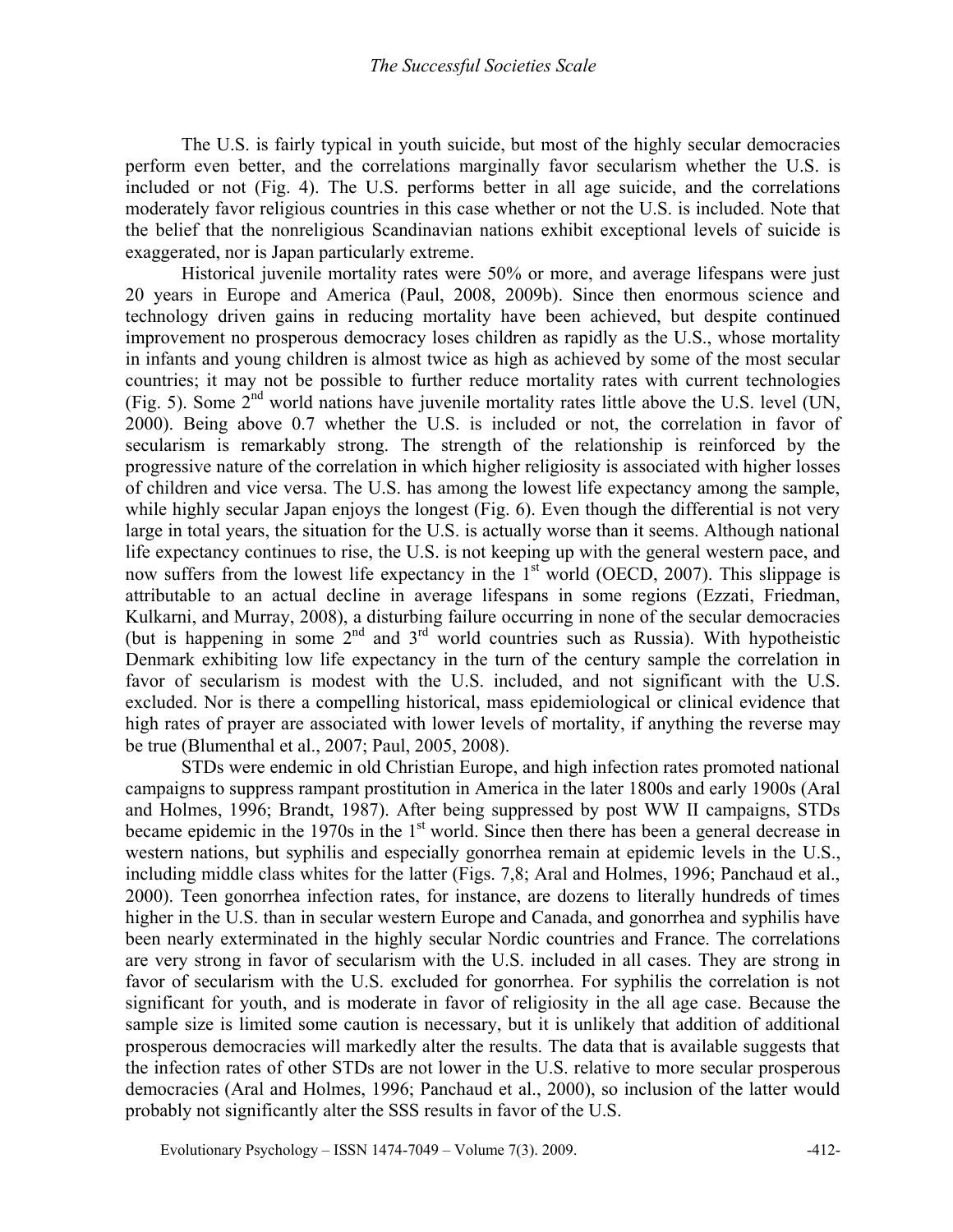Abortion rates are persistently high even when illegal (Sedgh, Henshaw, Singh, Ahman, and Shah, 2007). After a modest reduction over time youth abortion rates remain markedly higher, up to a factor of two, in the religious and creationist U.S. than in the more secular advanced democracies (Fig. 9). The correlation favoring secularism is very strong whether or not the U.S. is included, and the correlation is strongly progressive in either case.

Despite previous declines birth rates among teens that are not married are two to dozens of times lower in the secular democracies than in the U.S. (Fig. 10). The correlation is very strong in favor of secularism with the U.S. outlier included, it remains moderate with the U.S. excluded.

Following long term declines assisted by improving contraceptive technologies, the U.S. is matched in fertility only by moderately secular New Zealand, but highly secular France in not far behind (Fig. 11). Strongly secular Japan and Germany have very low fertility rates, but so do the four most religious western European nations. The correlation is not significant with the U.S. included, and is even less so with it removed.

The marriage rate in the religious and creationist U.S. is so high that it is a strong outlier compared to the more secular countries (Fig. 12). With the U.S. included the correlation is moderate in favor of religiosity, with the U.S. excluded the correlation is not significant. The U.S. performs poorly in marriage duration and divorce, being uniquely low in the former and edged out in the latter only by highly secular Sweden (Figs 13, 14). With the U.S. included the correlations are not significant. With the U.S. excluded the correlation for marriage duration is moderate in favor of more religious democracies, for divorces this correlation is strong; but these results may be skewed by restrictive divorce laws in some of the more religious examples.

De Tocqueville (1835) observed that alcohol consumption rates were extraordinarily high in the new American nation, inspiring the Prohibition Movement which after backfiring lead to a new wave of excessive consumption well into the post World War II era (Gately, 2008). Currently the theistic and creationist U.S. has fairly low levels of alcohol consumption, but the next most religious nation Ireland has very high levels of consumption, while some of the most secular examples are below the U.S. level (Fig. 15). With the U.S. included the correlation is insignificant, with it excluded the correlation very marginally favors secularism.

The U.S. is typical in life satisfaction, as is somewhat less religious Ireland, and the factor is both very high and very low in the most secular examples (Fig. 16. The correlation is insignificant with the U.S. included and without. Although the sample is too small for inclusion in the SSS, what is available suggests the U.S. has an unusually high rate of mental illness (Bijl et al., 2003).

The level of corruption is fairly typical in the U.S. as well as Ireland, is very high in less theistic Italy, and is both high and very low in the least theistic democracies (Fig. 17). Regardless of whether the correlations include the U.S. the trend marginally favors secularism.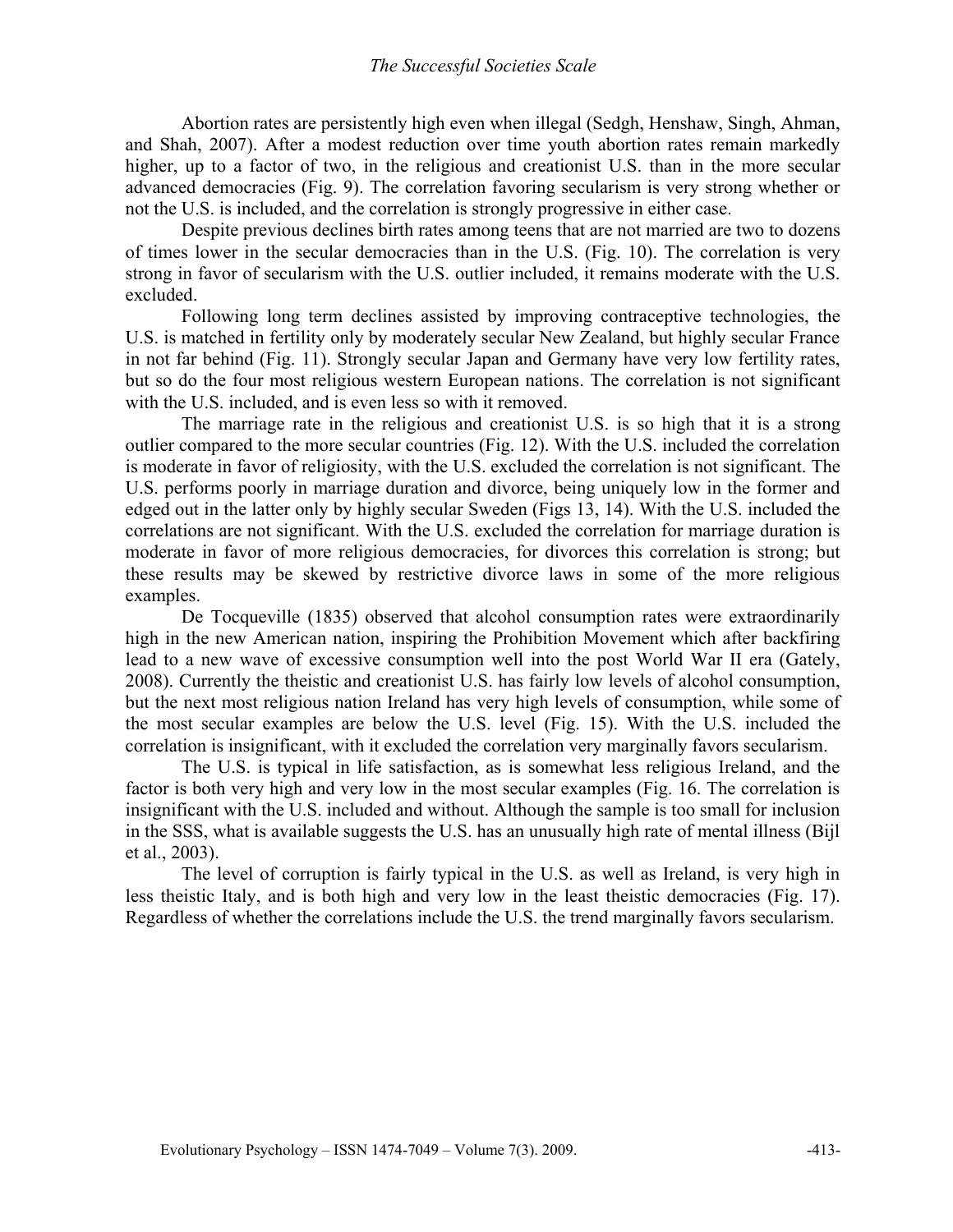

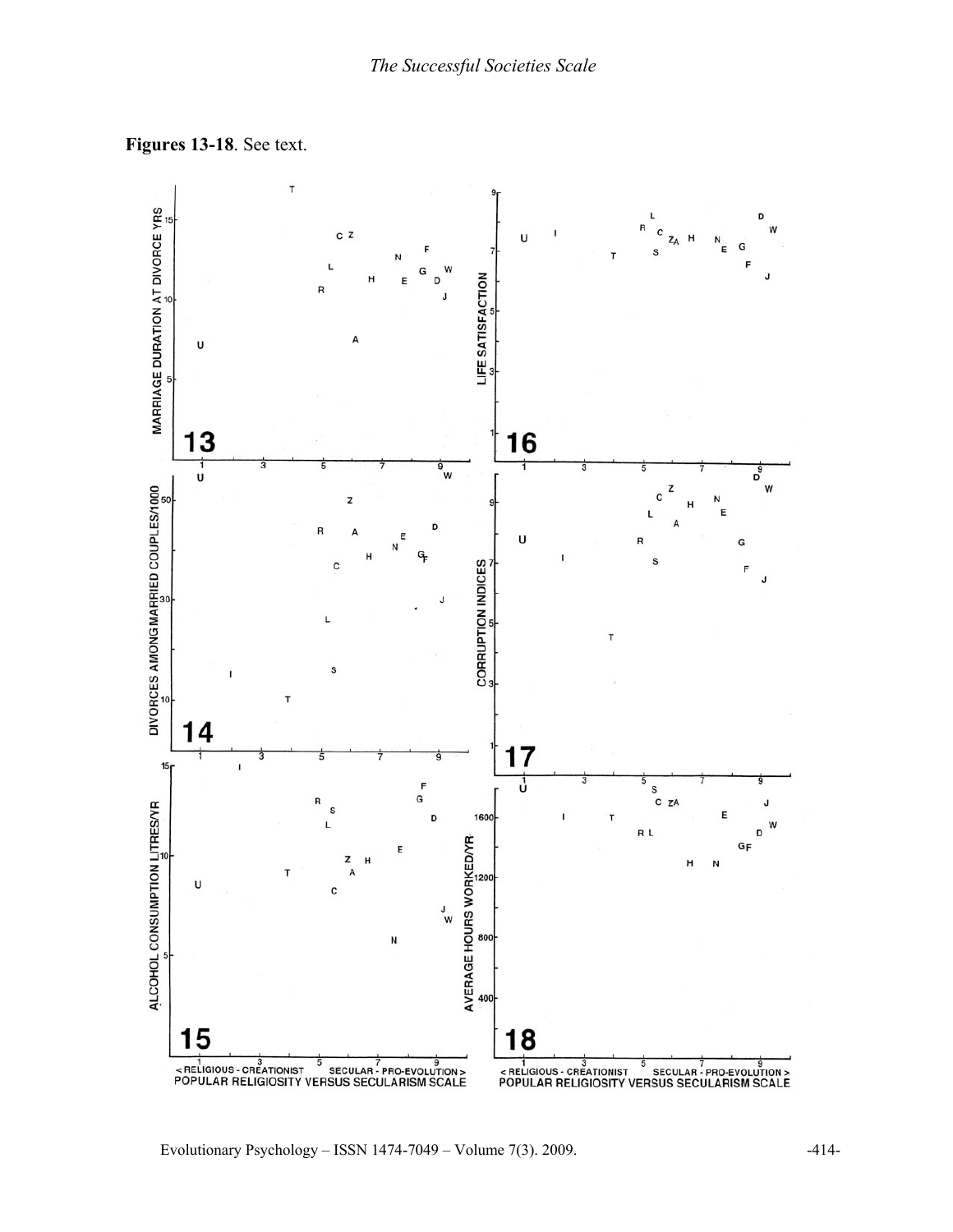



Evolutionary Psychology – ISSN  $1474-7049$  – Volume 7(3). 2009.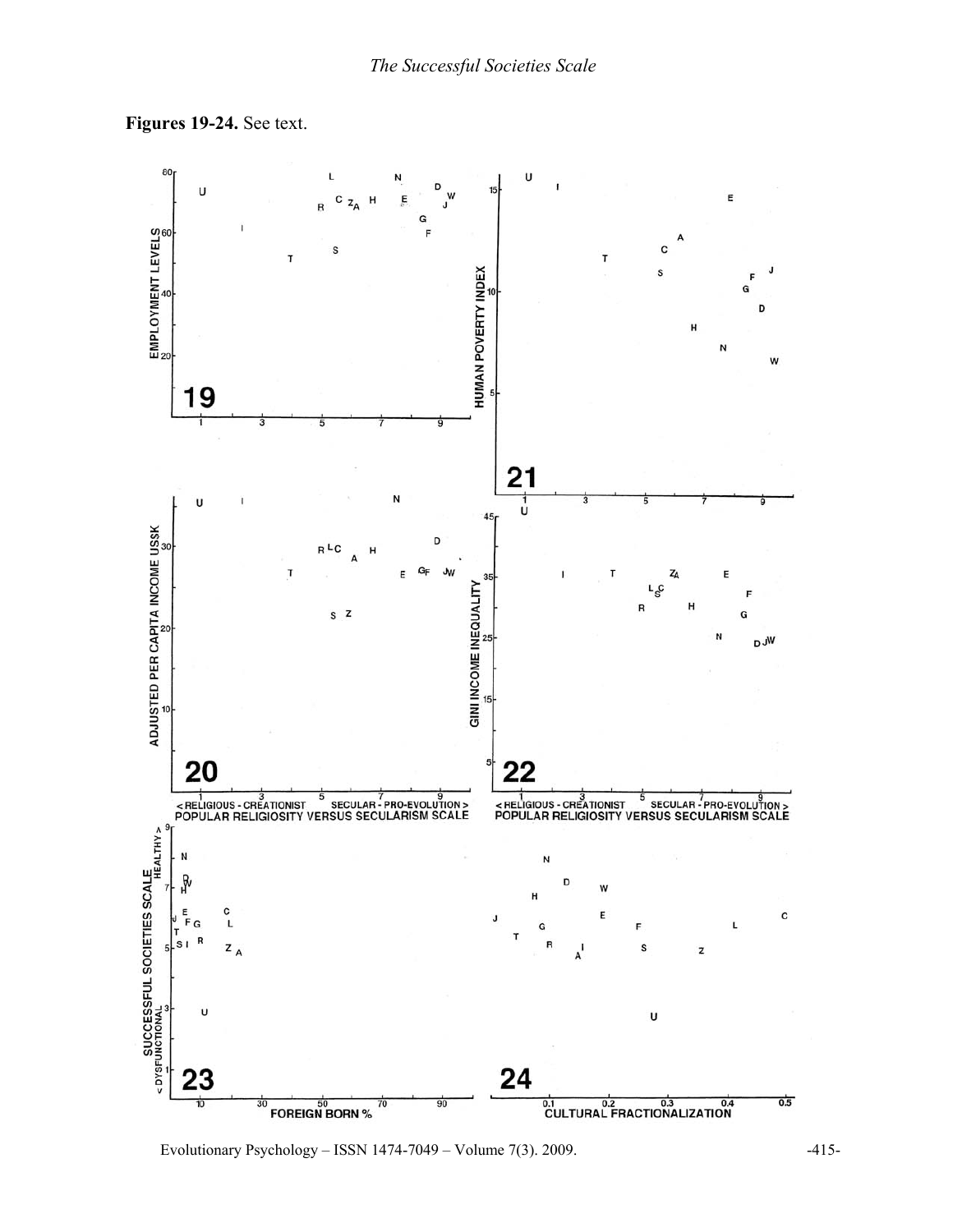Turning to economic conditions, the theistic U.S. enjoys a very high per capita GNP, matched by weakly secular Ireland and more strongly secular Norway (in part due to oil revenues), none of the highly secular democracies is especially low (Fig. 20). With the U.S. included the correlation is moderate in favor of religiosity, without the U.S. it is not significant. There is a robust progressive relationship between income inequality and the PRVSS with the religious and creationist U.S. at the high end, and the most secular democracies at the other (Fig. 22). The correlation is very strong without the U.S., it is even stronger with the U.S. included. This result verifies, with a broader measure of popular religiosity, the similar result in Norris and Inglehart (2004). In line with the high income disparity, the U.S. has an unusually large impoverished cohort, almost matched by Ireland and England, the latter being an outlier among the secular nations (Fig. 21). Otherwise there is a progressive trend with the most secular democracies having the fewest in poverty. The correlation strongly favors secularism with the U.S. included and without. The U.S. performs well in employment, as do a number of more secular democracies (Fig. 19). The worst performance is seen in moderately secular Italy and Spain. The correlation is not significant when the U.S. is included, it is moderately significant in favor of secularism when the U.S. is excluded. American's work more hours than other  $1<sup>st</sup>$  worlders (Fig. 18), the correlation in favor of secularism is moderate with the U.S. included, and insignificant with the U.S. not included. The U.S. is much more wasteful in exploiting the resource base than its more secular counterparts, in part because American industry uses far more energy to produce a given unit of goods. The correlation is marginally in favor of secularism with the U.S. included, and is insignificant with the U.S. removed.

 Of the 25 socioeconomic and environmental indicators the most theistic and procreationist western nation, the U.S. scores the worst in 14 and by a very large margin in 8, very poorly in 2, average in 4, well or very in 4, and the best in 1. Specifically, the U.S., scores the most dysfunctional in homicide, incarceration, juvenile mortality, gonorrhea and syphilis infections, abortions, adolescent pregnancies, marriage duration, income disparity, poverty, work hours, and resource exploitation base. The level of relative and absolute societal pathology in the U.S. is often so severe that it is repeatedly an outlier that strongly reinforces the correlation between high levels of poor societal conditions and popular religiosity.

 Because the U.S. performs so poorly in so many respects, its cumulative score on the SSS is a uniquely low 2.9 (Fig. 1), placing it as an outlier so dysfunctional relative to the other advanced democracies that some researchers have described it as "sick" (Sapolsky, 2005; Wilkinson, 2005). Note that the U.S. scores so poorly even though it scores well in factors that were included even though their ability to establish dysfunction is dubious, such as fertility and marriage. Most countries sampled are in a fairly narrow middle zone from about 5 to over 6. The top scoring nations are the three Scandinavian countries sampled between 7 and 8, with Norway at the latter value, and Holland a little lower than these three. That none of the nations scores near to a perfect 10 on the cumulative SSS affirms that none are close to being ideal utopias. When the U.S. is included all specific indicators of religiosity and secularism show strong to very strong correlations when compared with the SSS, with higher levels of secularism associated with superior overall socioeconomic conditions (Figs. 25-31). With the U.S. outlier removed the correlations are moderate to good, with the exception that the Bible literalism correlation is no longer significant, a reflection of the consistent lack of significant conservative theism in the secular democracies. Higher levels of acceptance of nontheism and evolution are associated with superior social conditions. There is little difference in the results comparing general belief in an after life versus heaven and hell (partly contra Jensen, 2006).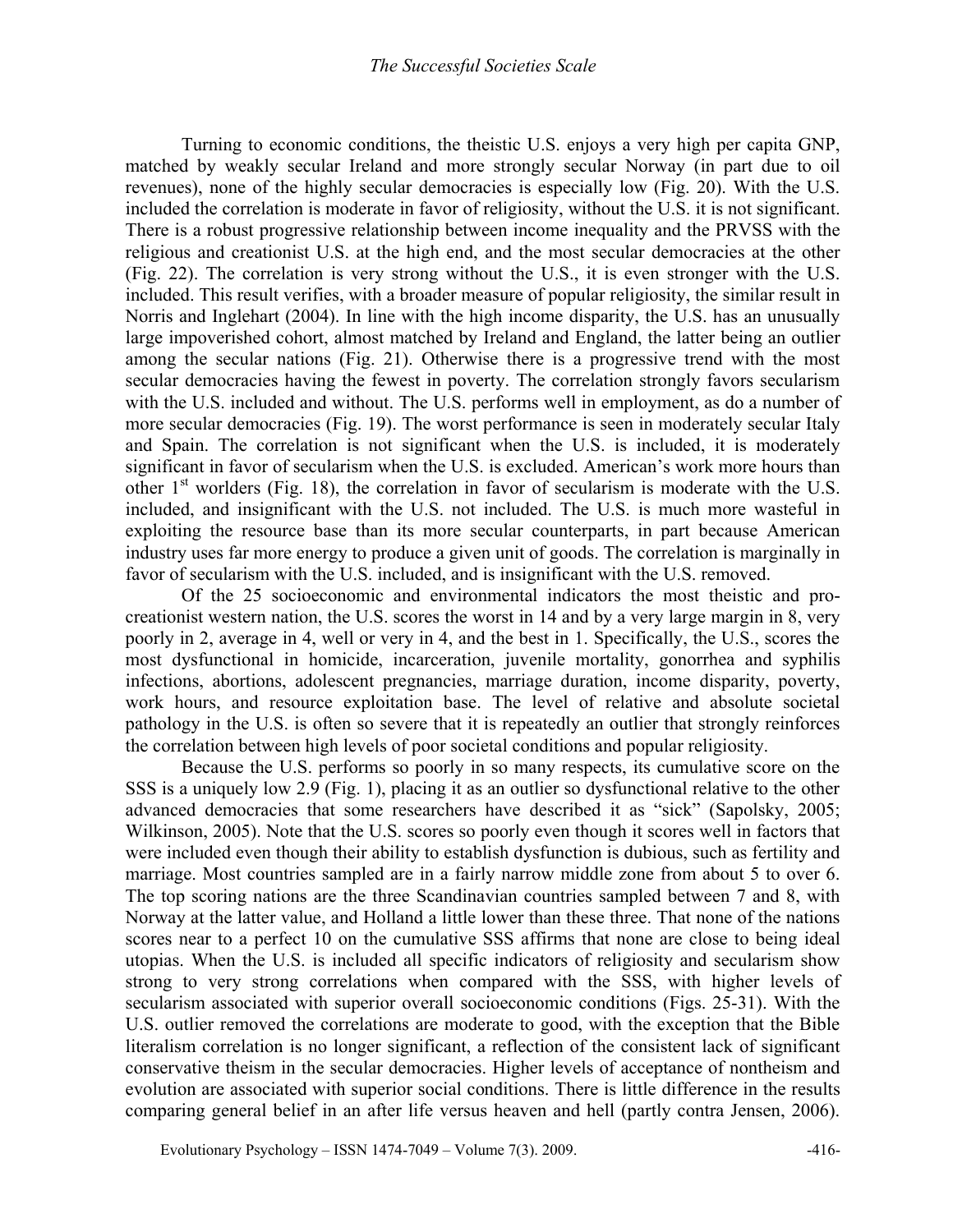The very strongest and most progressive correlation is absolute belief in God with the religious U.S. at the dysfunctional end of the SSS, and only highly secular democracies at the other. The most comprehensive single correlation in this study, the comparison of the cumulative PRVSS and SSS scores, produces a very strong correlation of  $\sim 0.7$ , about half of the variation in PRVSS scores can be explained by the variation in the SSS scores and vice versa. With the U.S. outlier excluded the correlation is still strong, with about a quarter of the variation of one axis explained by the other.

## *Potential causal factors*

 Turning to potential causal factors, we will start with the noneconomic category. The 10% of the U.S. population that is foreign born is too small to dramatically alter its socioeconomic characteristics, and a number of the moderately secular nations exhibit a much higher proportion of aliens (Fig. 23). The cultural fractionalization of the U.S. is somewhat high, but is likewise exceeded in some moderately secular democracies (Fig. 24). Insular Japan is at the other extreme in both attributes. The correlations between these population factors and societal conditions are either not significant or moderate, exclusion of the U.S. from the cultural fractionalization data set weakens the relationship. Nor is there a meaningful relationship of either factor with the PRVSS. Concerning economic factors with causal potential the relationship between gross per capita income and the SSS is not consistent (Fig. 32). The correlations between income disparity and poverty relative to the SSS are progressive and very strong, with the inequitable U.S. at the dysfunctional end of the SSS, and only the most egalitarian democracies at the other (Figs. 33, 34). About half of the variation between these factors is attributable to the other. Removing the outlier U.S. from the statistical processing leaves the two correlations somewhat less strong.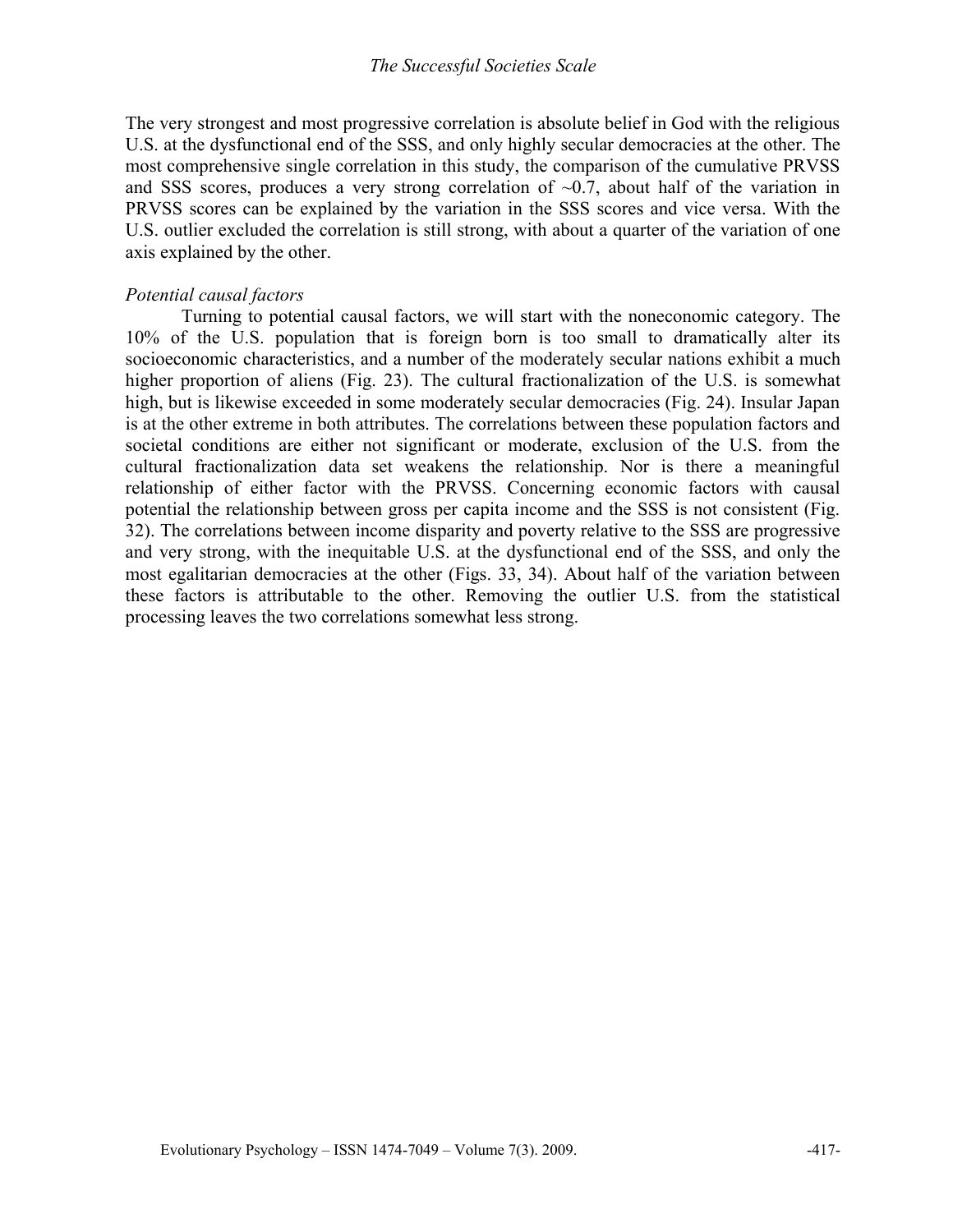**Figures 25-30.** See text.



Evolutionary Psychology – ISSN  $1474-7049$  – Volume 7(3). 2009.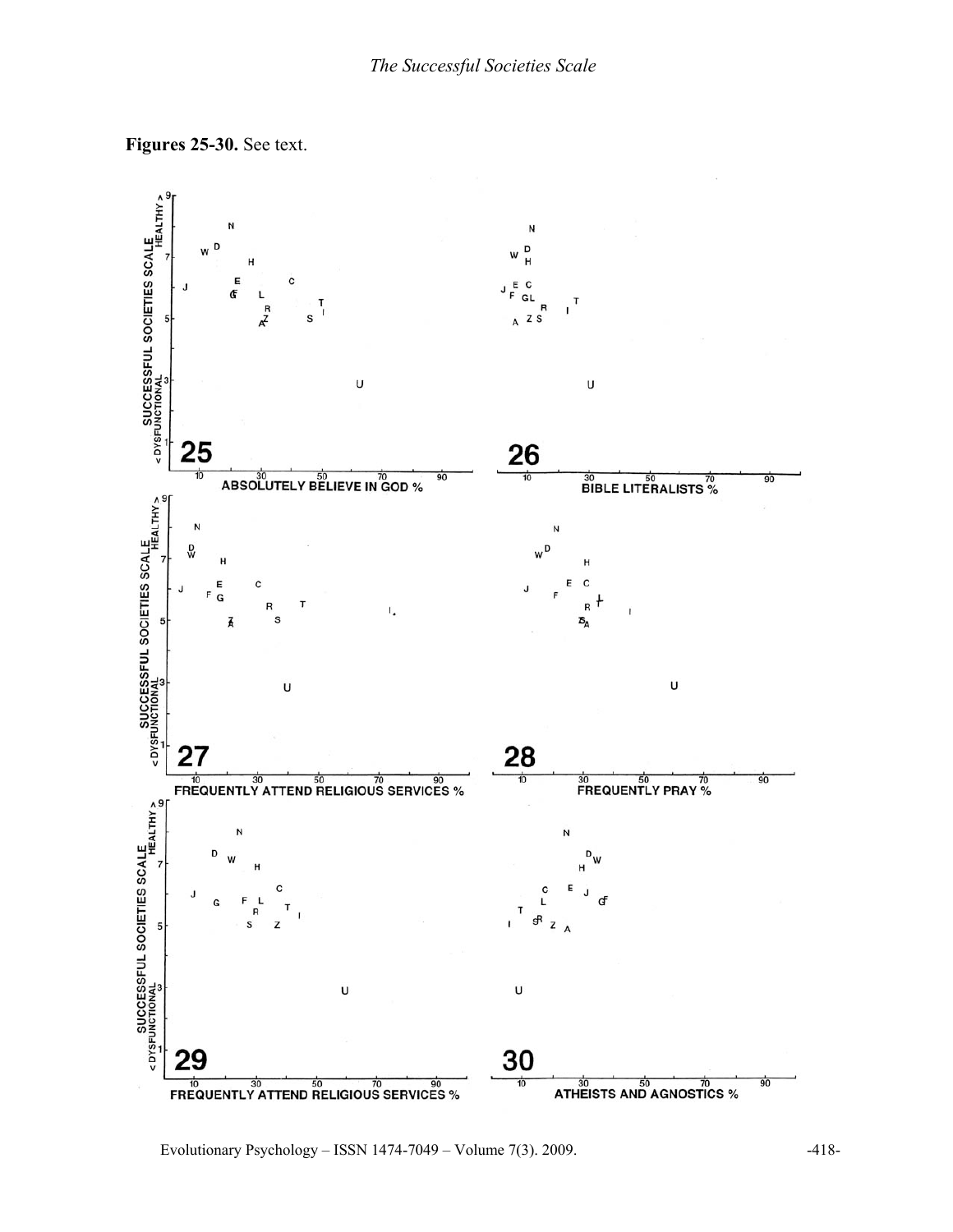



#### **Discussion**

#### *Testing the two socioeconomic hypotheses*

Because highly secular democracies are significantly and regularly outperforming the more theistic ones, the moral-creator socioeconomic hypothesis is rejected in favor of the secular-democratic socioeconomic hypothesis (in agreement with Paul [2005] and Zuckerman [2006], as well as the results of Marks, Abdallah, Sims, and Thompson [2006] and Norris and Inglehart [2004]). A study to the contrary has yet to emerge despite the widespread promulgation of the moral-creator socioeconomic hypothesis. The next task is to uncover the factors that are producing these results.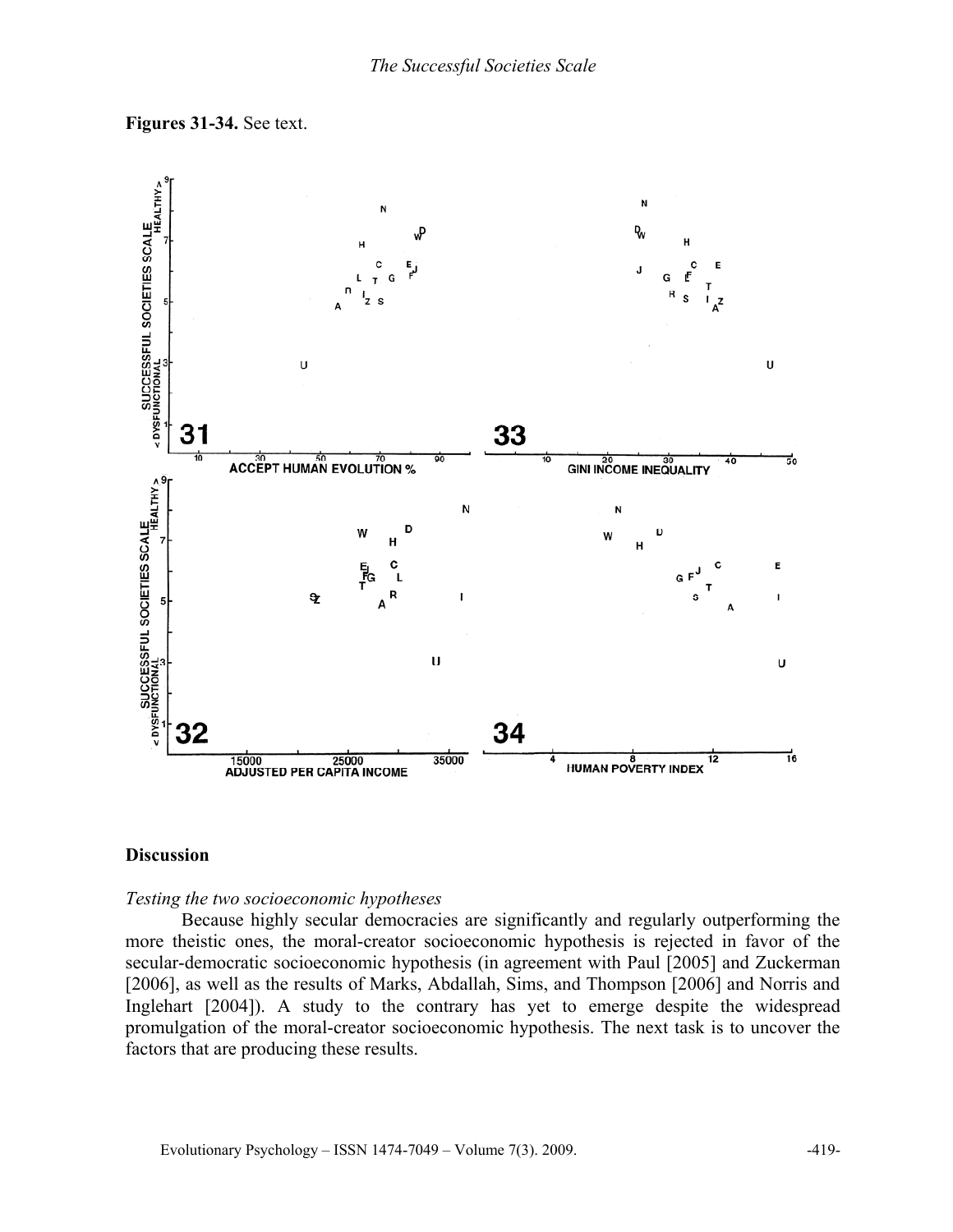## *Explaining the observed pattern*

Because it performs so poorly relative to more secure democracies, the status of the U.S. as an advanced  $1<sup>st</sup>$  world nation is marginal and may even be at risk; the World Economic Forum recently downgraded the U.S. from its long standing first place status in global economic competitiveness, ranking some other democracies as more competitive (WEF, 2007). The societal and economic failings of the U.S. are all the more remarkable and difficult to explain because no major nation has such extensive financial and physical resources with which to overcome its internal defects. With  $\sim$ 5% of the world's population the U.S. possesses a quarter of the global financial assets and uses a similar portion of the planet's energy production; but this means that America is the least efficient advanced nation in terms of converting wealth and assets into social health (Marks et al., 2006; Rosnick and Weisbrot, 2006; Sapolsky, 2005). This leads to the question of whether mass immigration, population diversity, religiosity or any of the above best explains the problem.

The results of this analysis demonstrate that the correlations between immigration and population diversity on the one hand and socioeconomic circumstances on the other are too weak to be primary causes of the divergence in  $1<sup>st</sup>$  world conditions (Beeghley, 2003; Neapolitan, 1997). America's frontier heritage cannot be a critical contributor to its exceptional violence and related issues because markedly less dysfunctional Canada and Australia also have large frontiers (Beeghley, 2003; Neapolitan, 1997). Nor does a violence and sex saturated media offer a convincing causal explanation because the American popular culture has spread across the  $1<sup>st</sup>$  world (Beeghley, 2003; Neapolitan, 1997; Paul, 2009; Tomlinson, 1991). America's heritage of mass racial slavery and Jim Crow apartheid may play a role in the nation's current ills, but this issue is tied to popular religion because a conservative Protestant culture accepted the discrimination and chronic violence required to suppress human rights (Blackman, 2008; Budiansky, 2008; Dray, 2003; Jaspin, 2007).

A widely accepted explanation for America's exceptional religiosity, its constitutional based religious free market, has also been discredited (McCleary and Barro, 2006; Norris and Inglehart, 2004; Paul and Zuckerman, 2007; Voas, Olson, and Crockett, 2002). Although there is a broad trend in which higher income correlates with lower levels of religiosity and creationism in  $3<sup>rd</sup>$  and  $2<sup>nd</sup>$  world nations compared to those of the 1<sup>st</sup> world (Pew, 2002), the absence of such a correlation among  $1<sup>st</sup>$  world countries implies that other socioeconomic factors are operative in the developed world.

 The strong correlations between the SSS and income disparity, poverty, religiosity, and acceptance of evolution in the prosperous democracies indicate that these elements are closely linked to one another in some form of cause and effect, so the impact that popular religiosity and secularism have upon socioeconomic conditions and vice-versa are the focus of the rest of the discussion. Questions include whether popular religiosity degrades socioeconomic conditions, or good socioeconomic conditions degrade mass theism, or both, and why is the prosociality apparently linked to popular religiosity not producing better results? Much of the solution of this question has been presented in Norris and Inglehart (2004), and comparably extensive analysis would be redundant. So the discussion in the subsequent three paragraphs combines the results of this study with a review of the large body of research that describes the political, social and economic policy differences between the U.S. and other prosperous democracies that appear to be driving their respective national conditions, with emphasis on the seminal socioeconomic security hypothesis of popular religiosity detailed by Norris and Inglehart (2004), plus the following works (American Academy of Pediatrics, 1998, 2000; Anderson, Frogner, Johns, and Reinhardt, 2006; Banks, Marmot, and Smith, 2006; Beeghley,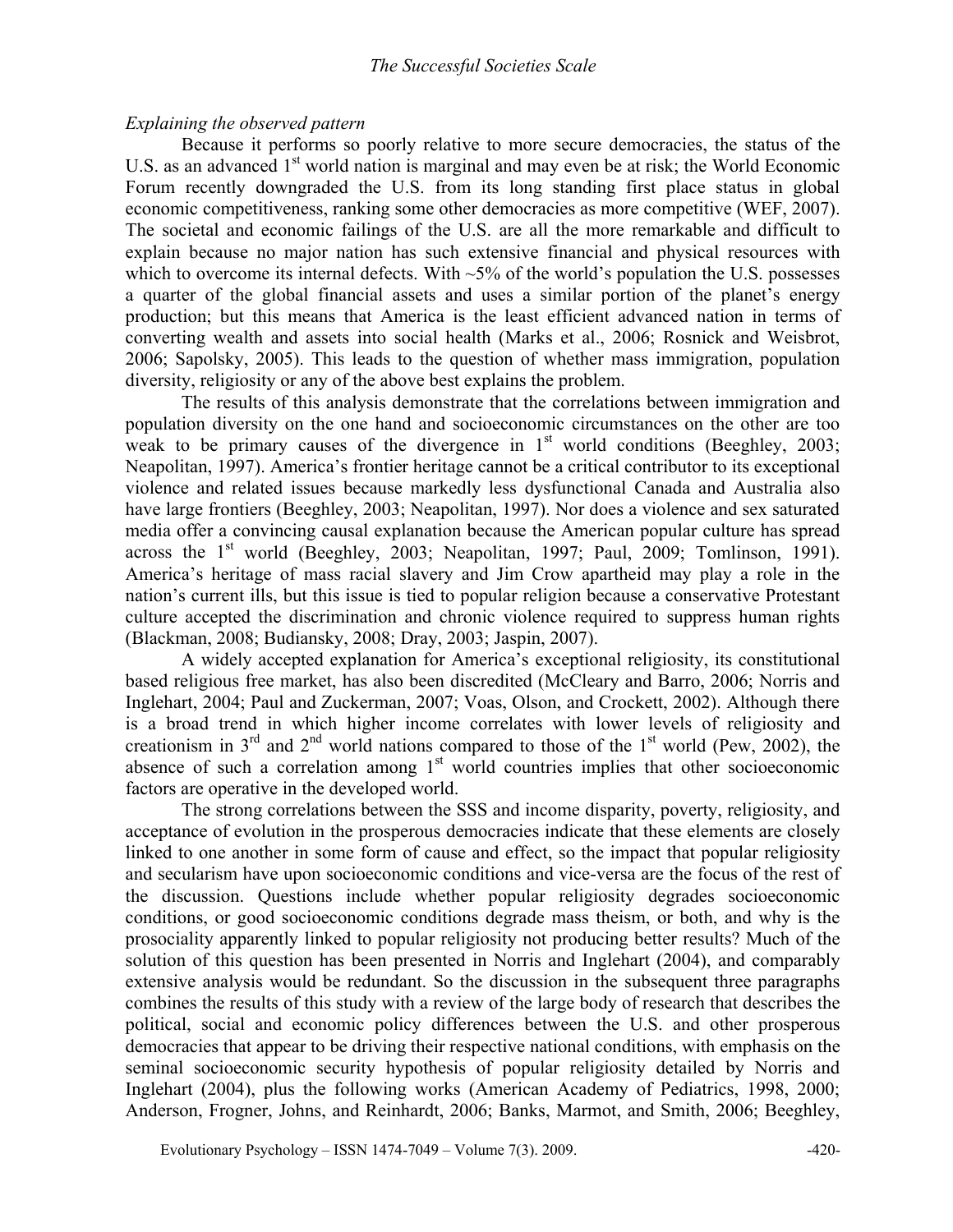2003; Finer, 2007; Himmelstein, Warren, Thorne, and Wollhander, 2005; Kaiser, 2008; Kawachi and Kennedy, 2002; Lane, 1997; Marmot, 2004; Messner and Rosenfeld, 2001; Neapolitan, 1997; Norris and Inglehart, 2004; Panchaud et al., 2000; Paul, 2009, in press; Paul and Zuckerman, 2007; Phillips, 2006; Pratt and Godsey, 2003; Reid, 2004; Rosenbaum, 2009; Sapolsky, 2005; Schoen et al., 2005; Singh and Darroch, 2000; Trenholm, 2007; Verwei, Ester, and Naata, 1997; Wellings, 2006; Wilkinson, 2005, 2009; Winkleby, Cubbin, and Ahn, 2006; Zimring and Hawkins, 1999; Zuckerman, 2006, 2008).

 Among the prosperous democracies all but the U.S. have adopted most or all of a set of pragmatic progressive governmental policies that have elevated these nation's societal efficiency, success and security while reducing personal levels of stress and anxiety. These include reduced socioeconomic disparity and competition via targeted tax and welfare strategies, handgun control, anti-corporal punishment and anti-bullying policies, protection for women in abusive relationships, intensive sex education that emphasizes condom use, rehabilitative incarceration, increased leisure time that can be dedicated to family needs, and perhaps most importantly job security and universal health care that make it difficult for ordinary citizens to suffer catastrophic financial failure. Social ills are correspondingly suppressed. As a member of the  $1<sup>st</sup>$  world the U.S. is an anomalous outlier not only in its religiosity, but in social, economic and political policies as well. Provided with comparatively low levels of government support and protection in favor of less restrained capitalism, members of the middle class are at serious risk of financial and personal ruin if they lose their job or private health insurance; around a million go bankrupt in a year, about half due in part to often overwhelming medical bills. The need to acquire wealth as a protective buffer encourages an intense competitive race to the top, which contributes to income inequality. The latter leaves a large cohort mired in poverty. Levels of societal pathology are correspondingly high. The evidence indicates that the modulation of capitalism via progressive policies is producing superior overall national circumstances compared to the more laissez-faire capitalism favored in the U.S.

 The relationship of religion to these patterns appears to be both passive and active. Starting with the passive, the middle class majorities of western Europe, Canada, Austro-Zealand and Japan apparently feel sufficiently secure in their lives that increasingly few citizens feel a need to seek the aid and protection of a supernatural creator, resulting in dramatic drops in religious belief and activity (Norris and Inglehart, 2004; Paul and Zuckerman, 2007; Zuckerman, 2008). With the implosion of the general religious belief, few subscribe to a fundamentalist world-view that provides the base for creationist opinion,. That there are no major  $1<sup>st</sup>$  world exceptions to this pattern, and that a significant religious revival has yet to occur in a secular democracy, indicate that the socioeconomic security process of democratic secularization is highly effective even though it is an accidental side effect of progressive economic policies. The universality of the effect is further supported by Asian Japan experiencing the same basic secularization process as the EuroChristian heritage secular democracies. America's high-risk circumstances, the strong variation in economic circumstances, and chronic competitiveness help elevate rates of social pathology, and strongly contribute to high levels of personal stress and anxiety. The majority of Americans are left feeling sufficiently insecure that they perceive a need to seek the aid and protection of a supernatural creator, boosting levels of religious opinion and participation. The nation's good ratings in life satisfaction and happiness is compatible with a large segment of the population using religion to psychologically compensate for high levels of apprehension; America's apparently high level mental illness (Bijl, 2003) may be in accord with this suggestion. The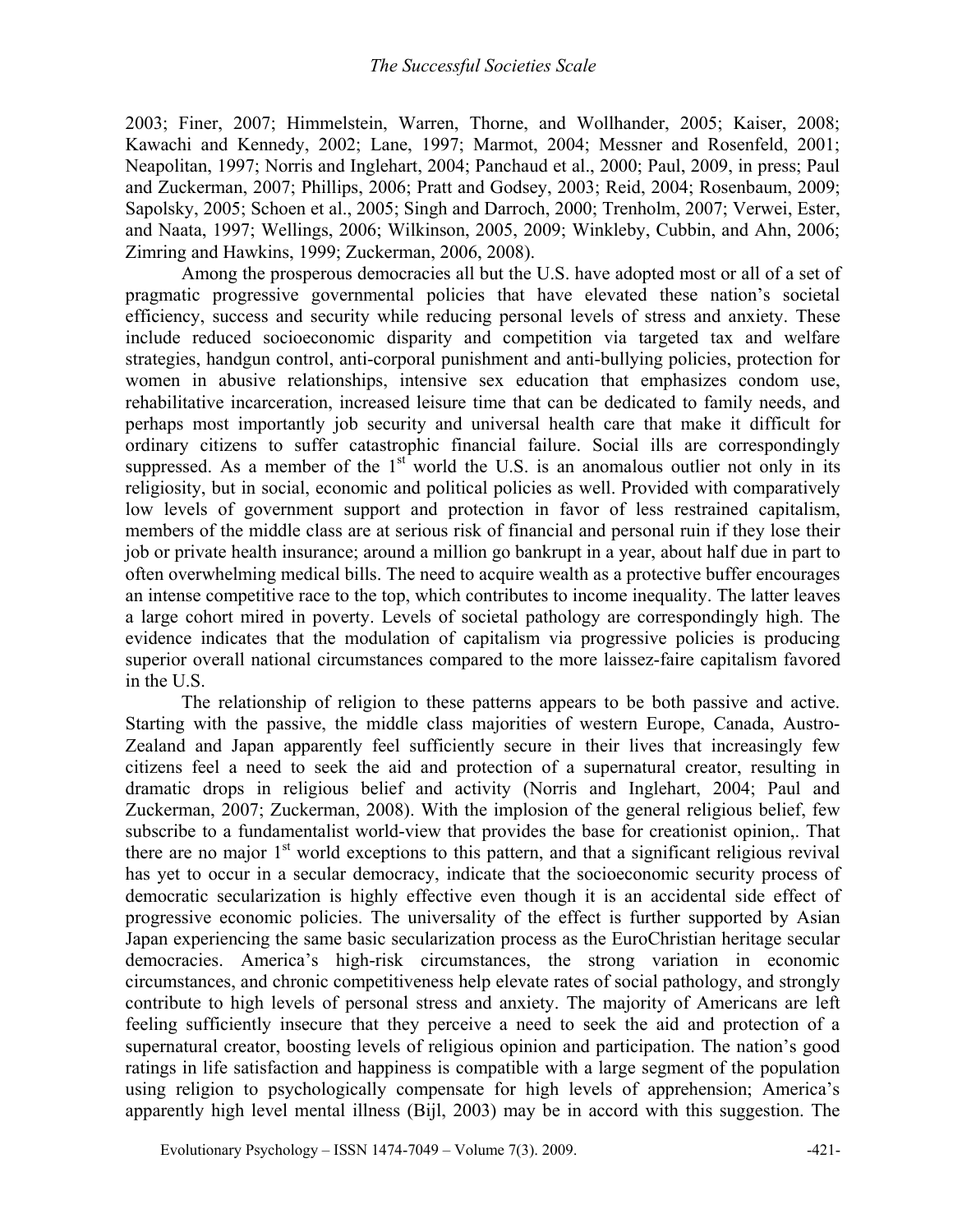ultimate expression of this social phenomenon is the large minority who adhere to the evangelical Prosperity Christianity and Rapture cultures whose Bible-based world-view favors belief in the Genesis creation story. The results of this study are therefore compatible with and support the socioeconomic security hypothesis of democratic secularization.

Turning to the active role played by religion, politically powerful elements of the American religious right have preferred to focus on promoting a series of ideology based and socioeconomically problematic wedge issues rather than addressing social ills (Philips, 2006; Weisman and Cooperman, 2006). These conservative forces have favored the deregulated, reduced taxation especially for the wealthy, free market economy that raises personal risk; as a result the religious right that is the main opponent to Darwinian science has become a leading proponent of what has been labeled socioeconomic Darwinism. As an adjunct to privatization, religious conservatives are promoting the displacement of government services with faithbased charities that increase outreach into the general population, even though data showing that faith-based charities are more effective than government alternatives has not been produced (Johnson, Tompkins, and Webb, 2002), and charities lack the enormous financial resources and infrastructure needed to provide the comprehensive assistance that the government can offer (contra Brooks, 2006). America's high levels of adult and especially juvenile mortality are probably partly due to the lack of the comprehensive medical system that is opposed by most elements of the creationist right (Anderson et al., 2006; Banks et al., 2006; Kawachi and Kennedy, 2002; Schoen et al., 2005; Winkleby et al., 2006). The results of Jensen (2006) support the hypothesis that populations that follow a conservative "malevolent" theology centered on battling satanic forces are prone towards higher levels of homicide than are followers of less fear based, "benevolent" doctrines. Psychological experimentation suggests that exposure to scriptural violence can significantly increase the propensity towards aggressive actions, especially among believers (Bushman, Ridge, Das, Key, and Busanth, 2007). Bible based juvenile corporal punishment (Dobson 2007a,b) may contribute to a tendency towards violence in adult years (American Academy of Pediatrics 1998, 2000). The claim that the Biblical God is the best if not sole source of morality is dubious because the testaments justify the use of extreme personal and mass violence to address various problems, and can produce "honor cultures" that demand extreme retribution for even trivial slights (Dray, 2003; Ehrman, 2008; Ellison, Burr, and McCall, 2003; Grasmick, Davenport, Chamblin, and Bursick, 1992; Messner and Zevenbergen, 2005; Neapolitan, 1997; Niditch, 1993; Nisbett and Cohen, 1999). The popularly held concept that any supreme power is benign is similarly questionable considering the natural suffering and death of  $\sim$ 50 billion children due to "acts of God" (Paul, 2008, 2009b). Gun control is opposed by many religious traditionalists. Hood, Bernard, Hunsberger, and Gorsuch (1986) and Scheepers, Gijsberts, and Hello (2002) find that higher levels of conservative religious practice are associated with elevated levels of racial and ethnic prejudice. The patriarchal nature of traditional evangelical marriage may contribute to high levels of violence and instability (Bennett, 2007), and conservative religious values do not appear to suppress uses of pornography to levels as low as those with more liberal views (Anonymous, 2006; Edelman, 2009). Extensive research including this study indicates that the Biblically inspired abstinence only sex education programs are not as efficacious in reducing adverse consequences of sexual activity to the degree seen in better educated Euroyouth (Finer, 2007; Panchaud, et al., 2000; Paul 2009; Rosenbaum, 2009; Singh and Darroch, 2000; Trenholm, 2007; Wellings et al., 2006). America's high level of social ills vis-à-vis other prosperous democracies are to a large extent due to the pathologies being elevated within those regions and populations of the U.S. that exhibit high levels of theoconservative opinion and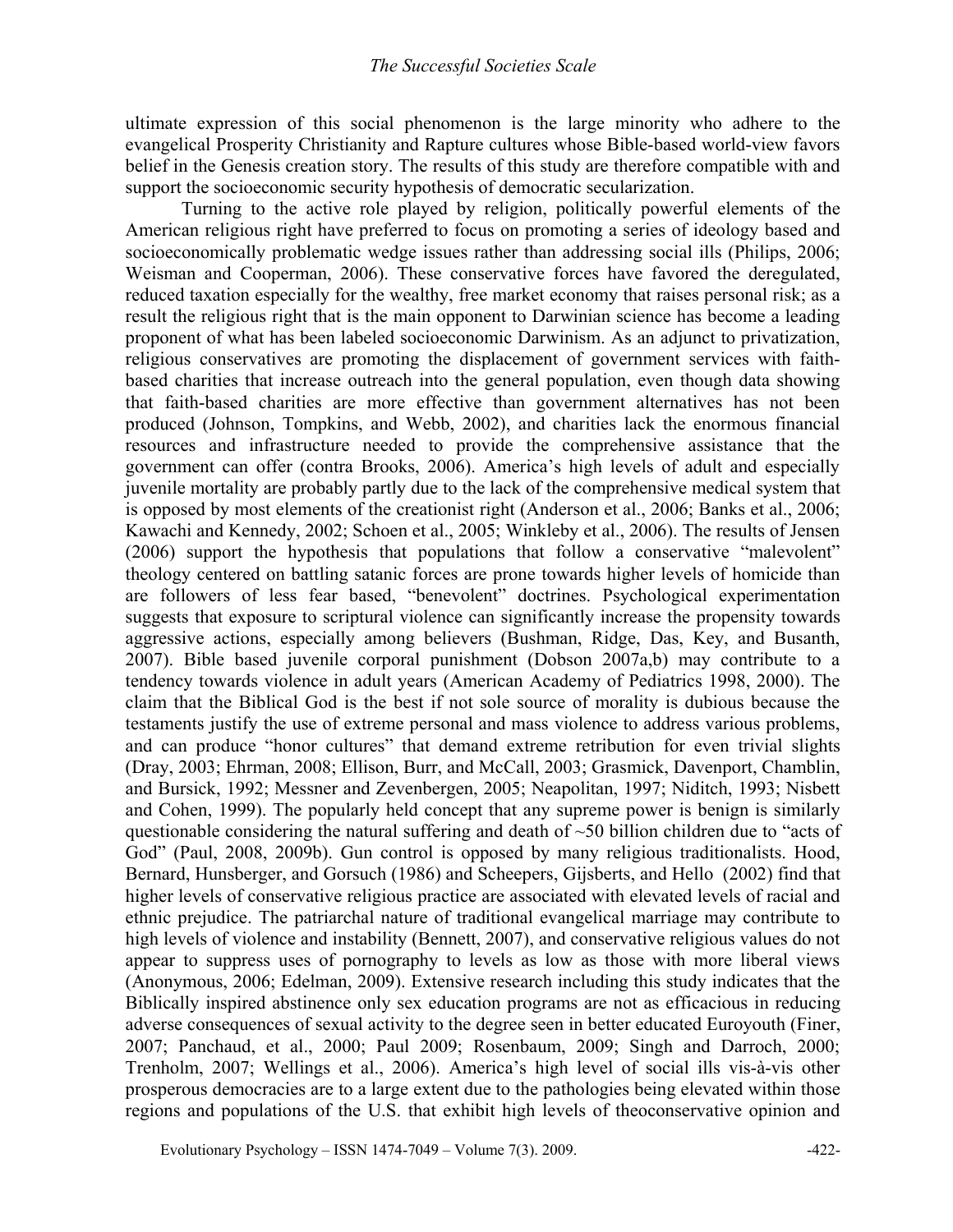practice (Aral and Holmes, 1996; Barna, 2004; Beeghley, 2003; Doyle, 2000, 2002; Edelman, 2009; Paul, 2005).

The empirical patterns and theoretical analysis indicate that the relationship between popular religiosity and societal circumstances is both passive and active; a positive socioeconomic environment indirectly negatively influences the level of mass theism and creationism, meanwhile high levels of conservative theism directly contribute to the poor societal circumstances and faith-based charitable work that encourage popular religiosity and creationist opinion. Of these two effects the first appears dominant; the secularization process has to date not been reversed by a significant religious revival in terms of proportional numbers (Bruce, 2002; Norris and Inglehart, 2004; Paul and Zuckerman, 2007). Although liberal and moderate, pro-evolution churches tend to support progressive social polices and values that converge with those of secularists (Weisman and Cooperman, 2006), it is probably not possible for a socially healthy nation to be highly religious in a nonconservative, science friendly manner because improving social conditions and economic security degrades religiosity from liberal to conservative. That socioeconomic processes prevent national societies with high levels of creator worship from being successful explains the lack of an example of such a country.

## *Heaven and hell, spiritual capital, religious prosociality, social clubs and anti-atheist bigotry.*

Because the results of this study demonstrate that developed societies that emphasize charity and religion are not able to equal or outperform those that place priority secular government programs, it follows that the concept of "spiritual capital," and the hypothesis that high levels of belief in an after life (especially hell) encourage superior economic performance are correspondingly problematic (contra Barro and McLeary, 2003; Barro, 2004; Fogel, 2000; Malloch, 2003; Templeton Foundation, 2004); all the more so because many poorly performing  $2<sup>nd</sup>$  and  $3<sup>rd</sup>$  world nations exhibit high levels of belief in life after death while all but one of the most prosperous nations are strongly secularized (Pew, 2002).

The success of strongly secular  $1<sup>st</sup>$  world societies is sociologically intriguing because, as Shermer (2006) and Bloom (2008) note, the phenomenon appears to contradict the proposal that individuals benefit from participating in religious activities (Brooks 2006; Inzlicht, McGergor, Hirsh, and Nash, 2009; McCullough and Willoughby, 2009; Norenzayan and Shariff, 2008; Norris and Inglehart 2004; Powell, Shahabi, and Thoresen, 2003; Putman, 2000), although this effect is not consistent (Blumenthal et al., 2007; Keister, 2008; Paul, 2008; Powell et al., 2003; see prior observation on the high level of social pathology in theoconservative Americans), and Chida, Steptoe, and Powell (2009) find that the benefits correlate with participation in organized religious activity rather than belief and are largely limited to women. Actually, the socioeconomic security hypothesis offers an explanation for why the salutary effects of prosociality, as well as the psychological and community support, offered by religion is more effective in highly religious nations than in more secular countries. The lack of theistic membership appears to be detrimental in a faith-based culture because religious institutions provide socioeconomic benefits not available outside the association (Bloom, 2008; Paul and Zuckerman, 2007; Shermer, 2006; Zuckerman, 2008). Individuals frequently profit from being members of one or more connected groups (CASA, 2003; Eisenberg, Olson, Neumark-Stainer, Story, and Bearinger, 2004; McNeely et al., 2002; Putman, 2000; Sampson, Raudenbush, and Earls, 1997); the last two citations show that salutary group activities can be as simple as regular family dinners. Such social "clubs" can be private or governmental, religious or secular – in other words Putman's "social capital" is more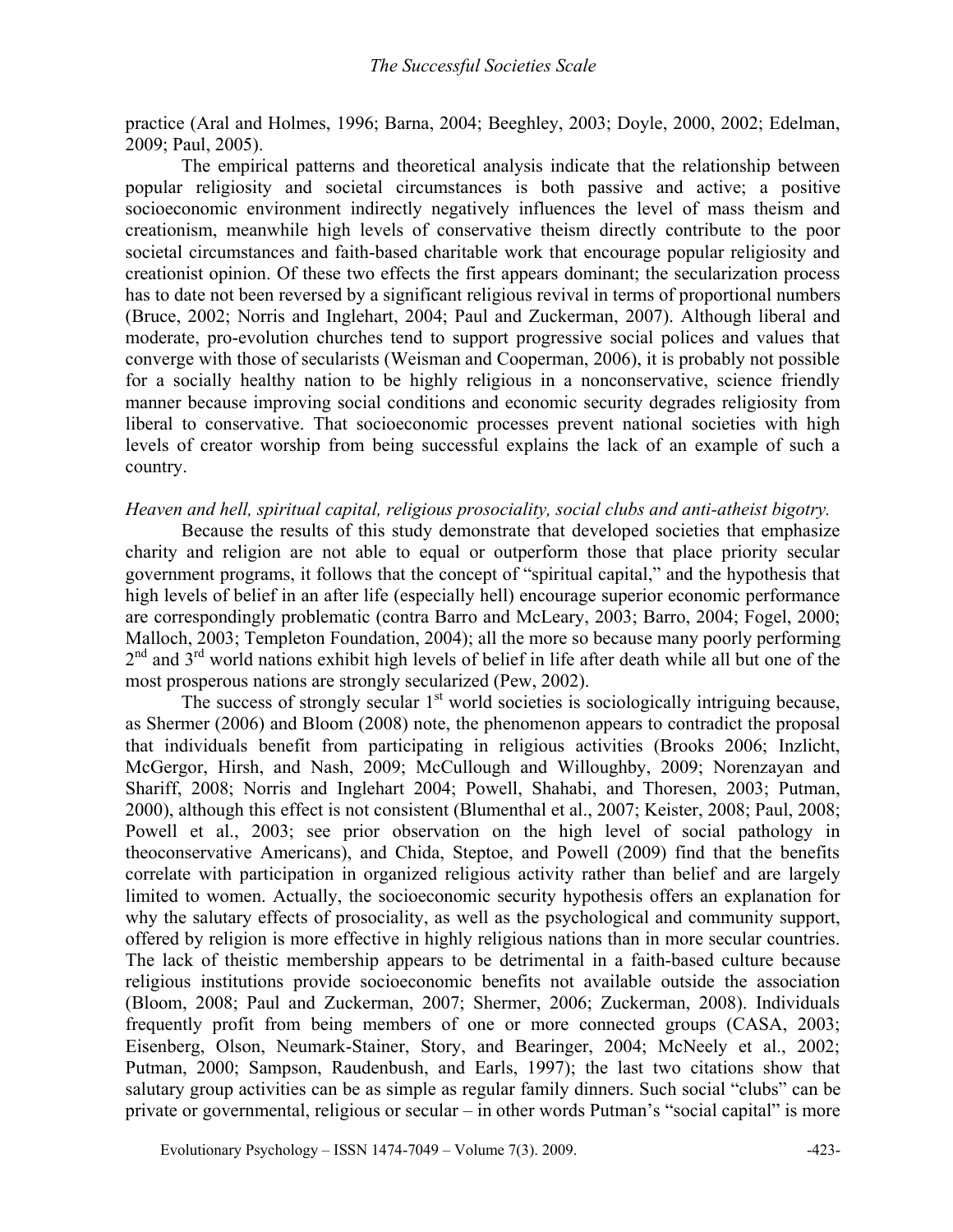efficacious than "spiritual capital." This is particularly true in a nation like the United States where government support systems are relatively weak in favor of private alternatives; belonging to religious "clubs" can provide benefits not available to those who are unable (often due to cost) or unwilling to join secular private cooperatives. In the secular democracies people belong to critical support groups, including the health care club, simply by being citizens, boosting overall general societal health to higher levels. Thus theistic Americans tend to be happier than nonreligious citizens, but the populations of secular western nations are about as happy as and healthier than the citizens of more religious America. The means by which citizens of irreligious democracies are coping without the aid of faith-based clubs has received little research attention.

The high level of ill will held and discrimination practiced against nontheists by most Americans (Edgell et al., 2006; Gallup, 2008) is another potential explanatory factor for their relatively poor status vis-à-vis more religious citizens. If this (also) under researched possibility is correct, then the Christian majority is contributing to the societal difficulties associated with nontheism that Christian advocates offer as evidence of the social inferiority of nontheism. In more secular advanced nations nonbelievers presumably flourish because they are much more numerous, and are more in control of the cultural and political power structures, to the degree that they do not suffer from serious intolerance.

## *The origin and nature of popular religion*

Past attempts to explain the origin of religion have tended to presume that humans are strongly predisposed to exhibit a high level of popular religiosity in a wide variety socioeconomic circumstances (as per Bloom, 2007; Boyer, 2008; Dennett, 2006). It would have been difficult to challenge this view as recently as a century ago when popular religiosity was still nearly universal because nearly all persons lived in sufficiently adverse socioeconomic conditions (Barrett et al., 2001; Paul and Zuckerman, 2007). Now that the experience of the prosperous democracies has demonstrated the nonuniversality of religion through its extent, historical rapidity, voluntary nature, and socioeconomic foundations, the key information that is not available from the more universal level of creator belief characteristic of less developed societies is on hand for examining the genetic or neurological basis, origin and historical popularity of popular religion. This is not a broad review of past work on the subject, the section takes the opportunity to focus on the implications that the results of this study have upon these matters.

 If deep religious devotion is either genetically programmed to the same extent as language or materialism, or the result of a supernatural connection with an intelligent creator entity, then religious belief and practice should remain similarly universal in all populations regardless of the environmental conditions they dwell in, unless an atheistic authoritarian government suppresses mass religiosity. Instead, the ease and speed with which hundreds of millions of westerners have voluntarily abandoned dedicated piety in recent decades indicates that religiosity is a standard, albeit not unanimous, psychological response to sufficiently dysfunctional environmental circumstances as outlined above, and is superficial enough to be readily abandoned when conditions improve to the required degree. This sociological based conclusion is in accord with, and potentially supported by, the similar inference arrived at by Inzlicht et al. (2009) based on examination of neurological activity associated with religiosity. Equally important to understanding the origin of opinion on religious matters is that popular democratic nonreligiosity is similarly casual and cursory in most nontheists (as observed by Zuckerman, 2008).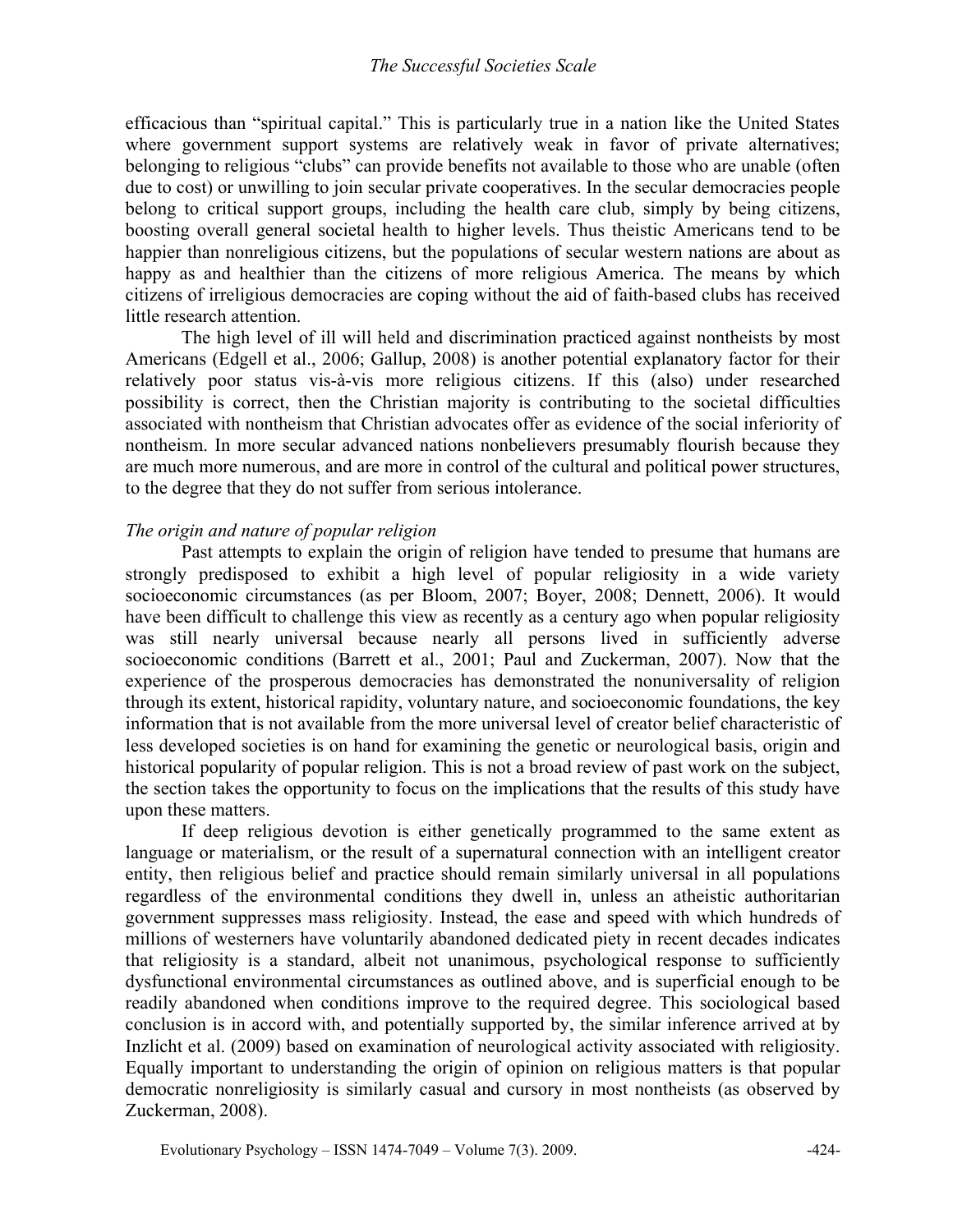In view of the reduced levels of religiosity consistently extant in populations that enjoy secure middle class lives, it can be postulated that if socioeconomic conditions had been similarly benign since humans first appeared it is unlikely that religion would have developed to nearly the degree seen in actual human history, and atheism would have been much more widespread and possibly ubiquitous since the beginning. Materialism and language in contrast would still be omnipresent. Ergo, strong religiosity has all the signs of being a natural invention of human minds in response to a defective habitat, and is neither supernatural, nor genetically preprogrammed to the same extent as are more deeply set language and material desire. Because spirituality is a relatively optional attribute more comparable to writing which is not fundamental to the human condition, it is not consistently more difficult for humans to be spiritual than nontheistic (partly contra Boyer, 2008), under certain environmental conditions the opposite can be true.

It follows that the mass loss of  $1<sup>st</sup>$  world theism contradicts a number of potential primary causes of popular religious devotion, including fear of death and hell complemented by a pleasant eternal existence, fear of societal chaos if the society is not sufficiently pious, desire for an uberfather figure or a universal companion, an explanation for the meaning of life or the existence of the universe, a social primate's desire for community and need for practical social support, a means to achieve political power, a "God Module" or some expression of brain structure and function that creates a deep set psychological need for spirituality, the ecstasy often associated with religious belief and activity, the excessive teleological tendency to perceive patterns where they do not exist, retention of childhood patterns of gullible thinking into adulthood, "God gene/s" in which religious belief imparts a survival or reproductive benefit to individuals or related groups, and "memes" that spread religious ideas like viral infections even if religious devotion is maladaptive to a given individual or group (Bloom, 2007; Boyer, 2008; Dawkins, 2006; Dennett, 2006; Fincher and Thornhill, 2008; Inzlicht et al., 2009; Kelemen and Rosset, 2009). Most French, Swedes and Japanese have spontaneously abandoned religion even though they face the same lethal fate as faithful Americans. Likewise, if need for social community is compelling then western Europeans, Australians should continue to flock to the churches. Political ambitions are not crucial because public expressions of deep piety have become an electoral detriment in the strongly secular democracies. Nor is the highly skeptical French population genetically or neurologically distinct from highly religious ones, so factors that potentially involve selective forces, including excessive pattern recognition and gullibility, are not predominant. There a no reason to think that the brains of the French and Canadians are more or less resistant to infectious memes. To the extent that any of the above factors are operative, they apparently do not fully function outside the context of the dysfunctional socioeconomic conditions that favor mass religiosity.

An outline scenario of the origin, evolution and decline of popular religion compatible with the results of this study is as follows. Endowed by the evolution of high level, flexible intelligence with imaginative minds influenced by dreams and perception altering drugs that appeared to provide a connection to alternative worlds, early humans were poorly informed hunter gatherers living impoverished and dangerous lives. These conditions were so ideal for the invention of supernatural entities that could be petitioned for aid and protection that it is difficult to construct a scenario in which primitive cultures would be rationalistic atheists. A genetic propensity driven by selective forces may not be necessary for the appearance of popular religion in this scenario. If genes are involved then they are strongly expressed only when the human environment is suitable, unlike the much more prevalent genetic programming for language and materialism. The lives of the great majority remained impoverished and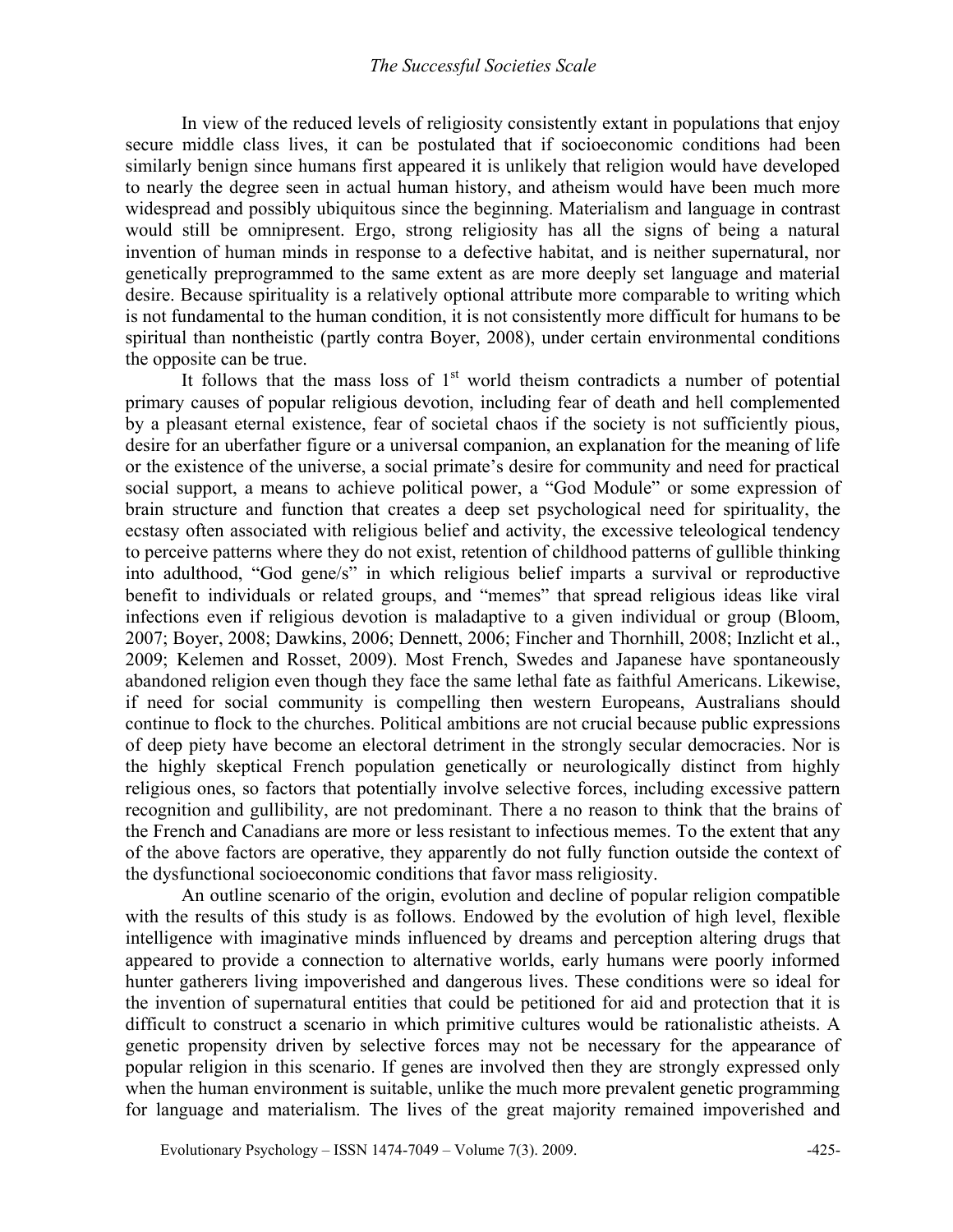insecure with the onset of agriculture and then civilization, the latter was accompanied and may have been partly driven by the appearance of priestly castes who invented organized religion as a means of maintaining sociopolitical control. In this dysfunctional context the promise of benign afterlife to all believers may have given Christianity and Islam a competitive advantage that led them to dominate half of the global population (Barrett et al., 2001). Dysfunctional socioeconomic conditions continued to favor mass religiosity, until the appearance of the most secure and prosperous middle class  $1<sup>st</sup>$  world conditions in history allowed and encouraged the largest scale spontaneous secularization in history. The ancient evolution of a relatively weak and consequently inconsistent hold by religion on the human psyche allowed the modern instability of popular theism that made this study possible.

## **Conclusion**

From a research perspective it is fortunate that a socioeconomically dysfunctional and unusually religious developed nation like the U.S. exists; if one did not then it would probably be incorrectly concluded that a simple rise in prosperity to  $1<sup>st</sup>$  world standards results in steep declines in mass religiosity in favor of secular modernity -- the actual situation is more subtle. It is also scientifically fortuitous that the U.S. is an anomalous outlier not only in its elevated religiosity, but in its elevated socioeconomic defects. If religious America were no more dysfunctional than the more secular prosperous democracies, then a viable explanation for the divergence in popular faith and nonfaith would be difficult to discern.

This study's uniquely broad based comparison of socioeconomic conditions in the most prosperous democracies confirms that they vary widely among these nations, and that the U.S. is the most dysfunctional prosperous democracy overall. Possible causes for this pattern, including the diversity of the population, immigration, a frontier heritage, pathological media, and popular religiosity versus secularism are examined. Of these factors the U.S. is exceptional only in its high level of religiosity, which strongly statistically correlates with adverse and insecure societal and economic conditions in the developed democracies. For all their flaws, strongly secular advanced democracies display superior cumulative internal conditions, with some nations in western Europe enjoying the best overall circumstances yet seen. These results contradict the moral-creator socioeconomic hypothesis, including the thesis widely held in America that a democracy can combine libertarian economics with high levels of popular religion and charity to achieve socioeconomic success. Conservative religious ideology is a probable contributing causal factor of societal dysfunction, in part because it opposes the modulation of free market capitalism with extensive government based assistance, as well as the pragmatic social policies, that have proven more effective at creating the exceptionally secure, equable and benevolent overall societal and economic conditions that have unintentionally helped cause the least theistic prosperous democracies yet seen to come into existence. Both the socioeconomic security hypothesis, and the secular-democratic socioeconomic hypothesis popular in many secular democracies, are correspondingly supported. Refuting these conclusions continues to necessitate the presentation of the comprehensive study showing that secular democracies do not exhibit overall socioeconomic conditions as good or better than those of more religious nations as required by Paul in 2005.

 Aside from the role it is playing in the culture war between traditionalist faith and secular modernity, the extensive, rapid, and voluntary loss of popular religious devotion due to the advent of suitably benevolent  $1<sup>st</sup>$  world socioeconomic conditions provides critical information that is needed to better understand some of the basic questions surrounding the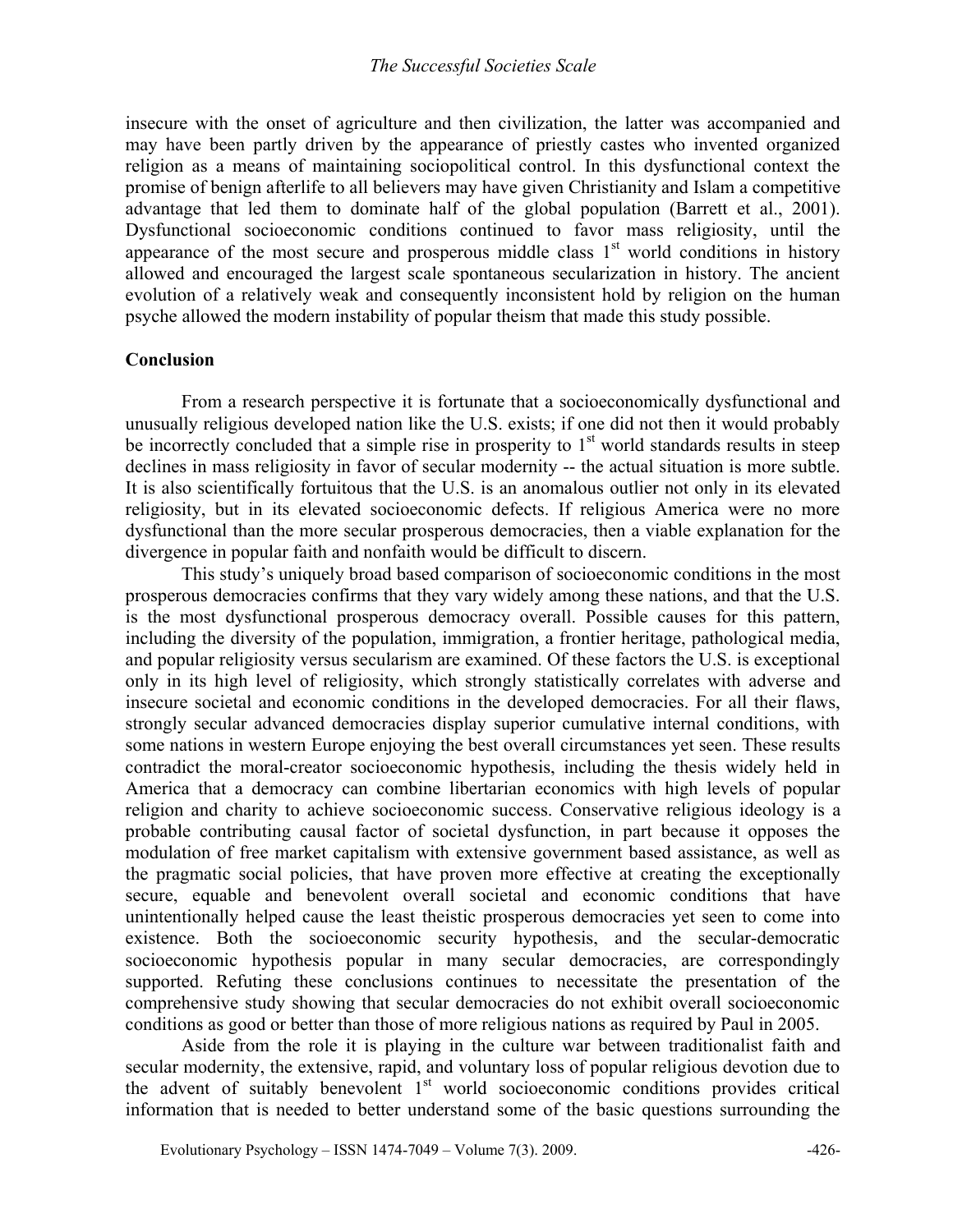psychology and evolution of popular religious devotion. The latter is not as universal as other human attributes, consistently being far more easily abandoned within the context of a secure environment than are materialism and language whose neurological foundations are apparently much more strongly genetically preprogrammed. It follows that all hypotheses that religious belief and practice are the normal, deeply set human mental state that is highly resistant to conversion to nontheism are unverified. Instead popular religion is in the main a superficial psychological response that seeks the daily aid and protection of supernatural entities to alleviate the stress and anxiety created by a sufficiently dysfunctional social and especially economic environment. Other potential causes of large-scale religiosity, including fear of death and genetics, are at best secondary factors that only operate effectively when the socioeconomic situation is defective to the required degree. Popular nontheism also is a predominantly superficial psychological response to the socioeconomic environment, in its case to a sufficiently secure one. The greater the displacement of religious sensibilities by more secular alternatives the greater is the corresponding suppression of popular creationist opinion that is dependent upon high levels of belief in a creator.

 Limited to explaining long-term variations and trends in mass opinion concerning serious religious belief and practice versus secularism, the socioeconomic security hypothesis is not a universal theory. It does not necessarily deal with casual supernaturalism, the competition between sects, the suppression or promotion of non/theistic opinions via government coercion, or the retention of religious devotion in a significant minority of persons who benefit from secure, prosperous personal circumstances. These problems, like all aspects of the religion/secularism puzzle, require further research. Nor is known, due to the lack of examples to provide needed data, whether western societies that have evolved high levels of nontheism in response to secure prosperity will fully return to traditional levels of theism if economic conditions undergo a long term decline. If prosperous nations continue to be so then religious sentiments should fare poorly, while the latter is predicted to remain successful in less developed countries.

 Now that a comprehensive cross-national comparison of socioeconomic conditions has been compiled, the Successful Societies Scale can be used and improved to examine other major societal questions.

**Acknowledgments:** Special thanks to Peter Nardi, Professor of Sociology at Pitzer College, for performing the statistical analysis that made this study possible. The anonymous reviewers provided helpful advice.

## **Received 16 December 2008; Revision submitted 30 March 2009; Accepted 31 March 2009**

## **References**

- American Academy of Pediatrics (1998). Policy statement: Guidance for effective discipline. *Pediatrics, 101*, 723-728.
- American Academy of Pediatrics (2000). Policy statement: Corporal punishment in schools. *Pediatrics, 106*, 343.
- Anderson, G., Frogner, B., Johns, R., and Reinhardt, U. (2006). Health care spending and use of information technology in OECD Countries. *Health Affairs, 25*, 819-831.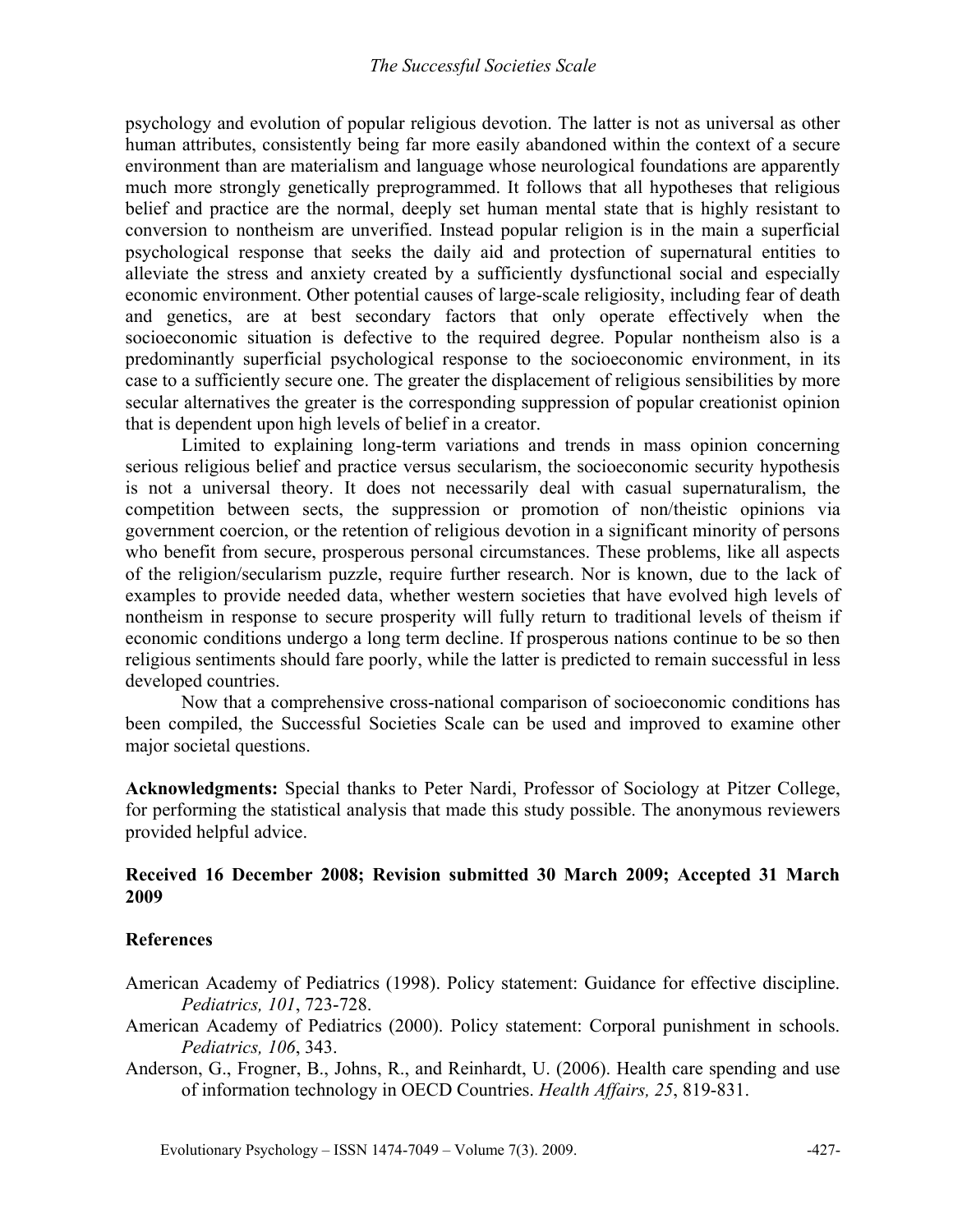- Anonymous. (2006). Evangelicals are addicted to porn. http://Christiannews. Christianet.com/1154951956.htm.
- Aral, S., and Holmes. K. (1996). Social and behavioral determinants of the epidemiology of STDs: industrialized and developing countries. In K. Holmes, P.F. Sparling, and P-A. Mardh (Eds.), *Sexually transmitted diseases*, 3rd ed. (pp. 39-76). New York: McGraw-Hill.
- Asma, S. (2007) Solomon's house: The deeper agenda of the new creation museum in Kentucky. *Skeptic, 13*, 12-15.
- Banks, J., Marmot, M. and Smith, J. (2006). Disease and disadvantage in the United States and in England. *JAMA, 295*, 2037-2045.
- Barclay, G., and Taveres, C. (2002). International comparisons of criminal justice statistics 2000. *Research Development and Statistics Publications*, [www.homeoffice.gov.uk/rds/pdfs2/hosb502.pdf](http://www.homeoffice.gov.uk/rds/pdfs2/hosb502.pdf).
- Barclay, G., and Taveres, C. (2003). International Comparisons of Criminal Justice Statistics 2001. *Research Development and Statistics Publications*, [www.esdp.org/research/hosb1203.pdf.](http://www.esdp.org/research/hosb1203.pdf)
- Barna, G. (2004). Born again Christians just as likely to divorce as are non-Christians. Barna Research Online. [www.barna.org.](http://www.barna.org/)
- Barrett, D., Kurian, G. and Johnson, T. (Eds.), (2001). *World Christian encyclopedia*. Oxford: Oxford University Press.
- Barro, R. (2004). Spirit of capitalism: Religion and economic development. *Harvard International Review, 25,* 4.
- Barro, R. and McCleary, R. (2003). Religion and economic growth across countries. *American Sociological Review 68,* 760-781.
- Beeghley, L. (2003). *Homicide: A sociological explanation*. Lanham: Rowman and Littlefield Publishing Group.
- Bennett, L. (2007). *The feminine mistake*. New York: Voice. Bijl, R., Graaf, R., Hiropi, E., Kessler, R., Kohn, R. et al. (2003). Prevalence of treated and untreated mental disorders in five countries. *Health Affairs, 22*, 122-133.
- Blackman, D. (2008). *Slavery by another name: The reenslavement of black Americans from the civil war to world war II*. New York: Doubleday.
- Bloom, P. (2007). Religion is natural. *Developmental Science, 10*, 147-151.
- Bloom, P. (2008). Does religion make you nice? Does atheism make you mean? *Slate*, www.slate.com/toolbar.aspx?action=print&id=2203614.
- Bloss, W. (2005). Comparative European and American Drug Control Policy. *ERCES Online Quarterly Review 2*. [http://Erces.com/journal/articles.archives/volume2/ v02/v06.htm.](http://erces.com/journal/articles.archives/volume2/%20v02/v06.htm)
- Blumenthal, J., Babyak, M., Irenson, G., Thoreson, C., Powell, L. et al. (2007). Spirituality, religion, and clinical outcomes in patients recovering from an acute myocardial infarction. *Psychosomatic Medicine 69*, 501-508.

Boyer, P. (2008). Religion: Bound to believe? *Nature, 455*, 1038-1039. Boyle, D. (2005). *Vile France*. New York: Encounter Books. Brandt, A. (1987). No magic bulletin: A social history of venereal disease in the United States since 1880. Oxford: Oxford University Press.

Brooks, A. (2006). *Who really cares*. New York: Basic Books. Bruce, S. (2002). *God is dead: Secularization in the west*. Oxford: Blackwell. Budiansky, S. (2008) *The bloody shirt: Terror after appomattox*. New York: Viking.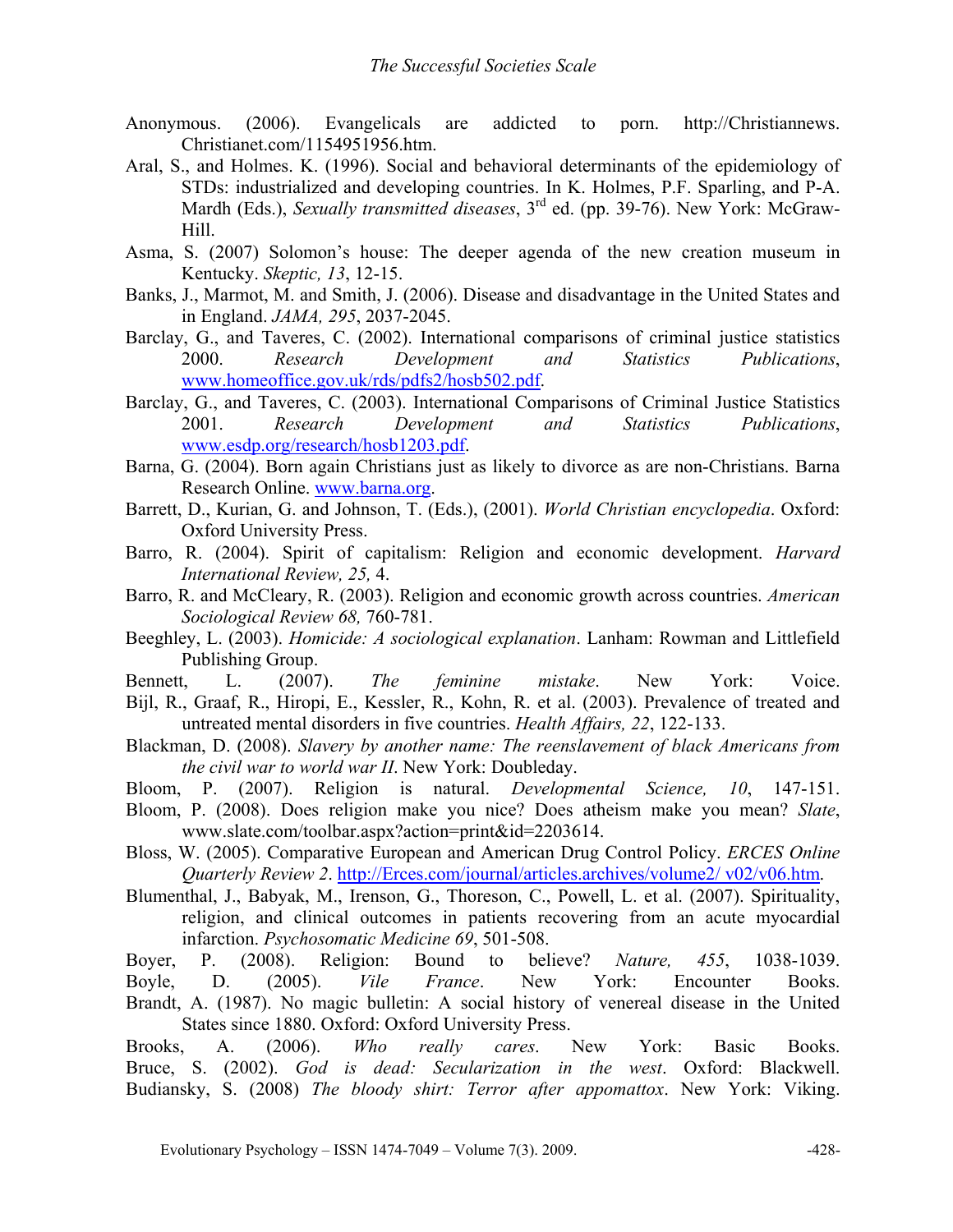- Bushman, B., Ridge, R., Das, E., Key, C., and Busath, G. (2007). When God sanctions killing: Effect of scriptural violence on aggression. *Psychological Science 18*, 204-207.
- CASA (2003). The importance of family dinners. *Reports of the National Center for Addiction and Substance Abuse at Columbia University*. [www.Casacolumbia.org/](http://www.casacolumbia.org/%20pdshopprov/shop/item.asp?itemid=35)  [pdshopprov/shop/item.asp?itemid=35.](http://www.casacolumbia.org/%20pdshopprov/shop/item.asp?itemid=35)
- Chida, Y., Steptoe, A. and Powell, C. (2009). Religiosity/spirituality and mortality. *Psychotherapy and Psychosomatics, 78*, 81-90.
- Coulter, A. (2006). *Godless: The church of liberalism*. New York: Crown Forum.
- Dawkins, R. (2006). *The God delusion*. New York: Houghton Mifflin. Deacon, T. (1998). *The symbolic species: The co-evolution of language and the brain*. New York: W.W. Norton and Co.
- Dennett, D. (2006). *Breaking the spell: Religion as a natural phenomenon*. New York: Viking. De Tocqueville, A. (1835). *Democracy in America*.
- Diener, E., Suh, E., Lucas, R., and Smith, H. (1999). Subjective well-being: Three decades of progress. *Psychological Bulletin 125*, 276-302.

Divorce Reform (2002). [www.divorceform.org/gul.html](http://www.divorceform.org/gul.html).

- Dobson, J. (2007a). Does spanking work for all kids? Focus on the family, [www.family.org/parenting/A000001547.cfm](http://www.family.org/parenting/A000001547.cfm).
- Dobson, J. (2007b). To spank or not to spank. Focus on the family, [www.family.org/parenting/A000001548.cfm](http://www.family.org/parenting/A000001548.cfm).
- Doyle, R. (2000). The roots of homicide. *Scientific American, 283*, 22.
- Doyle, R. (2002). Quality of life. *Scientific American, 286*, 32.
- Dray, P. (2003). *At the hands of persons unknown: The lynching of black America.* New York: Random House.
- D'Souza, D. (2007). *What's so great about Christianity?* Washington DC. Regenery Publishing.
- Edelman, B. (2009). Red light states: who buys online adult entertainment? *Journal of Economic Perspectives 23*, 209-220.
- Edgell, P., Gertels, J. and Hartmann, D. (2006). Atheists as "other": Moral boundaries and cultural membership in American society. *American Sociologocial.Review, 71*, 211- 234.
- Ehrman, B. (2008). God's problem. New York: Harper One.
- Eisenberg, M., Olson, R. Neumark-Stainer, D., Story, M. and Bearinger, L. (2004). Correlations between family meals and psychological well-being among adolescents. *Archives of Pediatrics and Adolescent Medicine, 158*, 792-796.
- Ellison, C., Burr, J. and McCall, P. (2003). The enduring puzzle of southern homicide: Is regional religious culture the missing piece? *Homicide Studies, 7*, 326-352.
- Ezzati M., Friedman, A.B., Kulkarni, S.C., Murray, C.J.L. (2008). The reversal of fortunes: Trends in county mortality and cross-country mortality disparities in the United States. *PLoS Medicine,* 5, e66.
- Fogel, R. (2000). *The fourth great awakening and the future of egalitarianism*. Chicago: University of Chicago Press.
- Farrington, D., Langan, P. and Tonry, M. (Eds.) (2004). Cross-national studies in crime and justice. Bureau of Justice Statistics. [www.ojp.usdoj.gov/bjs/pub/pdf/cnscj.pdf](http://www.ojp.usdoj.gov/bjs/pub/pdf/cnscj.pdf).
- Fearon, J. (2003). Ethnic and cultural diversity by country. *Journal of Economic Growth, 8*, 195-222.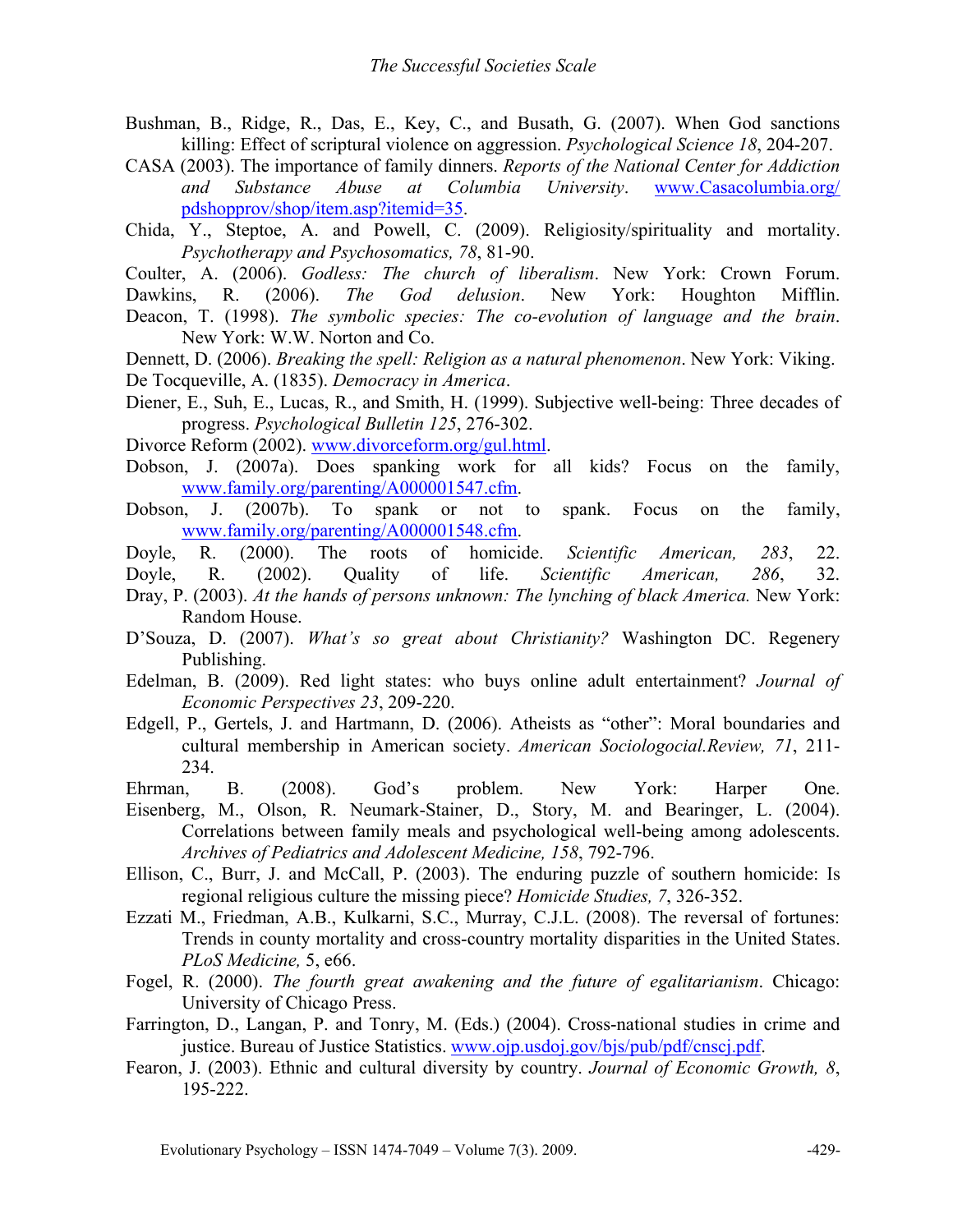- Fincher, C. and Thornhill, R. (2008). Assertative sociality, limited dispersal, infectious disease and the genesis of the global pattern of religious diversity. *Proceedings of the Royal Society B, 275*, 2587-2594.
- Finer, L. (2007). Trends in premarital sex in the United States, 1954-2003. *Public Health Reports, 122*, 73-78.
- Gallinger, P. (2003). *Illegal drugs: A complete guide to their history, chemistry, use and abuse*. New York: Plume.
- Gallup Poll, (2005). Three in four Americans believe in the paranormal. [http://www.gallup.com/poll/16915/three-four-americans-believe-paranormal.aspx.](http://www.gallup.com/poll/16915/three-four-americans-believe-paranormal.aspx)
- Gallup Poll (2006a). American Beliefs: Evolution vs. Bible's Explanation of Human Origins. [http://www.gallup.com/poll/21811/American-Beliefs-Evolution-vs-Bibles-Explanation-](http://www.gallup.com/poll/21811/American-Beliefs-Evolution-vs-Bibles-Explanation-Human-Origins.aspx)[Human-Origins.aspx](http://www.gallup.com/poll/21811/American-Beliefs-Evolution-vs-Bibles-Explanation-Human-Origins.aspx).
- Gallup Poll (2006b). Twenty-Eight Percent Believe Bible is Actual Word of God. [http://www.gallup.com/poll/22885/twentyeight-percent-believe-bible-actual-word](http://www.gallup.com/poll/22885/twentyeight-percent-believe-bible-actual-word-god.aspx)[god.aspx.](http://www.gallup.com/poll/22885/twentyeight-percent-believe-bible-actual-word-god.aspx)
- Gallup Poll (2008). Gallup Brain.
- Gartner, R. (1995). Methodological issues in cross-national large-survey research. In B. Ruback and N. Weiner (Eds.), *Interpersonal violent behaviors: Social and cultural aspects* (pp. 7-24). New York: Springer-Verlag.
- Gately, I. (2008). *Drink: A cultural history of alcohol*. New York: Gotham.
- Grasmick, H., Davenport, G., Chamblin, M. and Bursick, R (1992). Protestant fundamentalism and the retributive doctrine of punishment. *Criminology, 30*, 21-45.
- Hall, J. (2008). "School associated violent deaths." Center For Disease Control, [www.cdc.gov/ncipe/sch-shooting.htm?loc=interstitialship.](http://www.cdc.gov/ncipe/sch-shooting.htm?loc=interstitialship)
- Harris, S. (2006). *Letter to a Christian nation*. New York: Alfred A. Knopf.
- Haug, W. and Warner, P. (2000). The demographic characteristics of the linguistic and religious groups in Switzerland. *Population Studies,* 31.
- Himmelstein, D., Warren, E., Thorne, D. and Wollhander, S. (2005). Illness and injury as contributors to bankruptcy. *Health Affairs*, content.healthaffairs.org.
- Hitchens, C. (2007). *God is not great: How religion poisons everything*. New York: Twelve Books.
- Hood, R., Bernard, S., Hunsberger, B. and Gorsuch, R. (1986). *The psychology of religion, an empirical approach*. New York: The Guilford Press.
- ICPS (2006). International Centre for Prison Studies, [www.kcl.ac.uk/depsta/rel/icps/worldbrief/highest\\_to\\_lowest\\_rates.php](http://www.kcl.ac.uk/depsta/rel/icps/worldbrief/highest_to_lowest_rates.php).
- Inglehart, R., and Klingemann, H. (2000). *Genes, culture, democracy and happiness*. Cambridge: MIT Press.
- Inzlicht, M., McGregor, I., Hirsh, J. and Nash, K. (2009). Neural markers of religious conviction. *Psychological Science, 20*, 385-392.
- Jaspin, E. (2007). *Buried in the bitter waters: The hidden history of racial cleansing in America.* New York: Basic Books.
- Jay, J. (2004). Cross-national comparisons of rape rates: Problems and issues. Joint UNECE-UNODC Meeting on Crime Statistics, [www.unece.org/stats/documents/2004](http://www.unece.org/stats/documents/2004%20/11/crime/wp.18.e.pdf)  [/11/crime/wp.18.e.pdf](http://www.unece.org/stats/documents/2004%20/11/crime/wp.18.e.pdf).
- Jensen, G. (2006). Religious cosmologies and homicide rates among nations: A closer look. *Journal of Religion and Society, 8*. <http://moses.creighton.edu/JRS/2005/2006-7.html>.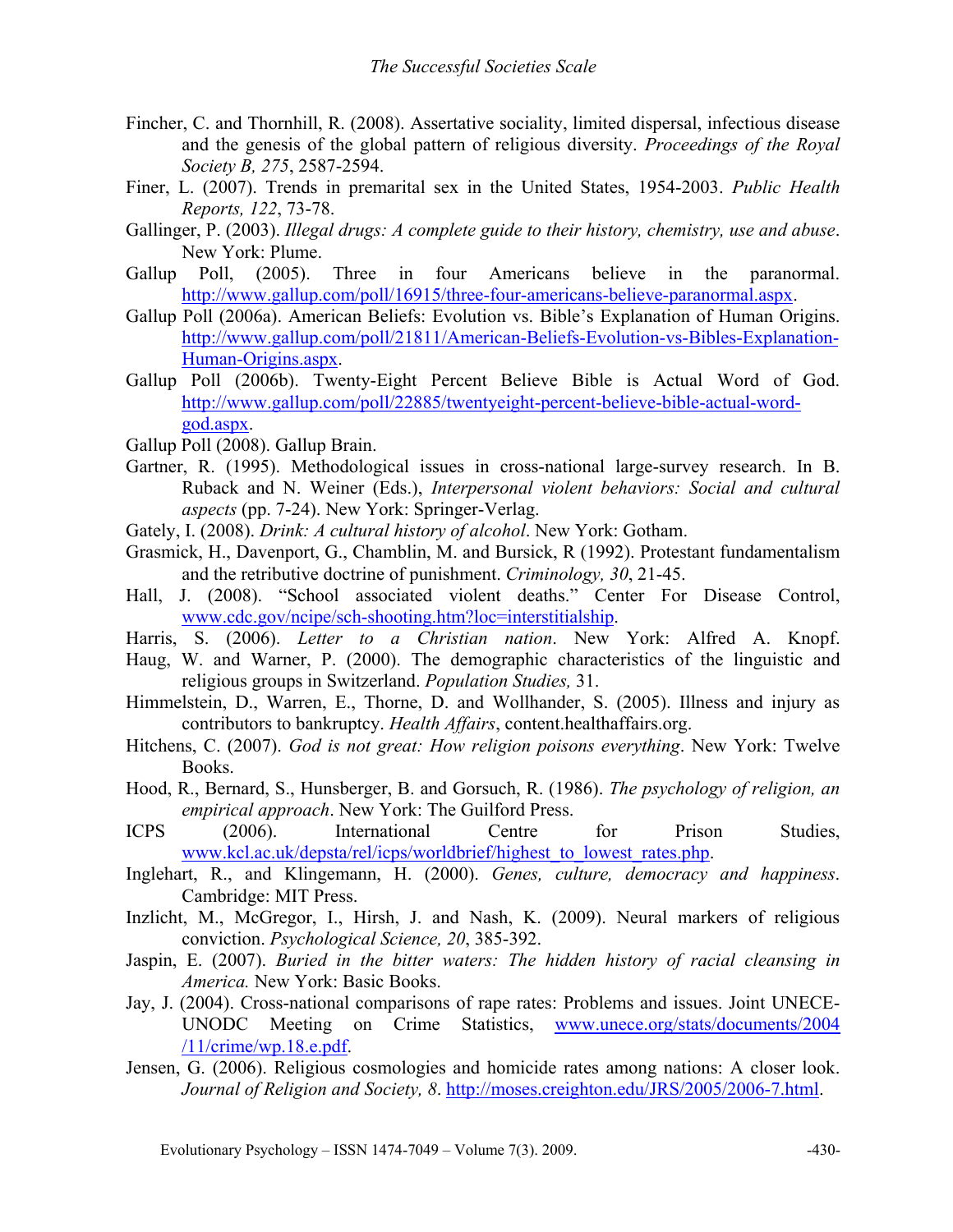- Johnson, B., Tompkins, R. and Webb, D. (2002). Objective hope: Assessing the effectiveness of faith-based organizations: a review of the literature. [www.manhattan](http://www.manhattan-institute.org/pdf?crrucs_objective_hope.pdf)[institute.org/pdf?crrucs\\_objective\\_hope.pdf.](http://www.manhattan-institute.org/pdf?crrucs_objective_hope.pdf)
- Jowell, R. (1998). How comparative is comparative research? *American Behavioral Scientist, 42*,168-177.
- Kaiser Poll (2008). Economic Problems Facing Families, [www.kff.org/kaiserpolls/upland/7773.pdf](http://www.kff.org/kaiserpolls/upland/7773.pdf).
- Kawachi, I. and Kennedy, B. (2002). *The health of nations: Why inequality is harmful to your health*. New York: New Press.
- Keister, L. (2008). Conservative Protestants and wealth: How religion perpetuates asset poverty. *American Journal of Sociology, 113*, 1237-1271.
- Kelemen, D. and Rosset, E. (2009). The human function compunction: Teleological explanation in adults. *Cognition, 111*, 138-143.
- Kosmin, B. and Keysar, A. (2009). American Religious Identification Survey (ARIS) 2008, [http://www.americanreligionsurvey-aris.org/reports/ARIS\\_Report\\_2008.pdf](http://www.americanreligionsurvey-aris.org/reports/ARIS_Report_2008.pdf).
- Lane, R. (1997). *Murder in America: A history*. Columbus: Ohio State University Press.
- Larson, E. and Witham, L. (1999). Scientists and religion in America. *Scientific American 281*, 88-93.
- Malloch, T. (2003). Social, human and spiritual capital in economic development. Spiritual Capital Project, [www.metanexus.net/spiritual\\_capital/pdf/malloch.pdf.](http://www.metanexus.net/spiritual_capital/pdf/malloch.pdf)
- Marks, N., Abdallah, S., Sims, A. and Thompson, S. (2006). The happy planet index. New Economics Foundation, [www.happyplanetindex.org](http://www.happyplanetindex.org/).
- Marmot, M. (2004). *The status syndrome*. London: Bloomsburg Publishing.
- MASA (2003). Occurrence of rape, sa.Rochester.edu/masa/stats.php. McCleary, R. and Barro, R. (2006). Religion and political economy in an international panel. *Journal for the Scientific Study of Religion*, *45*, 149-175.
- McCullough, M. and Willoughby, L. (2009). Religion, self-regulation, and self-control: Associations, explanations and implications. *Psychological Bulletin*, *135*, 69-93.
- McNeely, C., James Nonnemaher, J. and Blum, R. (2002). Promoting school connectedness: Evidence from the national longitudinal study of adolescent health. *Journal of School Health*, *72*, 138-146.
- Messner, S. and Rosenfeld, R. (2001). *Crime and the American dream*. Belmont: Wadsworth/Thomson Learning.
- Messner, S and Zevenbergen, M. (2005). The legacy of lynching and southern homicide. *American Sociological Review, 70*, 633-655.
- Murray, C. (2009). Thank God America isn't like Europe yet. *The Washington Post* 3/22, [www.washingtonpost.com/wp=dyn/content/article.2009/03/20/AR2009032001779.htm](http://www.washingtonpost.com/wp=dyn/content/article.2009/03/20/AR2009032001779.html) [l](http://www.washingtonpost.com/wp=dyn/content/article.2009/03/20/AR2009032001779.html).
- Norenzayan, A. and Shariff, A. (2008). The origin and evolution of religious prosociality. *Science, 322*, 58-62
- Neapolitan, J. (1997). *Cross-national crime.* Westport: Greenwood Press.
- Nettle, D. (2005). *Happiness: The science behind your smile*. Oxford: Oxford University Press.
- Niditch, S. (1993). *War in the Hebrew bible: A study in the ethics of violence*. Oxford: Oxford University Press.
- Nisbett, R. and Cohen, D. (1999). *Culture of honor: The psychology of violence in the South*. Boulder: West View Press.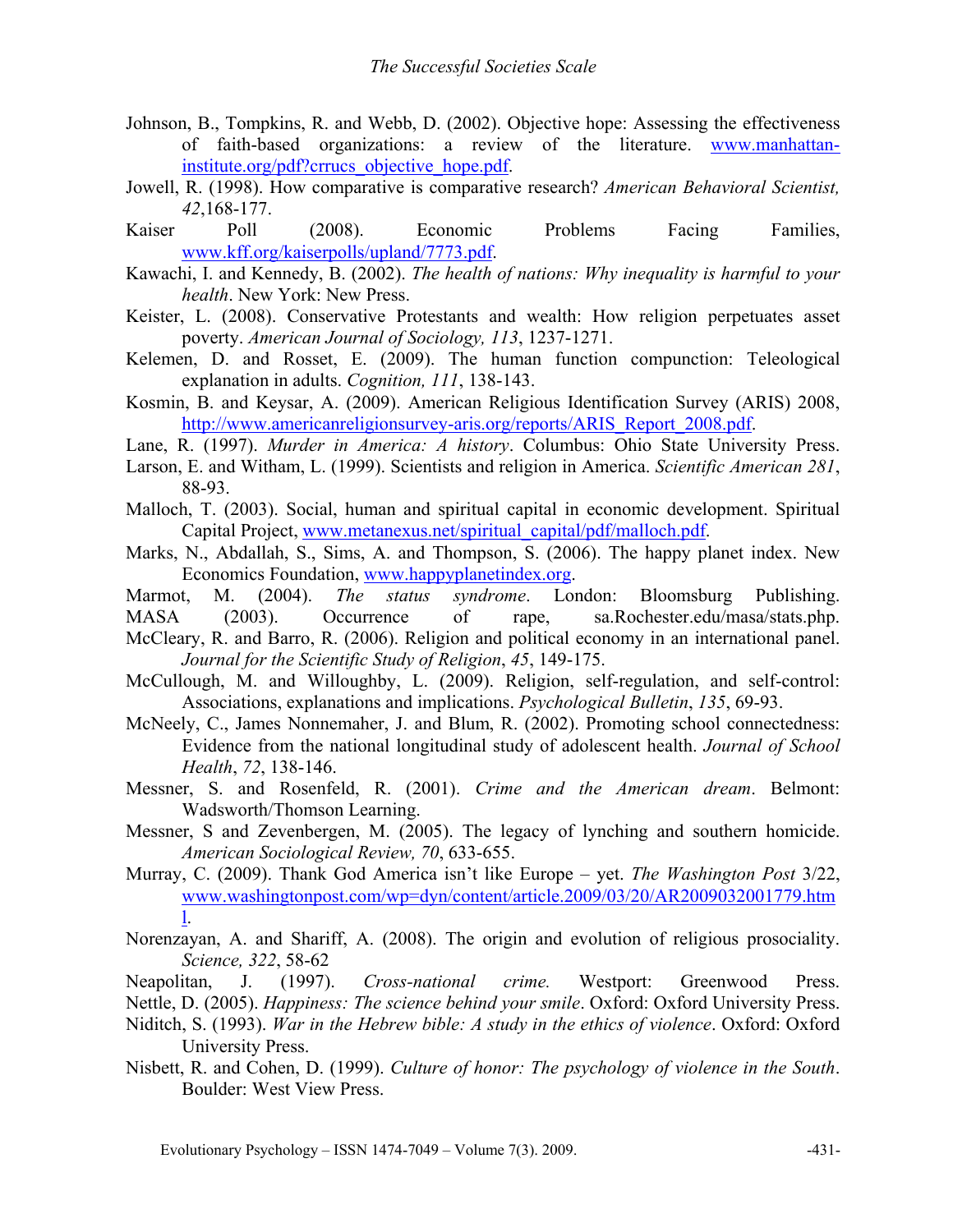- Norris, P. and Inglehart, R. (2004). *Sacred and secular*. Cambridge: Cambridge University Press.
- Numbers, R. (2005). *The creationists: From scientific creationism to intelligent design*. Cambridge: Harvard University Press.
- OECD (2001). *Society at a glance*. Paris: Organization for Economic Co-operation and Development.
- OECD (2007). *Health at a glance*. Paris: Organization for Economic Co-operation and Development.
- O'Reilly, B. (2006) *Culture warrior*. New York: Broadway. Panchaud, C., Singh, S., Darroch, D. and Darroch, J. (2000). Sexually transmitted diseases
- among adolescents in developed countries. *Family Planning Perspectives, 32*, 24-32.
- Paul, G. (2005). Cross-national correlations of quantifiable societal health with popular religiosity and secularism in the prosperous democracies. *Journal of Religion and Society, 7*, [www.moses.creighton.edu/JRS/2005/2005-11.html](http://www.moses.creighton.edu/JRS/2005/2005-11.html).
- Paul, G. (2008). The remote prayer delusion: Clinical trials that attempt to detect supernatural intervention are as futile as they are unethical. *Journal of Medical Ethics, 34*, e18.
- Paul, G. (2009). How are other first-world nations suppressing the adverse consequences of violence and youth sex in the modern media environment? *Pediatrics, 123*, e364.
- Paul, G. (2009b). Theodicy's problem: A statistical look at the holocaust of the children and the implications of natural evil for the free will and best of all possible worlds hypotheses. *Philosophy and Theology*. *19*, 125-149
- Paul, G. (in press). The evolution of popular religiosity and secularism: How 1st world statistics reveal why religion exists, why it has been popular, and why the most successful democracies are the most secular. In P. Zuckerman, (Ed.), *Atheism and secularism*. Westport: Praeger Press.
- Paul, G. and Zuckerman, P. (2007). Why the gods are not winning. *Edge,*  [www.edge.org/3rd\\_culture/paul07/paul07\\_index.html.](http://www.edge.org/3rd_culture/paul07/paul07_index.html)
- Pew (2002). Among wealthy nations US stands alone in its embrace of religion. Pew Global Attitudes Project, [http://pewglobal.org/reports/pdf/167.pdf.](http://pewglobal.org/reports/pdf/167.pdf)
- Pew (2007). Pew Trends in Political Values and Core Attitudes: 1987-2007, [http://people](http://people-press.org/reports/pdf/312.pdf)[press.org/reports/pdf/312.pdf.](http://people-press.org/reports/pdf/312.pdf)
- Pew (2008). U.S. Religious Landscape Survey, [http://religions.pewforum.org/pdf/report2](http://religions.pewforum.org/pdf/report2%20religious-landscape-study-full.pdf)  [religious-landscape-study-full.pdf.](http://religions.pewforum.org/pdf/report2%20religious-landscape-study-full.pdf)
- Phillips, K. (2006). *American theocracy*. New York: Viking.
- Powell, L., Shahabi, L. and Thoresen, C. (2003). Religion and spirituality: Linkages to physical health. *American Psychologist, 58*, 36-52.
- Pratt, T. and Godsey, T. (2003). Social support, inequality and homicide: A cross-national test of an integrated theoretical model. *Criminology, 41*, 611-643.
- Putman, R. (2000). *Bowling alone: The collapse and revival of American community*. New York: Simon and Schuster.
- Rainer, T. (2005). A resurgence not yet realized: Evangelistic effectiveness in the Southern Baptist Convention since 1979. *The Southern Baptist Journal of Theology 9*, 54-69.
- Reid, T. (2004). *The United States of Europe*. New York: Penguin Press.
- Richards, J. (2009). Money, greed and god: Why capitalism is the solution and not the problem. New York: Harper One.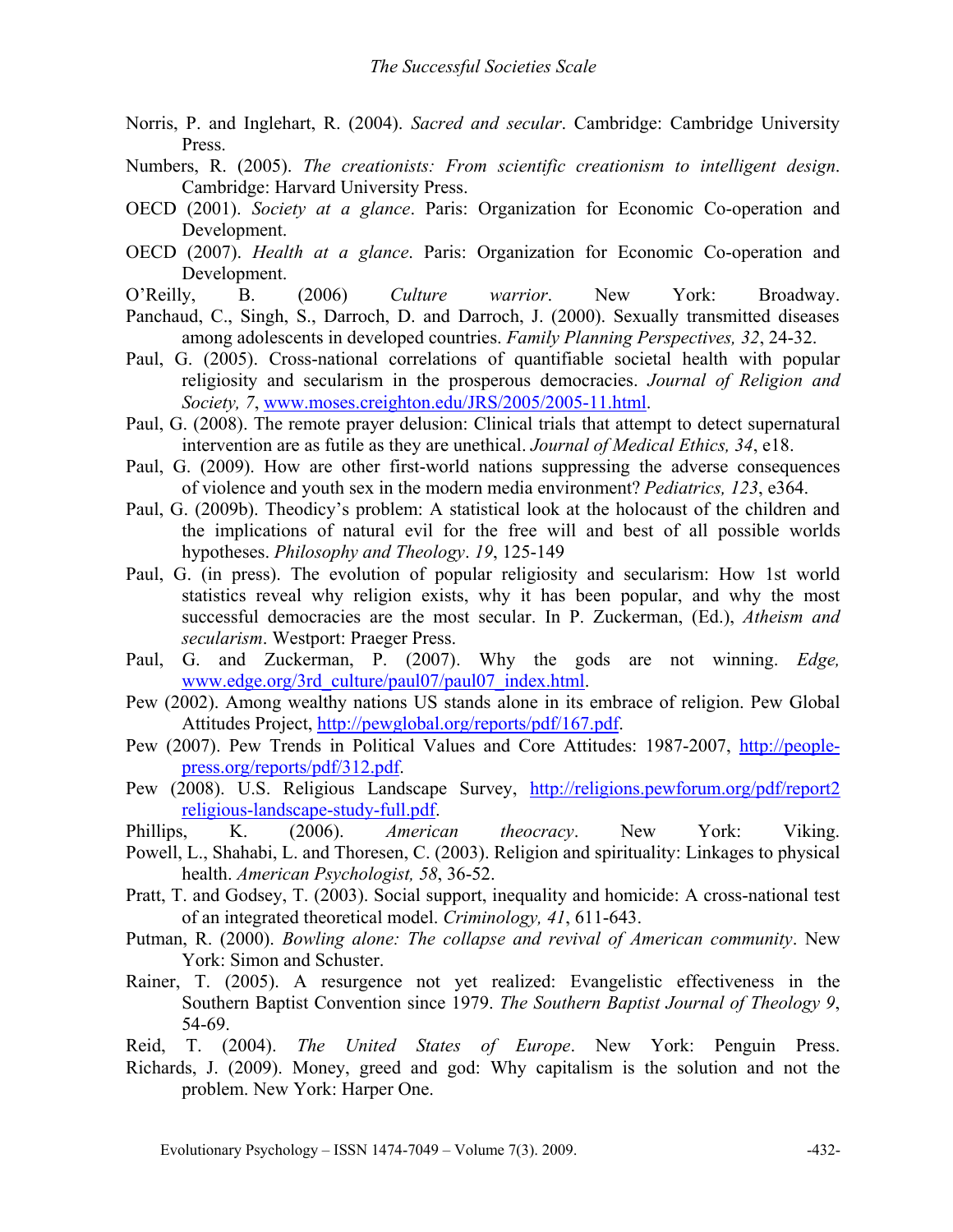- Rosenbaum, E. (2009). Patient teenagers? A comparison of the sexual behavior of virginity pledgers and matched nonpledgers. *Pediatrics, 123*, e110-120.
- Rosnick, D. and Weisbrot, M. (2006). Are shorter work hours good for the environment? Center for Economic and Policy Research. [www.repr.net/documents/](http://www.repr.net/documents/%20publications/energy_2006_12.pdf)  [publications/energy\\_2006\\_12.pdf.](http://www.repr.net/documents/%20publications/energy_2006_12.pdf)
- Sampson, R., Raudenbush, S. and Earls, F. (1997). Neighborhoods and violent crime: A multilevel study of collective efficacy. *Science, 277*, 918-924.
- Sapolsky, R. (2005) Sick of poverty. *Scientific American, 293*, 92-99.
- Scheepers, P., Gijsberts, M. and Hello, E. (2002). Religiosity and prejudice against ethnic minorities in Europe: Cross-national tests on a controversial relationship. *Review of Religious Research, 43*, 242-265.
- Schoen, C., Osborn, R., Huynh, P., Doty, M., Zapert, K. et al. (2005). Taking the pulse of health care systems: Experience of patients with health problems in six countries. *Health Affairs.* [http://content.healthaffairs.org](http://content.healthaffairs.org/).
- Sedgh, G., Henshaw, S., Singh, S., Ahman, E. and Shah, I. (2007). Induced abortion: Estimated rates and trends worldwide. *The Lancet,* 370, 1338-45.
- Singh, S. and Darroch, J. (2000). Adolescent pregnancy and childbearing: Levels and trends in developed countries. *Family Planning Perspectives 32*, 14-23.
- Shermer, M. (2006). Bowling for God. *Scientific American, 295*, 44.
- Siegal, R. (2005). *Intoxication: The universal drive for mind-altering substances*. Vermont: Park St. Press.
- Smith, T. and Kim, S. (2004). The vanishing Protestant majority. *GSS Social Change Report,*  14, 1-22. [www.norc.uchicago.edu/issues/PROTSG08.pdf](http://www.norc.uchicago.edu/issues/PROTSG08.pdf)
- Stark, R. (2001). Gods, rituals, and the moral order. *Journal for the Scientific Study of Religion, 40*, 619-636.
- Stark, R. (2008*). What America really believes.* Waco: Baylor University Press.
- Taylor, H. (2003). While most Americans believe in God, only 36% attend a religious service once a month or more often. Harris Interactive. [www.harrisinteractive.com/harris\\_poll/index.asp?PID=707](http://www.harrisinteractive.com/harris_poll/index.asp?PID=707).
- Templeton Foundation (2004). Spiritual capital. [www.templeton.org/capabilities](http://www.templeton.org/capabilities%202004/horiz03.html)  [2004/horiz03.html.](http://www.templeton.org/capabilities%202004/horiz03.html)
- Times/Harris Poll (2006). Religious views and beliefs vary greatly by country, according to the latest financial Times/Harris Poll. [www.harrisinteractive.com/NEWS/](http://www.harrisinteractive.com/NEWS/%20allnewsbydate.asp?NewsID=1130)  [allnewsbydate.asp?NewsID=1130.](http://www.harrisinteractive.com/NEWS/%20allnewsbydate.asp?NewsID=1130)
- Tomlinson, J. (1991). *Cultural imperialism: A critical introduction*. Baltimore: Johns Hopkins University Press.
- Transparency International (2000). Corruption perceptions index. www.transparency.org /cpi/2000/cpi2000.
- Trenholm, B. (2007). Impacts of four Title V Section 510 abstinence education programs (Report to Congress), [www.mathematica-mpr.com/publications?PDFs/](http://www.mathematica-mpr.com/publications?PDFs/%20impactabstinence.pdf)  [impactabstinence.pdf](http://www.mathematica-mpr.com/publications?PDFs/%20impactabstinence.pdf).
- UN (2000). *Human Development Report 2000*. Oxford: Oxford University Press.
- UN (2001). *Monthly Bulletin on Statistics April.* Oxford: Oxford University Press.
- UN (2004). *Human Development Report 2004*. Oxford: Oxford University Press.
- UN (2005). *Human Development Report 2005*. Oxford: Oxford University Press.
- Verweii, S., Ester, P. and Naata, R. (1997). Secularization as an economic and cultural phenomanon. *Journal for the Scientific Study of Religion*, *36*, 309-324.

Evolutionary Psychology – ISSN  $1474-7049$  – Volume 7(3). 2009.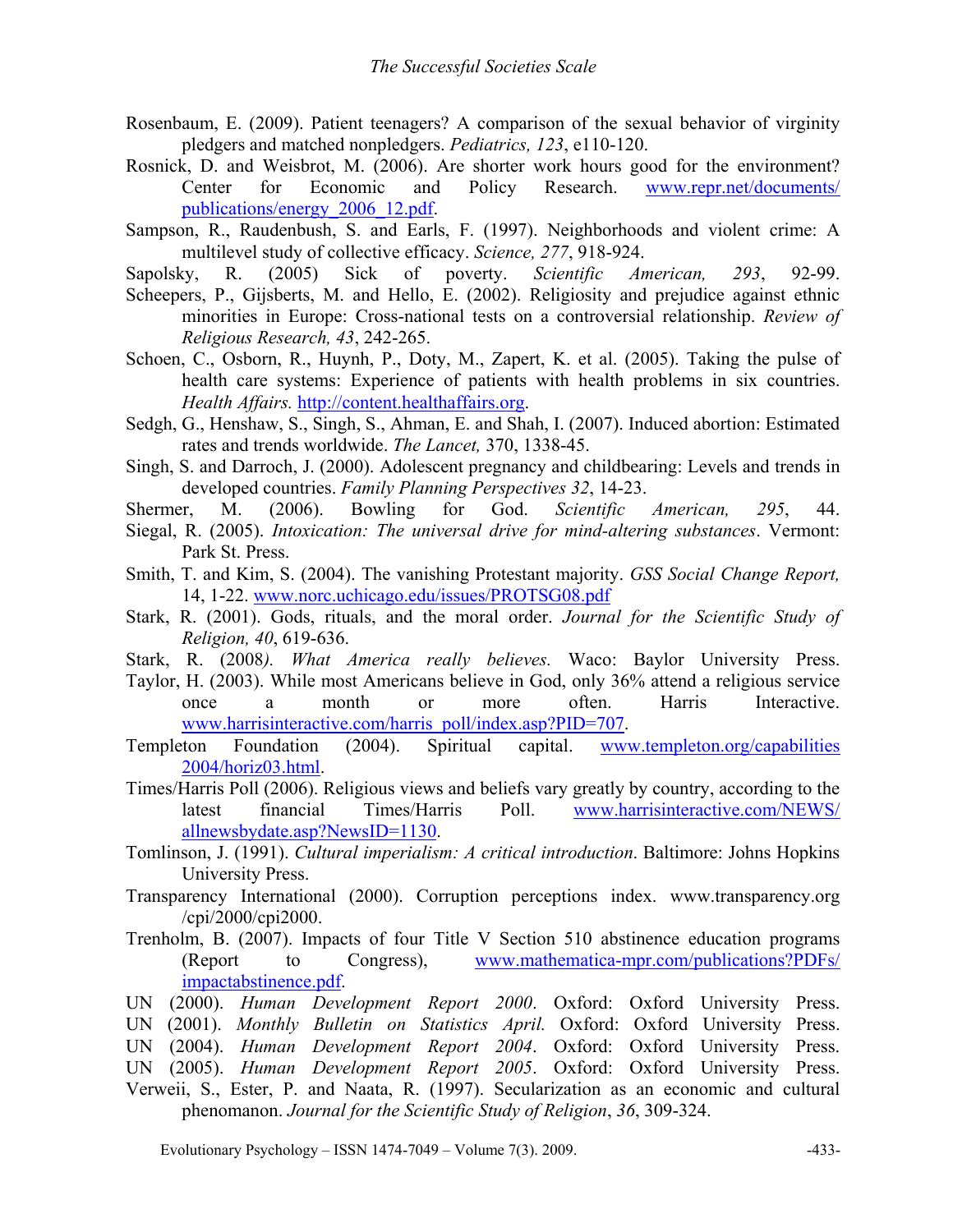- Voas, D., Olson V. and Crockett, A. (2002). Religious pluralism and participation: Why previous research is wrong. *American Sociological Review, 67*, 212-230.
- WEF (2007). Global competitiveness report 2006-2007. www.weforum.org/ [en/initiatives/gcp/Global%20Competitiveness%20Report/index.html](http://www.weforum.org/%20en/initiatives/gcp/Global%20Competitiveness%20Report/index.html).
- Weisman, J. and Cooperman, A. (2006). A religious protest largely from the left: Conservative Christians say fighting cuts in poverty programs is not a priority. *Washington Post,*  12/14.
- Wellings, K., Collumbien, M., Slaymaker, E., Singh, S., Hodgers, Z. et al. (2006). Sexual behavior in context: A global perspective. *Lancet,* 368, 1706-1728.
- WHO (2004). Global Status Report on Alcohol, www.who.int/substance\_abuse/ [publications/global\\_status\\_report\\_2004\\_overview.pdf](http://www.who,int/substance_abuse/%20publications/global_status_report_2004_overview.pdf).
- Wilkinson, R. (2005). *The impact of inequality: How to make sick societies healthier.* New York: New Press.
- Wilkinson, R. (2009). *The spirit level: Why more equal societies almost always do better.* London: Allen Lane.
- Winkleby, M., Cubbin, C. and Ahn, D. (2006). Individual socioeconomic status, neighborhood socioeconomic status, and adult mortality. *American Journal of Public Health, 96*, 2145-2153.
- Zimring, F. and Hawkins. G. (1999). *Crime is not the problem: Lethal violence in America*. Oxford: Oxford University Press.
- Zuckerman, P. (2006). Atheism: Contemporary rates and patterns. In M. Martin (Ed.), *The Cambridge Companion to Atheism* (pp. 47-68). Cambridge: Cambridge University Press.
- Zuckerman, P. (2008). *Society without God: What the least religious nations can tell us about contentment*. New York: New York University Press.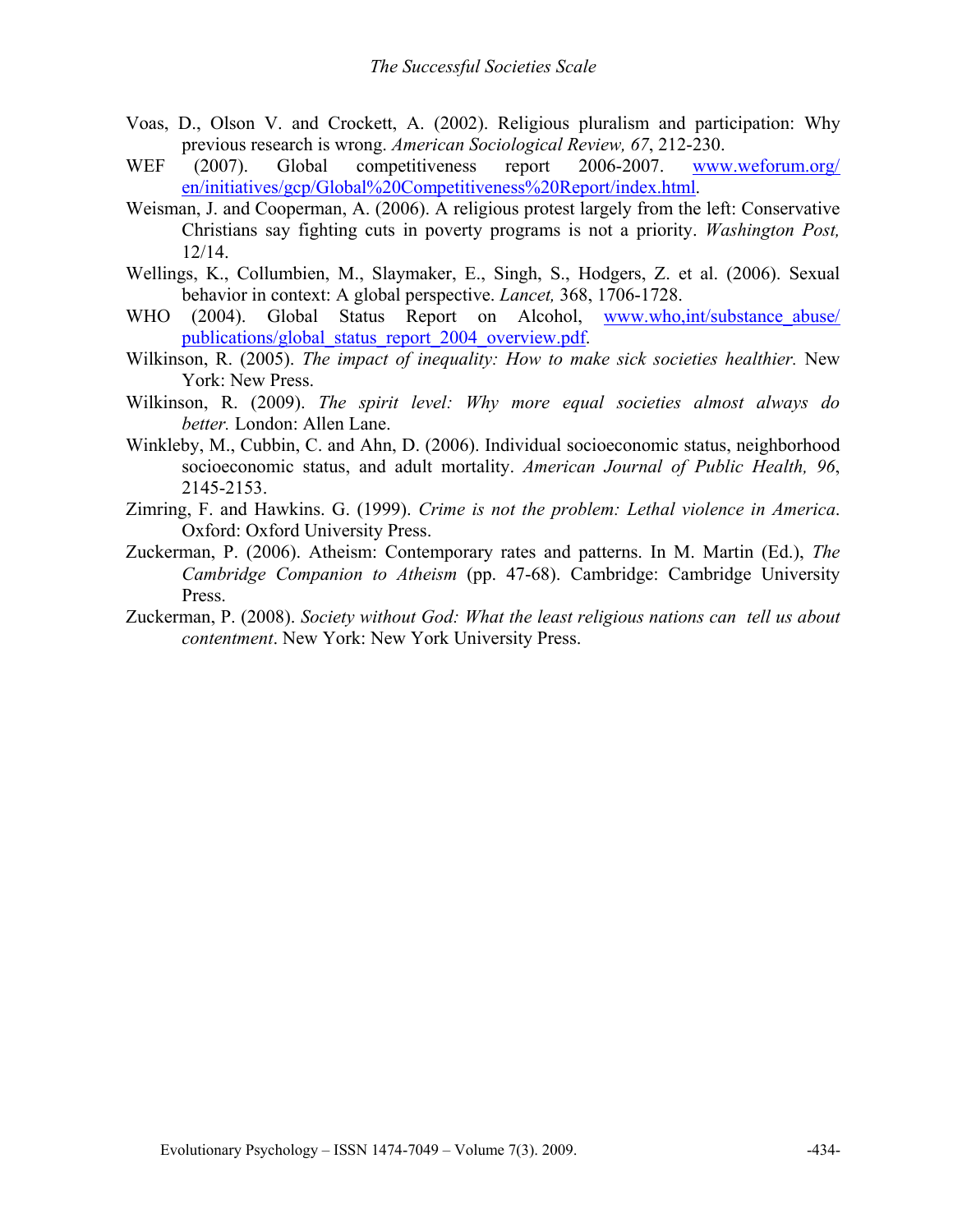|                           | Popular      | Absolutely     |                  | Bible          |                  | Religious      |                  | Prayer        |                  |
|---------------------------|--------------|----------------|------------------|----------------|------------------|----------------|------------------|---------------|------------------|
|                           | Reliogiosity |                | believe in       | literalists    |                  | services       |                  |               |                  |
|                           | Versus       | God            |                  |                |                  |                |                  |               |                  |
|                           | Secularism   |                |                  |                |                  |                |                  |               |                  |
|                           | Scale        |                |                  |                |                  |                |                  |               |                  |
| Source>                   |              | <b>ISSP</b>    |                  | <b>ISSP</b>    |                  | <b>ISSP</b>    |                  | <b>ISSP</b>   |                  |
|                           | score        | $\frac{0}{0}$  | score            | $\frac{0}{0}$  | score            | $\frac{0}{0}$  | score            | $\frac{0}{0}$ | score            |
| Sweden<br>W               | 9.3          | 12             | 8.6              | 5              | 9.0              | 7              | 9.5              | 14            | 9.7              |
| J<br>Japan                | 9.2          | $\overline{4}$ | 10               | $\overline{2}$ | 10               | $\overline{4}$ | 10               | 11            | 6.9              |
| Denmark<br>D              | 8.8          | 14             | 8.4              | 8              | 8.0              | $\overline{7}$ | 9.5              | 17            | 9.1              |
| F<br>France               | 8.5          | 20             | 7.3              | $\overline{4}$ | 9.2              | 13             | 8.6              | 21            | 8.3              |
| G<br>Germany              | 8.3          | 19             | 7.4              | 8              | 7.7              | 17             | 8.1              | 13            | 10               |
| E<br><b>Great Britain</b> | 7.6          | 23             | 6.9              | 5              | 8.9              | 17             | 8.0              | 24            | 7.6              |
| N<br>Norway               | 7.5          | 18             | 7.6              | 11             | 7.0              | 9              | 9.6              | 20            | 8.5              |
| Holland<br>H              | 6.6          | 26             | 6.2              | 9              | 7.4              | 18             | 7.9              | 30            | 6.4              |
| Australia<br>A            | 6.1          | 29             | 5.8              | 6              | 8.5              | 21             | 7.4              | 31            | 6.1              |
| New Zealand<br>Z          | 5.9          | 31             | 5.4              | 10             | 7.1              | 21             | 7.5              | 28            | 6.8              |
| $\mathcal{C}$<br>Canada   | 5.5          | 39             | 4.1              | 10             | 7.3              | 29             | 6.4              | 30            | 6.4              |
| S<br>Spain                | 5.4          | 46             | 2.9              | 13             | 5.9              | 36             | 6.7              | 29            | 6.5              |
| L<br>Switzerland          | 5.2          | 28             | 5.9              | 11             | 6.9              | $\overline{a}$ |                  | 35            | 5.2              |
| Austria<br>$\mathbf R$    | 4.9          | 32             | 5.2              | 14             | 5.6              | 33             | 5.8              | 31            | 6.1              |
| T<br>Italy                | 3.9          | 48             | 2.5              | 26             | 1.6              | 44             | 6.3              | 34            | 5.5              |
| Ireland<br>I              | 2.3          | 50             | 2.2              | 23             | 2.7              | 73             | $\boldsymbol{0}$ | 45            | 3.1              |
| <b>United States</b><br>U | 0.9          | 63             | $\boldsymbol{0}$ | 30             | $\boldsymbol{0}$ | 39             | 4.9              | 60            | $\boldsymbol{0}$ |

**Appendix A.** Cross-national data sets and scores, part 1

Notes: When two vertical columns are present left is raw data, right are 0-10 scores. Data sources listed in second horizontal rows; ISSP = International Social Survey Program.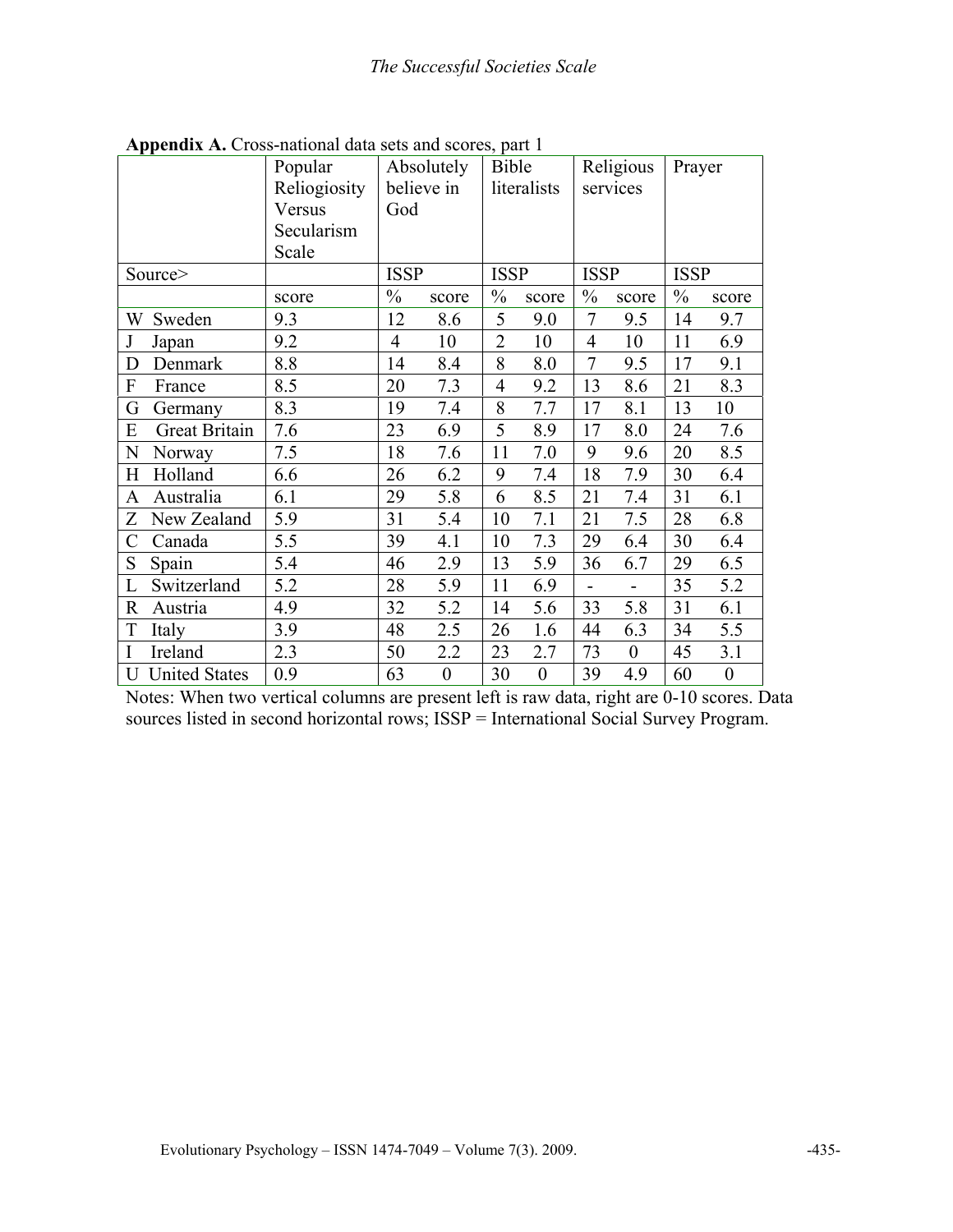| $\cdots$                  | Absolutely             | Absolutely     | Absolutely     | Agnostics              | Acceptance of          |  |  |
|---------------------------|------------------------|----------------|----------------|------------------------|------------------------|--|--|
|                           | believe in             | believe in     | believe in     | and                    | evolution              |  |  |
|                           | after life             | heaven         | hell           | atheists               |                        |  |  |
| Source>                   | <b>ISSP</b>            | <b>ISSP</b>    | <b>ISSP</b>    | <b>ISSP</b>            | ISSP/                  |  |  |
|                           |                        |                |                |                        | Eurobarometer          |  |  |
|                           | $\frac{0}{0}$<br>score | $\frac{0}{0}$  | $\frac{0}{0}$  | $\frac{0}{0}$<br>score | $\frac{0}{0}$<br>score |  |  |
| W                         | 22<br>9.2              | 12             | $\overline{7}$ | 35<br>9.1              | 82<br>9.7              |  |  |
| J                         | 9<br>10                | $\overline{7}$ | 6              | 8.3<br>31              | 9.5<br>81              |  |  |
| D                         | 16<br>8.6              | 14             | 8              | 7.8<br>31              | 10<br>83               |  |  |
| ${\bf F}$                 | 26<br>6.7              | 14             | 10             | 37<br>10               | 80<br>9.2              |  |  |
| $\overline{G}$            | 8.4<br>17              | 15             | 9              | 36<br>9.6              | 7.4<br>73              |  |  |
| E                         | 25<br>6.8              | 23             | 14             | 25<br>6.1              | 78<br>8.8              |  |  |
| ${\bf N}$                 | 24<br>7.0              | 18             | 10             | 5.7<br>24              | 70<br>6.7              |  |  |
| $\boldsymbol{\mathrm{H}}$ | 5.6<br>31              | 23             | 13             | 7.5<br>29              | 4.9<br>63              |  |  |
| $\mathbf{A}$              | $\overline{a}$         | $\blacksquare$ | $\blacksquare$ | 24<br>5.7              | 55<br>2.8              |  |  |
| Z                         | 37<br>4.4              | 33             | 23             | 4.3<br>20              | 5.6<br>66              |  |  |
| $\mathcal{C}$             | 38<br>4.3              | 36             | 26             | 3.5<br>17              | 68<br>6.2              |  |  |
| ${\bf S}$                 | 28<br>6.3              | 25             | 18             | 16<br>3.0              | 69<br>6.4              |  |  |
| $\mathbf{L}$              | 5.3<br>32              | 22             | 14             | 3.2<br>16              | 4.6<br>62              |  |  |
| ${\bf R}$                 | 5.8<br>30              | 19             | 13             | 15<br>2.8              | 57<br>3.3              |  |  |
| T                         | 41<br>3.6              | 34             | 30             | 9<br>1.9               | 5.9<br>67              |  |  |
| $\mathbf I$               | 2.9<br>44              | 50             | 27             | $\boldsymbol{0}$<br>6  | 5.1<br>64              |  |  |
| $\mathbf{U}$              | 59<br>$\boldsymbol{0}$ | 67             | 55             | 8<br>1.6               | $\boldsymbol{0}$<br>44 |  |  |

**Appendix B.** Cross-national data sets and scores, part 2.

Notes: When two vertical columns are present left is raw data, right are 0-10 scores. Data sources listed in second horizontal rows; ISSP = International Social Survey Program.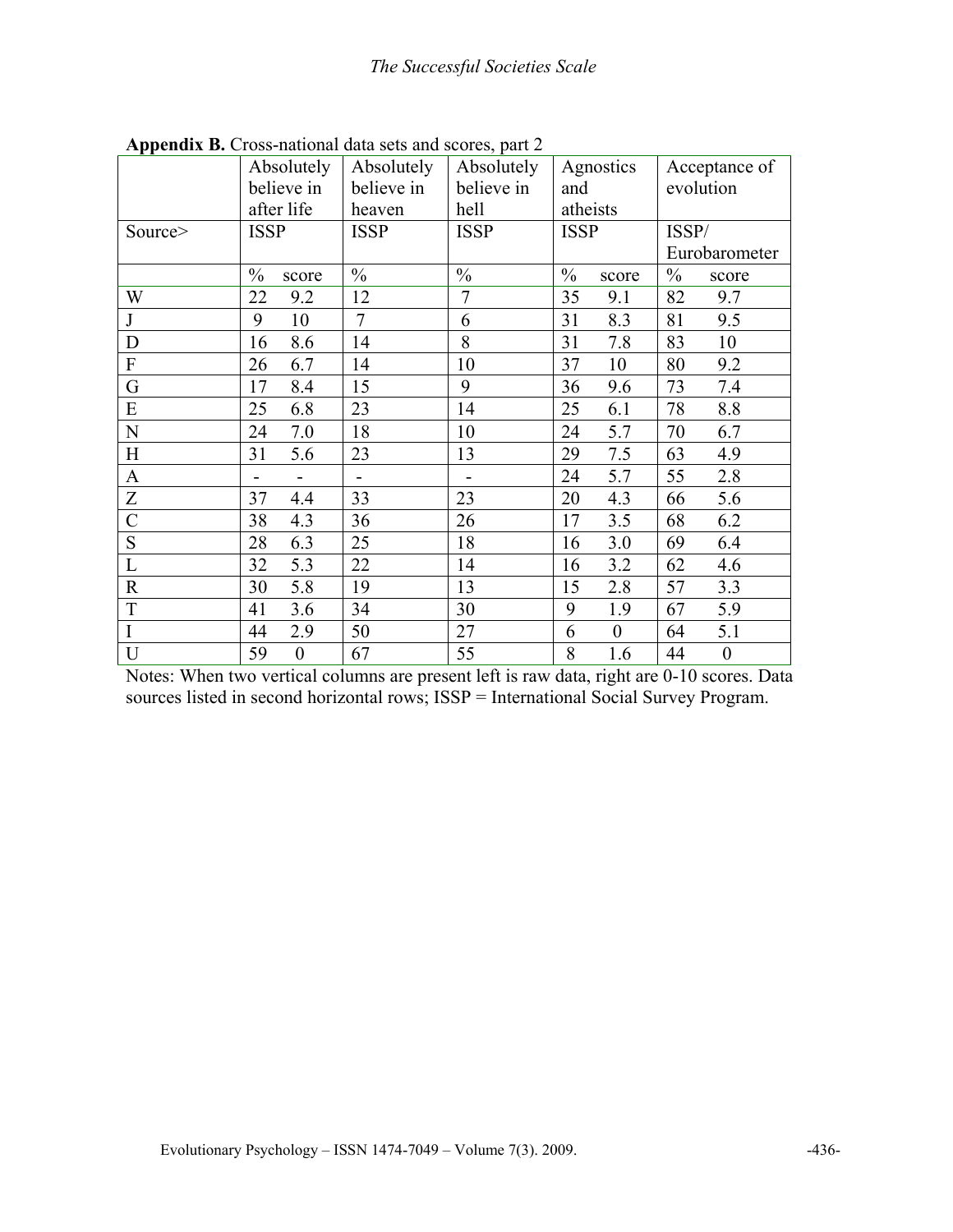|                | Exploration of Cross murdial data sets and secres, part st<br>Successful<br>Societies<br>Scale | Homicides       |             |             | Incarceration    | 24          | Suicide 15-      | Suicide<br>all age |                 |                | Under 5<br>mortality | Lifespan       |                  |
|----------------|------------------------------------------------------------------------------------------------|-----------------|-------------|-------------|------------------|-------------|------------------|--------------------|-----------------|----------------|----------------------|----------------|------------------|
| Source>        |                                                                                                | Taveres<br>2002 | Barcley and | <b>ICPS</b> | 2006             |             | <b>WHO 2001</b>  |                    | <b>WHO 2001</b> |                | UN 2000              | <b>UN 2000</b> |                  |
|                | Score                                                                                          | per<br>100K     | score       | per<br>100K | score            | per<br>100K | score            | per<br>100K        | score           | 1000           | per score            |                | Years score      |
| W              | 7.1                                                                                            | 1.11            | 9.7         | 78          | 9.7              | 8.3         | 7.7              | 14.2               | 4.7             | 4              | 10                   | 78.6           | 6.7              |
| J              | 6.0                                                                                            | 1.05            | 9.8         | 60          | 10               | 8.5         | 7.5              | 18.8               | 1.1             | 4              | 10                   | 80.0           | 10               |
| D              | 7.3                                                                                            | 1.02            | 9.8         | 77          | 9.7              | 7.9         | 8.0              | 17.5               | 2.1             | 5              | 7.5                  | 75.7           | $\boldsymbol{0}$ |
| $\overline{F}$ | 5.8                                                                                            | 1.73            | 8.3         | 88          | 9.6              | 8.9         | 7.2              | 19                 | 0.9             | 5              | 7.5                  | 78.1           | 0.6              |
| $\overline{G}$ | 5.7                                                                                            | 1.15            | 9.7         | 97          | 9.4              | 8.2         | 7.7              | 14.2               | 4.7             | 5              | 7.5                  | 77.2           | 3.5              |
| ${\bf E}$      | 6.2                                                                                            | 1.61            | 8.6         | 141         | 8.8              | 6.7         | 8.9              | 7.4                | 10              | 6              | 5.0                  | 77.2           | 3.5              |
| $\mathbf N$    | 8.0                                                                                            | 0.95            | 10          | 68          | 9.9              | 12.6        | 4.4              | 12.1               | 6.3             | $\overline{4}$ | 10                   | 78.1           | 5.6              |
| H              | 6.9                                                                                            | 1.51            | 8.8         | 127         | 9.0              | 7.9         | 8.0              | 7.9                | 9.6             | 5              | 7.5                  | 77.9           | 5.1              |
| $\mathbf{A}$   | 4.8                                                                                            | 1.87            | 8.2         | 120         | 9.1              | 18.5        | $\boldsymbol{0}$ | 14.3               | 4.6             | 5              | 7.5                  | 78.3           | 6.0              |
| Z              | 5.0                                                                                            | 2.5             | 6.6         | 181         | 8.2              | 15.1        | 2.6              | 15.3               | 3.8             | 6              | 5.0                  | 76.9           | 2.8              |
| $\mathcal{C}$  | 6.2                                                                                            | 1.77            | 8.3         | 107         | 9.3              | 13.7        | 3.6              | 12.3               | 6.2             | 6              | 5.0                  | 79.0           | 7.7              |
| S              | 5.0                                                                                            | 1.12            | 9.7         | 140         | 8.8              | 5.3         | 9.9              | 8.6                | 9.1             | 6              | 5.0                  | 78.0           | 2.4              |
| L              | 5.7                                                                                            | 1.12            | 9.7         | 81          | 9.7              | 15.3        | 2.4              | 20.2               | $\overline{0}$  | 5              | 7.5                  | 78.7           | 7.0              |
| ${\bf R}$      | 5.4                                                                                            | 1.23            | 9.4         | 108         | 9.3              | 12.9        | 9.3              | 19.2               | 0.8             | 5              | 7.5                  | 77.0           | 3.0              |
| T              | 5.6                                                                                            | 1.50            | 8.8         | 97          | 9.4              | 5.2         | 10               | 8.2                | 9.4             | 6              | 5.0                  | 78.2           | 5.8              |
| I              | 5.3                                                                                            | 1.42            | 9.0         | 85          | 9.6              | 15.2        | 2.5              | 11.3               | 7               | $\overline{7}$ | 2.5                  | 76.4           | 1.6              |
| U              | 2.9                                                                                            | 5.56            | $\theta$    | 724         | $\boldsymbol{0}$ | 11.1        | 5.6              | 11.3               | 7               | 8              | $\boldsymbol{0}$     | 76.7           | 2.3              |

**Appendix C.** Cross-national data sets and scores, part 3.

Notes: When two vertical columns are present left is raw data, right are 0-10 scores. Data sources listed in second horizontal rows; ICPS = International Centre for Prison Studies, WHO  $=$  World Health Organization, UN  $=$  United Nations.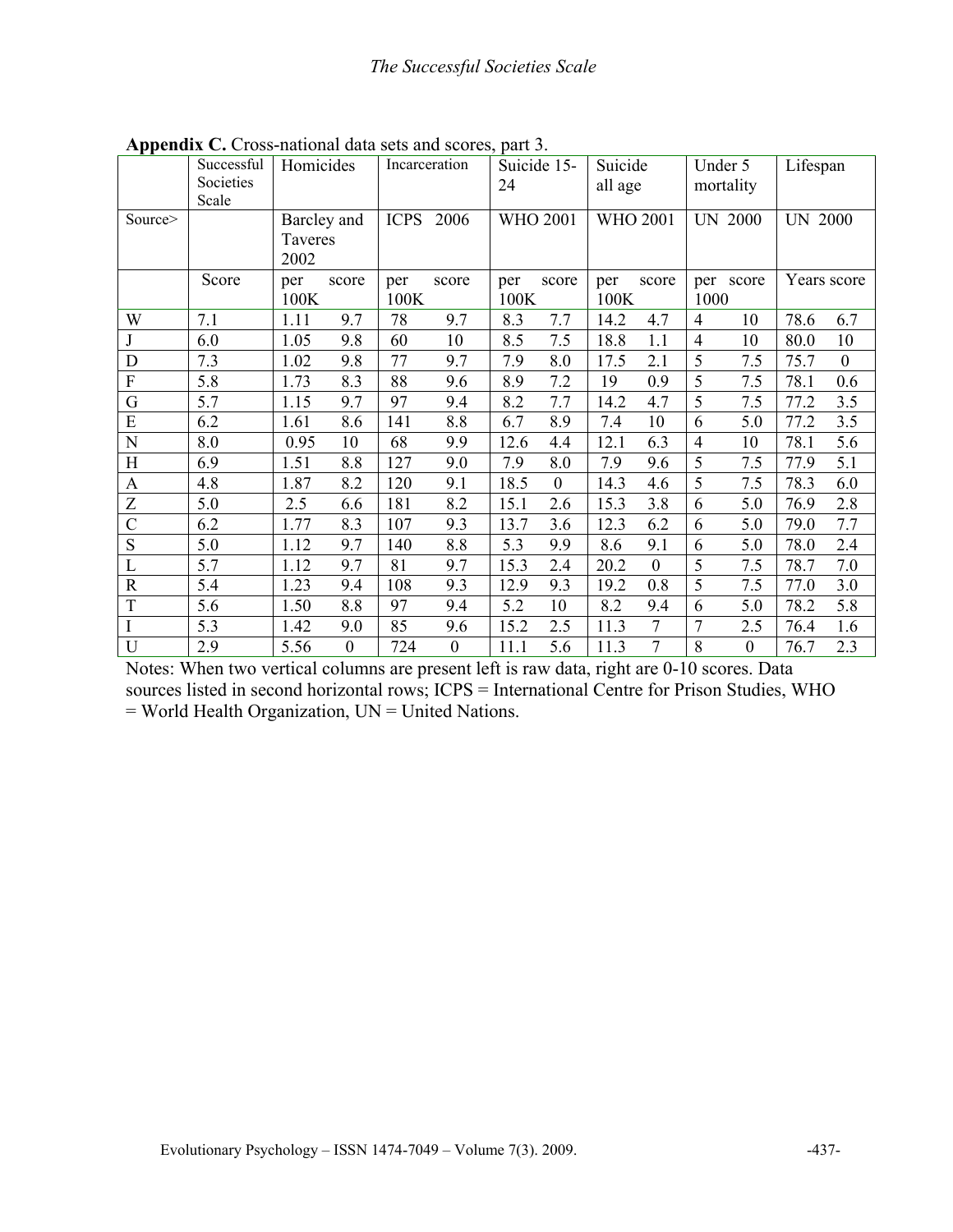| $\mu$ , prendix $\mu$ , $\sigma$ 1055 mational data bets and beores, | 15-19                    | Gonorrhea                    | Gonorrhea<br>all age     |                                        | <b>Syphilis</b><br>$15-19$ |                              | Syphilis all<br>age |                           | Abortions<br>$15-19$     |                           | <b>Births 15-17</b>      |                          |
|----------------------------------------------------------------------|--------------------------|------------------------------|--------------------------|----------------------------------------|----------------------------|------------------------------|---------------------|---------------------------|--------------------------|---------------------------|--------------------------|--------------------------|
| Source>                                                              | Panchaud                 | et al. 2000                  | al. 2000                 | Panchaud et<br>Panchaud<br>et al. 2000 |                            | Panchaud et<br>2000<br>al.   |                     | Singh and<br>Darroch 2000 |                          | Singh and<br>Darroch 2000 |                          |                          |
|                                                                      | per<br>100K              | score                        | per<br>100K              | score                                  | per<br>100K                | score                        | per<br>100K         | score                     | per<br>1000              | score                     | per<br>1000              | score                    |
| W                                                                    | 1.8                      | 10                           | 2.8                      | 10                                     | 0.6                        | 9.0                          | 0.8                 | 8.3                       | 17.2                     | 8.1                       | 2.7                      | 9.5                      |
| $\bf J$                                                              | $\blacksquare$           |                              |                          |                                        |                            |                              |                     |                           |                          |                           | 1.1                      | 10                       |
| D                                                                    | 5.0                      | 9.9                          | 3.4                      | 9.9                                    | 0.8                        | 8.8                          | 0.4                 | 9.3                       | 14.4                     | 10                        | 2.2                      | 9.7                      |
| $\mathbf F$                                                          | 7.7                      | 9.9                          | 8.4                      | 9.6                                    | ۰                          | $\qquad \qquad \blacksquare$ | $\blacksquare$      | $\blacksquare$            | $\overline{\phantom{a}}$ |                           | 3.5                      | 9.3                      |
| G                                                                    |                          |                              |                          |                                        |                            |                              |                     |                           |                          |                           | 4.4                      | 9.0                      |
| E                                                                    | 77                       | 8.7                          | 22                       | 8.4                                    | 0.2                        | 9.7                          | 0.2                 | 9.8                       | 18.6                     | 7.2                       | 14.6                     | 5.9                      |
| N                                                                    | 6.7                      | 9.9                          | 4.0                      | 9.9                                    | $\mathbf{0}$               | 10                           | 0.1                 | 10                        | 18.7                     | 7.1                       | 4.0                      | 9.1                      |
| H                                                                    | $\overline{\phantom{a}}$ | $\blacksquare$               | $\overline{\phantom{a}}$ | $\overline{\phantom{a}}$               | ۰                          | $\overline{\phantom{a}}$     | ٠                   | -                         | $\overline{\phantom{a}}$ | $\blacksquare$            | ۰                        | $\overline{\phantom{a}}$ |
| $\mathbf{A}$                                                         | $\overline{\phantom{0}}$ |                              | $\overline{\phantom{a}}$ | $\overline{\phantom{a}}$               |                            |                              |                     | ÷,                        | 23.8                     | 3.6                       | 10.6                     | 7.1                      |
| Z                                                                    |                          |                              |                          |                                        |                            |                              |                     |                           | 20.0                     | 6.2                       | 19.2                     | 4.5                      |
| $\mathcal{C}$                                                        | 59                       | 9.0                          | 17                       | 9                                      | 0.6                        | 9.0                          | 0.3                 | 9.5                       | 21.2                     | 5.4                       | 13.6                     | 6.1                      |
| S                                                                    | $\overline{\phantom{0}}$ | $\overline{\phantom{a}}$     | $\blacksquare$           | $\overline{\phantom{a}}$               | ۰                          | $\overline{\phantom{a}}$     | ٠                   | $\blacksquare$            | $\overline{\phantom{a}}$ | $\blacksquare$            | $\overline{\phantom{0}}$ | $\blacksquare$           |
| L                                                                    | $\overline{\phantom{a}}$ |                              | $\overline{\phantom{a}}$ | $\overline{\phantom{a}}$               | Ξ.                         | $\overline{\phantom{a}}$     |                     |                           | $\blacksquare$           |                           |                          |                          |
| $\mathbf R$                                                          |                          |                              |                          |                                        |                            |                              |                     |                           |                          |                           | 5.8                      | 8.5                      |
| T                                                                    |                          |                              |                          | -                                      |                            |                              |                     |                           |                          |                           | $\overline{\phantom{0}}$ |                          |
| I                                                                    |                          | $\qquad \qquad \blacksquare$ | $\overline{\phantom{a}}$ | -                                      |                            | $\qquad \qquad \blacksquare$ |                     | -                         | -                        | $\overline{\phantom{a}}$  | 6.6                      | 8.3                      |
| U                                                                    | 572                      | $\overline{0}$               | 125                      | $\boldsymbol{0}$                       | 6.4                        | $\boldsymbol{0}$             | 4.3                 | $\boldsymbol{0}$          | 29.2                     | $\boldsymbol{0}$          | 33.8                     | $\boldsymbol{0}$         |

**Appendix D.** Cross-national data sets and scores, part 4.

Notes: When two vertical columns are present left is raw data, right are 0-10 scores. Data sources listed in second horizontal rows.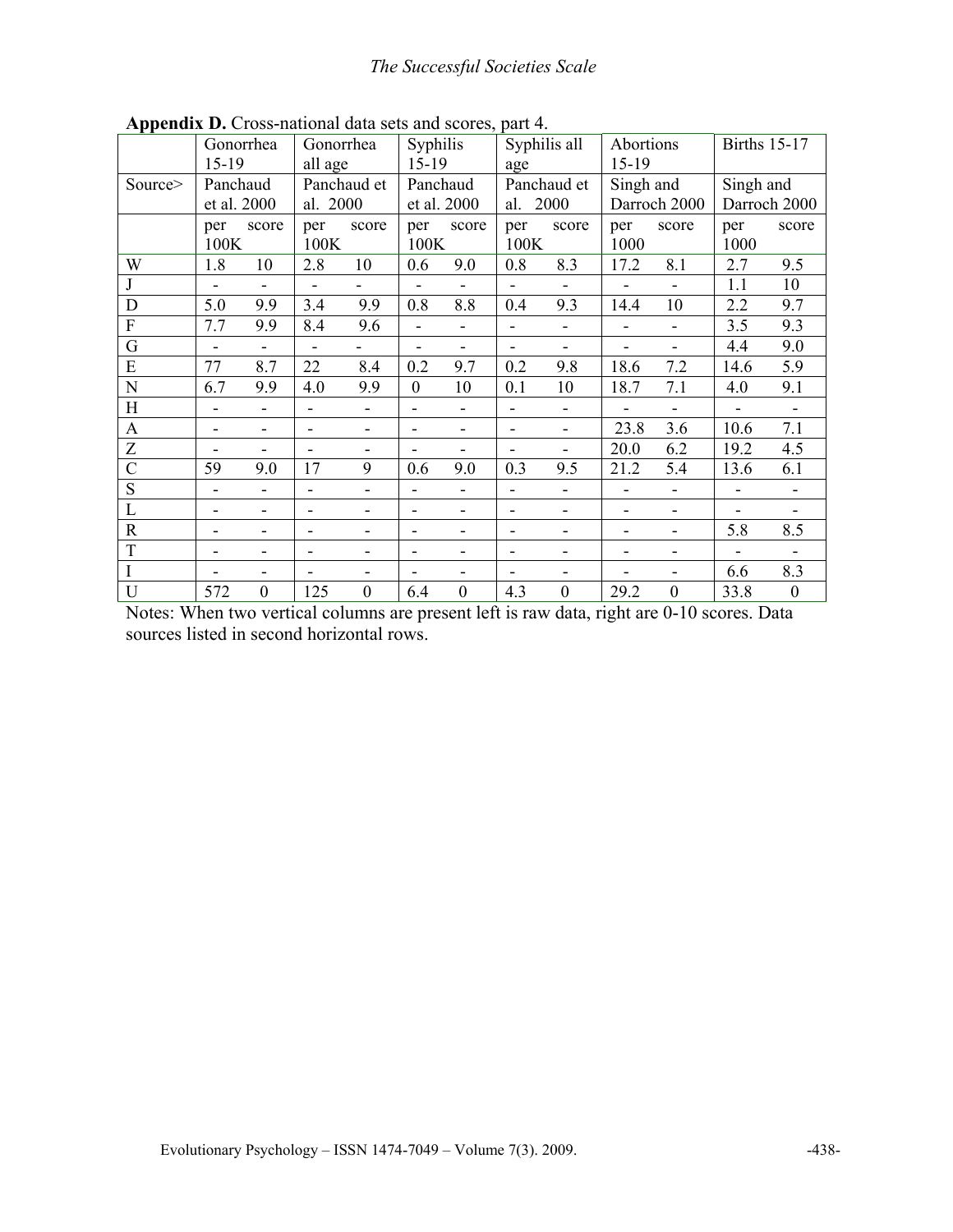|                | Fertility        | Marriages    | Marriage       | Divorces     | Alcohol                  | Life             |  |
|----------------|------------------|--------------|----------------|--------------|--------------------------|------------------|--|
|                |                  |              | duration       |              | consumptio               | satisfaction     |  |
|                |                  |              |                |              | $\mathbf n$              |                  |  |
| Source         | <b>UN</b>        | <b>UN</b>    | <b>OECD</b>    | Divorce      | <b>WHO</b>               | Marks            |  |
| >              | 2005             | 2001         | 2001           | Reform 2002  | 2004                     | et al. 2006      |  |
|                | rate score       | score<br>per | years score    | per<br>score | litres score             | value score      |  |
|                |                  | 1000         |                | 1000         | /year                    |                  |  |
| W              | 4.3              | $\mathbf{0}$ | 12             | 55           | 8.7                      | 7.7              |  |
|                | 1.6              | 4.0          | 4.8            | $\mathbf{0}$ | 6.9                      | 7.5              |  |
| $\mathbf J$    | $\boldsymbol{0}$ | 5.3          | 10             | 5.5          | 8.2                      | 6.2              |  |
|                | 1.3              | 6.3          | 3.1            | 30           | 7.4                      | $\boldsymbol{0}$ |  |
| D              | 7.1              | 6.0          | 11.5           | 2.3          | 3.0                      | 10               |  |
|                | 1.8              | 6.6          | 4.3            | 45           | 11.9                     | 8.2              |  |
| ${\bf F}$      | 9.3              | 4.8          | 13             | 38           | 13.5                     | 2.0              |  |
|                | 1.9              | 1.9          | 5.8            | 3.7          | 1.1                      | 6.6              |  |
| G              | 1.3              | 5.2          | 12             | 3.5          | 1.8                      | 5.0              |  |
|                | $\overline{0}$   | 2.8          | 4.4            | 39           | 12.9                     | 7.2              |  |
| E              | 5.7              | 2.6          | 11.5           | 2.7          | 10.4                     | 4.5              |  |
|                | 1.7              | 5.1          | 4.3            | 43           | 4.7                      | 7.1              |  |
| $\overline{N}$ | 7.1              | 5.3          | 13             | 3.2          | 10                       | 7.4              |  |
|                | 1.8              | 3.0          | 5.5            | 40           | 5.8                      | 6.0              |  |
| H              | 5.7              | 5.6          | 11.5           | 38           | 5.5                      | 7.5              |  |
|                | 1.7              | 3.7          | 4.3            | 3.7          | 9.7                      | 6.5              |  |
| $\overline{A}$ | 1.7              | 4.7          | 7.5            | 43           | 6.4                      | 7.3              |  |
|                | 5.7              | 6.0          | 0.3            | 2.7          | 9.2                      | 5.5              |  |
| Z              | 10               | 5.3          | 6.8            | 50           | 9.8                      | 6.0              |  |
|                | 2.0              | 3.0          | 14             | 1.1          | 5.4                      | 7.4              |  |
| $\mathcal{C}$  | 2.9              | 2.3          | 13.5           | 37           | 8.3                      | 7.0              |  |
|                | 1.5              | 5.0          | 6.3            | 4.0          | 7.1                      | 7.6              |  |
| S              | 1.3              | 5.3          | $\overline{a}$ | 15           | 12.3                     | 4.0              |  |
|                | $\boldsymbol{0}$ | 6.3          | $\overline{a}$ | 8.8          | 2.5                      | 7.0              |  |
| L              | 1.4              | 2.1          | 5.1            | 26           | 3.4                      | 8.2              |  |
|                | 1.4              | 4.9          | 12             | 6.5          | 11.5                     | 10               |  |
| ${\bf R}$      | 1.4              | 1.9          | 11             | 2.6          | 2.2                      | 7.8              |  |
|                | 1.4              | 4.8          | 3.5            | 42           | 12.6                     | 8.0              |  |
| T              | 1.3              | 1.6          | 17             | 10           | 9.1                      | 3.5              |  |
|                | $\boldsymbol{0}$ | 4.7          | 10             | 10           | 5.8                      | 6.9              |  |
| $\overline{I}$ | 8.6<br>1.9       | 4.9<br>2.1   | $\overline{a}$ | 15<br>8.9    | 14.5<br>$\boldsymbol{0}$ | 7.6<br>7.0       |  |
| U              | 2.0              | 10           | $\overline{7}$ | 54           | 6.9                      | 7.4              |  |
|                | 10               | 8.3          | $\mathbf{0}$   | 0.1          | 8.5                      | 6.0              |  |

**Appendix E.** Cross-national data sets and scores, part 5.

Notes: When two vertical columns are present left is raw data, right are 0-10 scores. Data sources listed in second horizontal rows; OECD = Organization for Economic Co-operations and Development,  $WHO = World Health Organization, UN = United Nations.$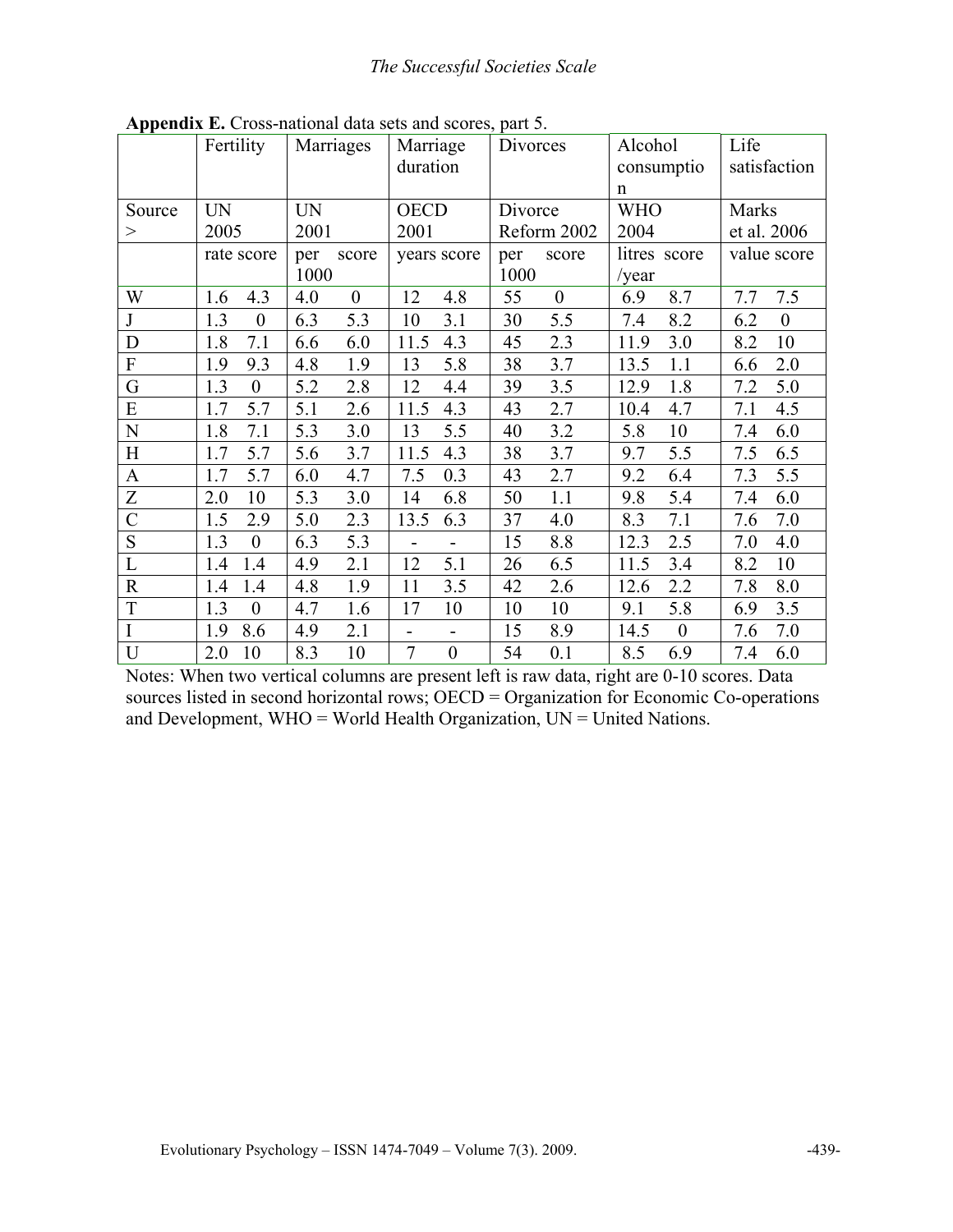|               | Corruption    | Per capita     | Income           | Poverty                  | Employment       |  |
|---------------|---------------|----------------|------------------|--------------------------|------------------|--|
|               |               | income         | inequality       | index                    | levels           |  |
| Source>       | Transparency  | <b>UN 2004</b> | <b>UN 2004</b>   | <b>UN 2004</b>           | <b>OECD 2001</b> |  |
|               | International |                |                  |                          |                  |  |
|               | 2000          |                |                  |                          |                  |  |
|               | value         | US \$K         | index            | Value                    | $\frac{0}{0}$    |  |
|               | score         | score          | score            | score                    | score            |  |
| W             | 9.4           | 26.1           | 25.0             | 6.5                      | 73               |  |
|               | 9.2           | 3.0            | 9.9              | 10                       | 7.5              |  |
| J             | 3.5           | 26.9           | 9.9              | 11.1                     | 69               |  |
|               | 6.4           | 3.6            | 24.9             | 5.1                      | 6.0              |  |
| D             | 9.8           | 30.9           | 10               | 7.2                      | 77               |  |
|               | 10            | 6.2            | 24.7             | 9.1                      | 8.8              |  |
| ${\bf F}$     | 6.7           | 26.9           | 32.7             | 10.8                     | 2.7              |  |
|               | 4.0           | 3.6            | 6.3              | 5.4                      | 60               |  |
| G             | 5.8           | 27.1           | 28.3             | 10.3                     | 4.6              |  |
|               | 7.6           | 3.7            | 8.4              | 5.9                      | 65               |  |
| E             | 7.9           | 3.1            | 4.8              | 14.8                     | 72               |  |
|               | 8.7           | 26.2           | 36.0             | 1.1                      | 7.1              |  |
| $\mathbf N$   | 9.1           | 10             | 9.5              | 7.1                      | 78               |  |
|               | 8.7           | 36.6           | 25.8             | 9.4                      | 9.4              |  |
| H             | 8.9           | 5.0            | 7.2              | 8.2                      | 71               |  |
|               | 8.3           | 29.1           | 30.9             | 8.2                      | 6.8              |  |
| $\mathbf{A}$  | 8.3           | 28.3           | 5.2              | 12.9                     | 68               |  |
|               | 7.1           | 4.5            | 35.2             | 3.1                      | 5.8              |  |
| Z             | 9.4<br>9.2    | 21.7<br>0.2    | 4.7<br>36.2      |                          | 70<br>6.4        |  |
| $\mathcal{C}$ | 8.8           | 5.3            | 6.2              | 12.2                     | 70               |  |
|               | 9.2           | 29.5           | 33.1             | 3.9                      | 6.5              |  |
| S             | 7.0           | $\overline{0}$ | 32.5             | 11.0                     | 0.5              |  |
|               | 4.6           | 21.5           | 6.4              | 5.2                      | 54               |  |
| L             | 8.6           | 30.0           | 33.1             | $\overline{\phantom{a}}$ | 78               |  |
|               | 7.7           | 5.6            | 6.2              | $\overline{\phantom{a}}$ | 10               |  |
| $\mathbf R$   | 7.7<br>6.0    | 29.2<br>5.1    | 30.0<br>7.6      | ÷,                       | 68<br>5.8        |  |
| T             | $\theta$      | 3.3            | 4.8              | 11.6                     | 53               |  |
|               | 4.6           | 26.5           | 36.0             | 4.5                      | $\overline{0}$   |  |
| $\mathbf I$   | 5.0           | 36.4           | 35.9             | 15.3                     | 3.7              |  |
|               | 7.2           | 9.8            | 4.9              | 0.5                      | 63               |  |
| U             | 7.8           | 35.8           | $\boldsymbol{0}$ | 15.8                     | 74               |  |
|               | 6.2           | 9.4            | 46.6             | $\boldsymbol{0}$         | 7.9              |  |

**Appendix F.** Cross-national data sets and scores, part 6.

Notes: When two vertical columns are present left is raw data, right are 0-10 scores. Data sources listed in second horizontal rows; OECD = Organization for Economic Co-operations and Development, UN = United Nations.